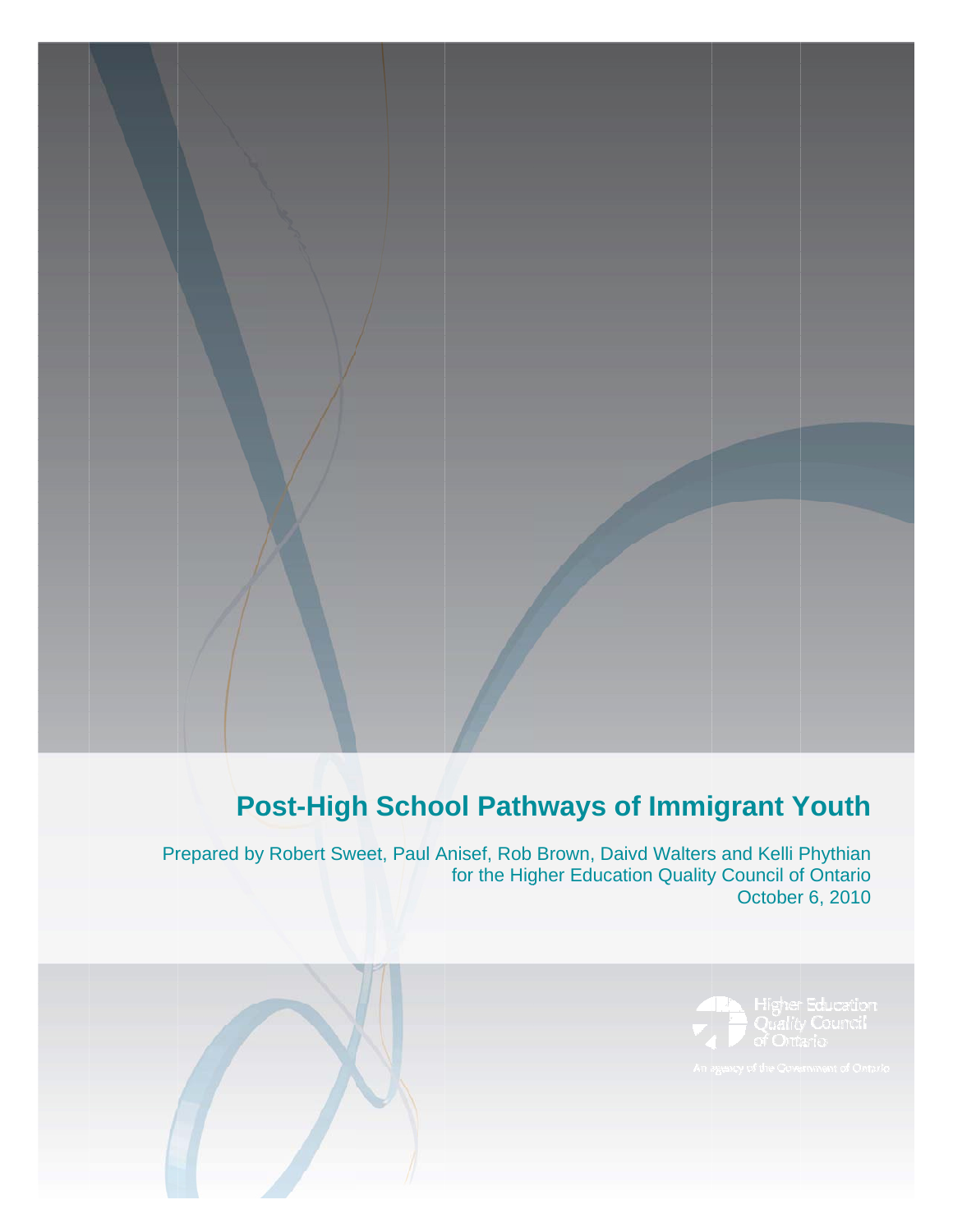### **Disclaimer:**

The opinions expressed in this research document are those of the authors and do not necessarily represent the views or official polices of the<br>Higher Education Quality Council of Ontario or other agencies or organizations<br>that may have provided support, financial or otherwise, for this project.

### **Cite this publication in the following format:**

Sweet, R., Anisef, P., Brown, R., Walters, D., & Phythian, K. (2010). *Post-High School Pathways of Immigrant Youth.* Toronto: Higher Education Quality Council of Ontario.

Published by:

# **The Higher Education Quality Council of Ontario**

1 Yonge Street, Suite 2402 Toronto, ON Canada M5E 1E5 Phone: (416) 212-3893 Fax: (416) 212-3899 Web: www.heqco.ca E-mail: info@heqco.ca

ISBN 978-1-4435-3577-9

© Queens Printer for Ontario, 2010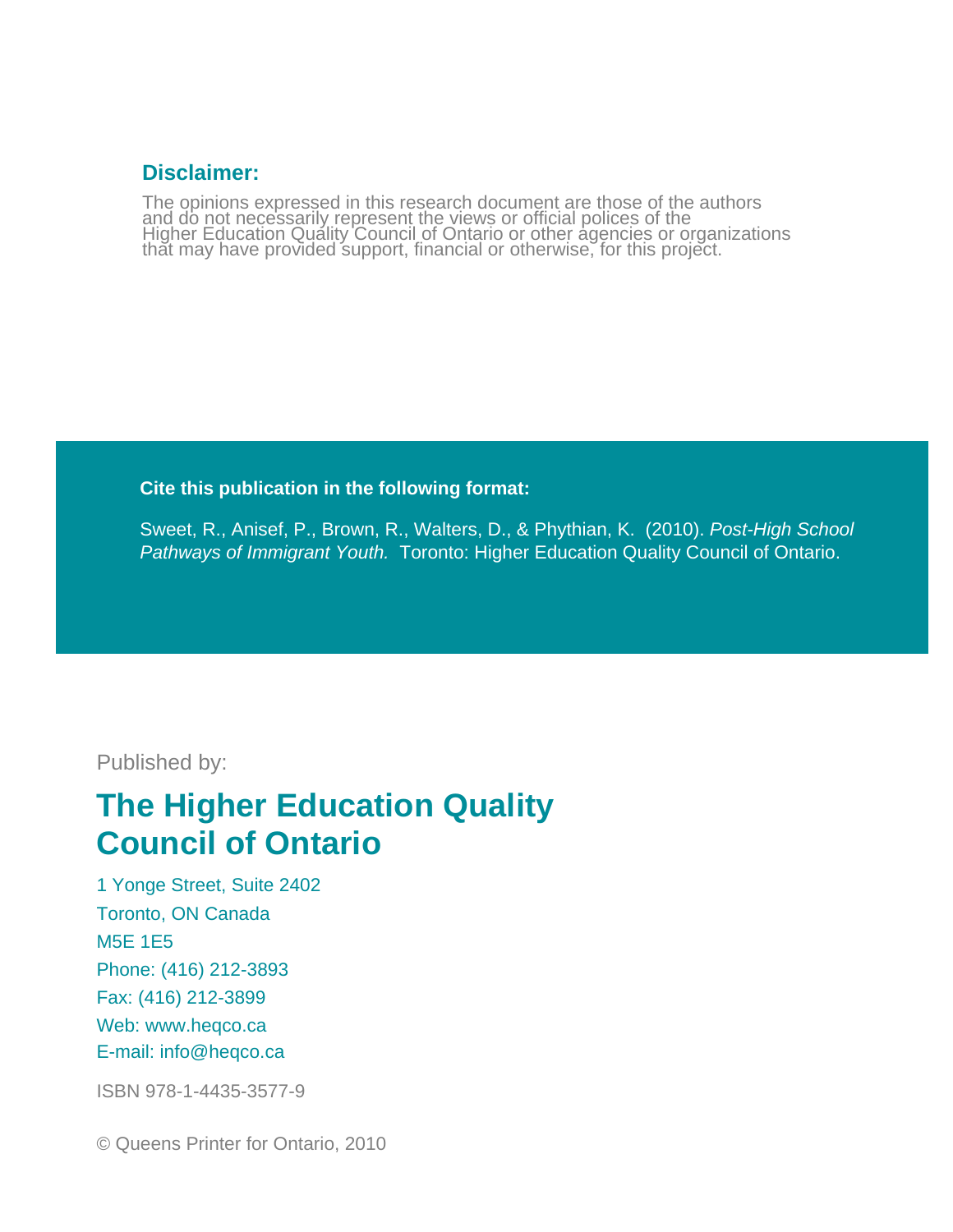### **Introduction**

Many immigrant youth view postsecondary education (PSE) as an important, even essential, means of economic mobility and social integration (Cheung, 2007). Gaining access to a PSE program builds on a record of academic engagement and achievement in high school. There is, however, mounting evidence of considerable variability in the preferences, performance, and eventual post-high school (PHS) pathways of immigrant students (Anisef et al., 2008; Thiessen, 2009). Many high school graduates enrol in a college or university while others either delay PSE entry or move directly to the labour market and a significant number leave before graduating. The PHS pathways of immigrant youth, then, can involve transitions to the postsecondary system, the labour market, or both. The bases for these decisions are complex and include personal characteristics, family resources, and community support factors as well as the individual's school and classroom experiences (McAndrew et al., 2009).

Previous research on the high-school transitions of immigrant youth in Canada has several limitations (Boyd, 2008). First, studies on school achievement and educational aspirations of immigrants have compared 'immigrant' versus 'non-immigrant' groups. These studies have found few aggregate differences between those born in Canada and those born outside Canada. Such comparisons conceal significant variations among immigrant students that affect the likelihood of PSE participation. Second, PHS planning and preparation are made relatively early in adolescents' educational careers yet most studies have employed cross-sectional or retrospective designs that did not adequately consider the effects of important antecedents on students' PHS pathway choices. Third, previous comparative research has not considered differences in immigrant generational status. First generation immigrant youth<sup>1</sup> are those born outside Canada while those considered to be second generation were born in Canada of immigrant parents. To the extent that the school experiences and PHS aspirations of each differ, it is important to distinguish first, second (and third) generations. This is especially the

 $\overline{a}$ 

<sup>&</sup>lt;sup>1</sup> Please note that this term should not be confused with 'first generation students', which refers to those who are the first in their family to attend and/or complete PSE, regardless of immigration status.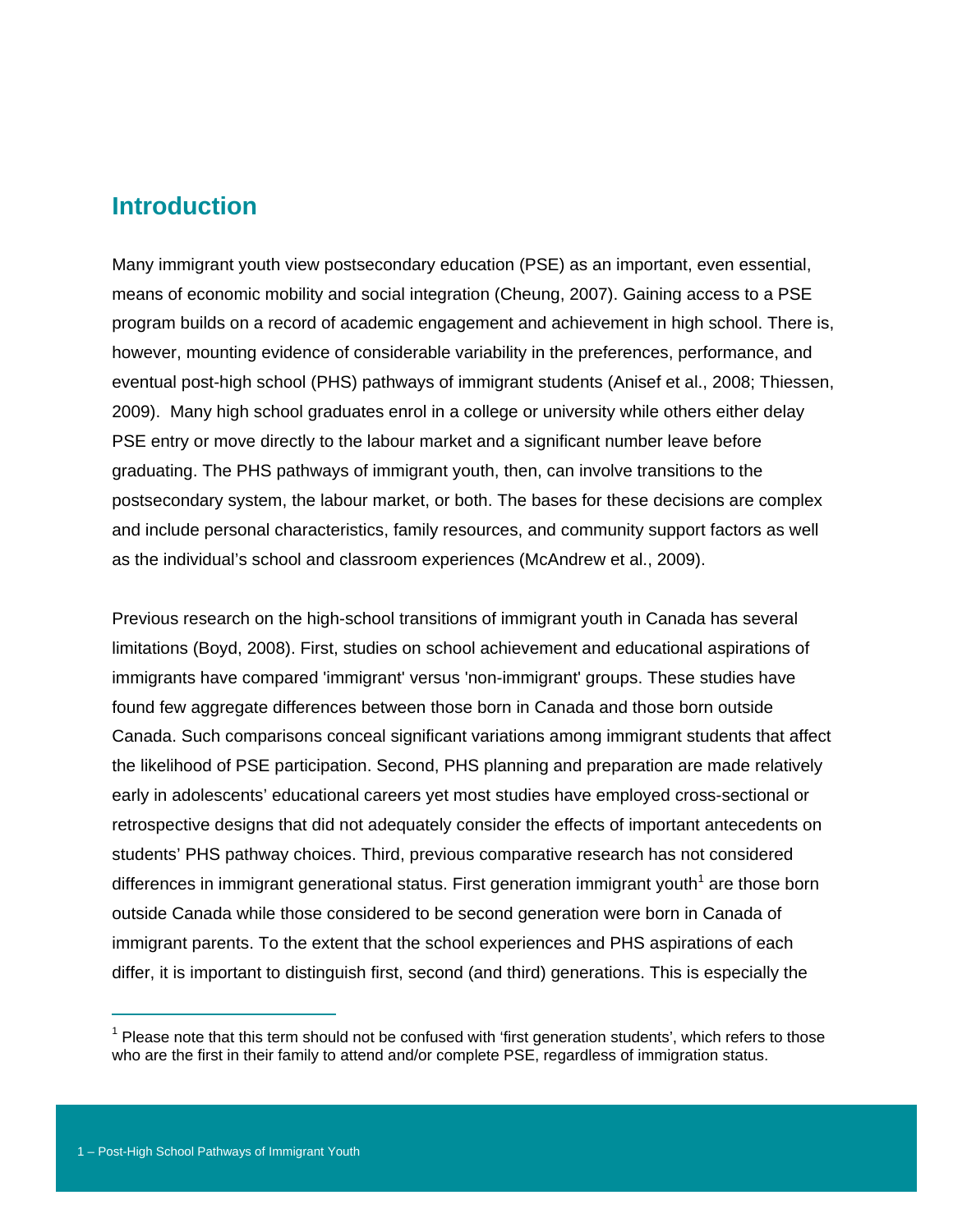case in the Toronto District School Board (TDSB) where 42 per cent of students are foreignborn and 38 per cent are born in Canada of immigrant parents. Only 20 per cent of TDSB students have both parents born in Canada. These students comprise the third generation, sometimes referred to as the 'third plus' generation, and frequently employed as a reference group in comparative research. (Yau and O'Reilly, 2007).

In this paper we disaggregate the 'immigrant' designation by source country (region-of-origin) and generational status to examine the PHS pathways of a cohort of TDSB youth who began high school (Grade 9) in September 2000 and were tracked through the high school system until Fall, 2006.

The specific purposes of the study were to:

*1. Construct profiles of the various immigrant (and non-immigrant) groups comprising the 2000 TDSB cohort.* 

The elements of each profile include information on students, their school, and neighbourhood characteristics as well as the reported PHS pathways they followed between 2004 and 2006.

*2. Predict PHS pathway choices based on this profile information.* 

The PHS pathway decisions predicted were defined by: (a) those respondents that confirmed university acceptance; (b) those that confirmed community college acceptance; (c) those that graduated high school but either did not apply to PSE or did not confirm an application; and (d) those that left high school early and did not apply to PSE.

The cultural and social composition of Ontario is undergoing dramatic change as a consequence of immigration. This is most obvious in its larger metropolitan areas, particularly Toronto. In many ways, Toronto is a precursor of the demographic change the rest of the province (and Canada) will experience within a few years as immigrant youth become the majority of the school-age population. Our aim in studying TDSB immigrant youth as they prepare for the transition from high school is to extend the literature on immigrant settlement and contribute to informed educational policy and practice.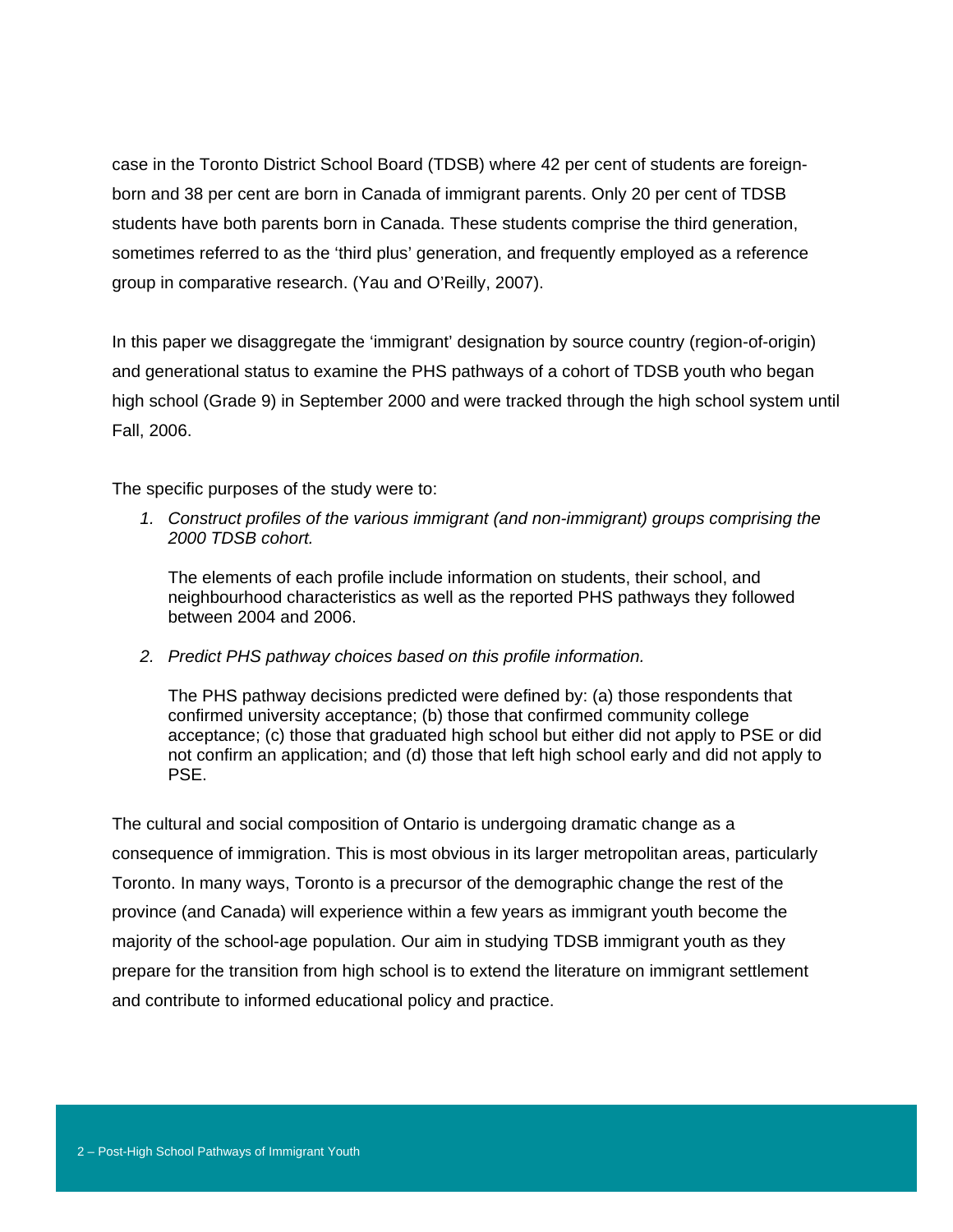# **Literature Review**

#### **Educational Pathways of Youth in Canada**

Youth in Canada follow multiple educational pathways. While the great majority of students complete high school<sup>2</sup>, some do not. In 2005/2006, the graduation rate for high school students was estimated to be about 75 per cent (Blouin, 2008). Most of these students enter postsecondary institutions directly out of high school while others – the "gappers" – will delay their studies. Whether the transition to higher education is immediate or delayed, there are important decisions to be made by students (and their families) about the type of institution to attend and the program in which to enrol. University, community college, and trade-vocational programs each provide opportunities for skill development and labour market preparation, though as this study shows, it is the degree-granting university that is most valued as a postsecondary destination. These institutions offer access to the professions and, in the long term, provide greater employment stability and higher earnings potential. This preference for university is reflected in educational enrolment patterns. In 2007/2008, there were 978,480 students in full-time study at Canadian universities, with 83.5 per cent of them enrolled in undergraduate programs. During the same time period, colleges enrolled 531,972 full-time and part-time students (Statistics Canada, 2009).

Not everyone transitions from high school to university or college. Many who graduate from high school move directly to the workforce where they can find employer-sponsored training opportunities or apprenticeships. In 2004 some 268,000 individuals were registered in apprenticeship programs (Statistics Canada, 2007). There are other students who drop out of high school before receiving a diploma and they enter the workforce. Many from this group eventually return to complete their high school diploma after attempting to establish themselves in a labour market that increasingly values and rewards educational qualifications.

 $\overline{a}$ 

 $2$  The term "high school" is used instead of "secondary school" in this text in order to simplify language, though the meaning is the same.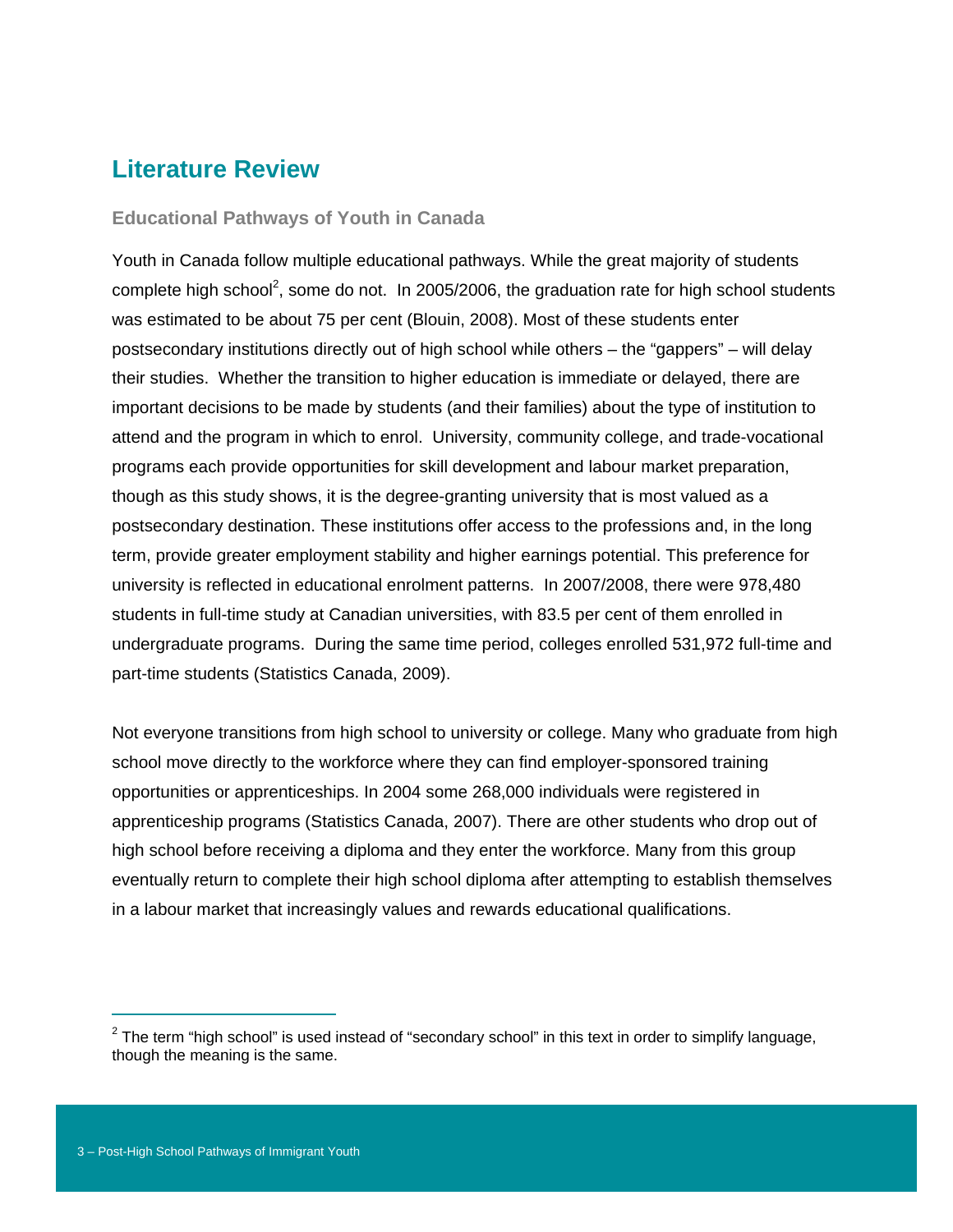Entering a postsecondary program immediately following high school and completing one's program of study within the 'expected' time frame is believed to garner the greatest economic and social returns to one's educational investment (Hearn, 1992). Most students follow this pattern and recent data suggest that direct entrance into a postsecondary institution is beneficial in terms of labour market outcomes, particularly for university entrants. Data from the 2000 Youth in Transition Survey (YITS) have shown that, among 20-year-old high school graduates, 59 per cent had enrolled in a postsecondary program within one year of completing high school, while 19 per cent delayed enrolment and 17 per cent did not enrol at all (Tomkowicz & Bushnik, 2003). Comparing the early labour market outcomes of 22 to 24- year-olds according to their education-to-labour market pathways, Hango (2008) reported that the employment rates and earnings vary considerably depending on the pathway that is followed. High school dropouts were at a clear disadvantage relative to other groups, with median weekly earnings of \$480 and an employment rate of 71.4 per cent. High school graduates who did not pursue postsecondary studies fared somewhat better, with average earnings at \$500 per week and an employment rate of 79.6 per cent. Gappers who completed college or university had considerably better short-term outcomes – employment rates were at 86.2 and 87.5 per cent, respectively, while median earnings were \$550 and \$540 per week. Non-gappers, on the other hand, were found to have lower employment rates but higher earnings. On average, 85.1 per cent of non-gappers with a college diploma were employed with average earnings of \$552 per week; among nongappers with a university degree, 79.6 per cent were employed with average earnings of \$625 dollars per week. It appears, then, that the employment experience gained before entering postsecondary programs might benefit gappers in terms of finding employment, while those who do not take a break benefit from having spent more time in the labour market following college or university completion.

This variety of available educational pathways reflects broader shifts in the timing of the transition to postsecondary institutions during the life course and the age at which young people complete school and enter the labour market (Louie, 2007). No longer is there a seamless transition out of high school and into the labour force; nor is the typical college or university student one who is aged 18 to 22 years, and who began postsecondary studies immediately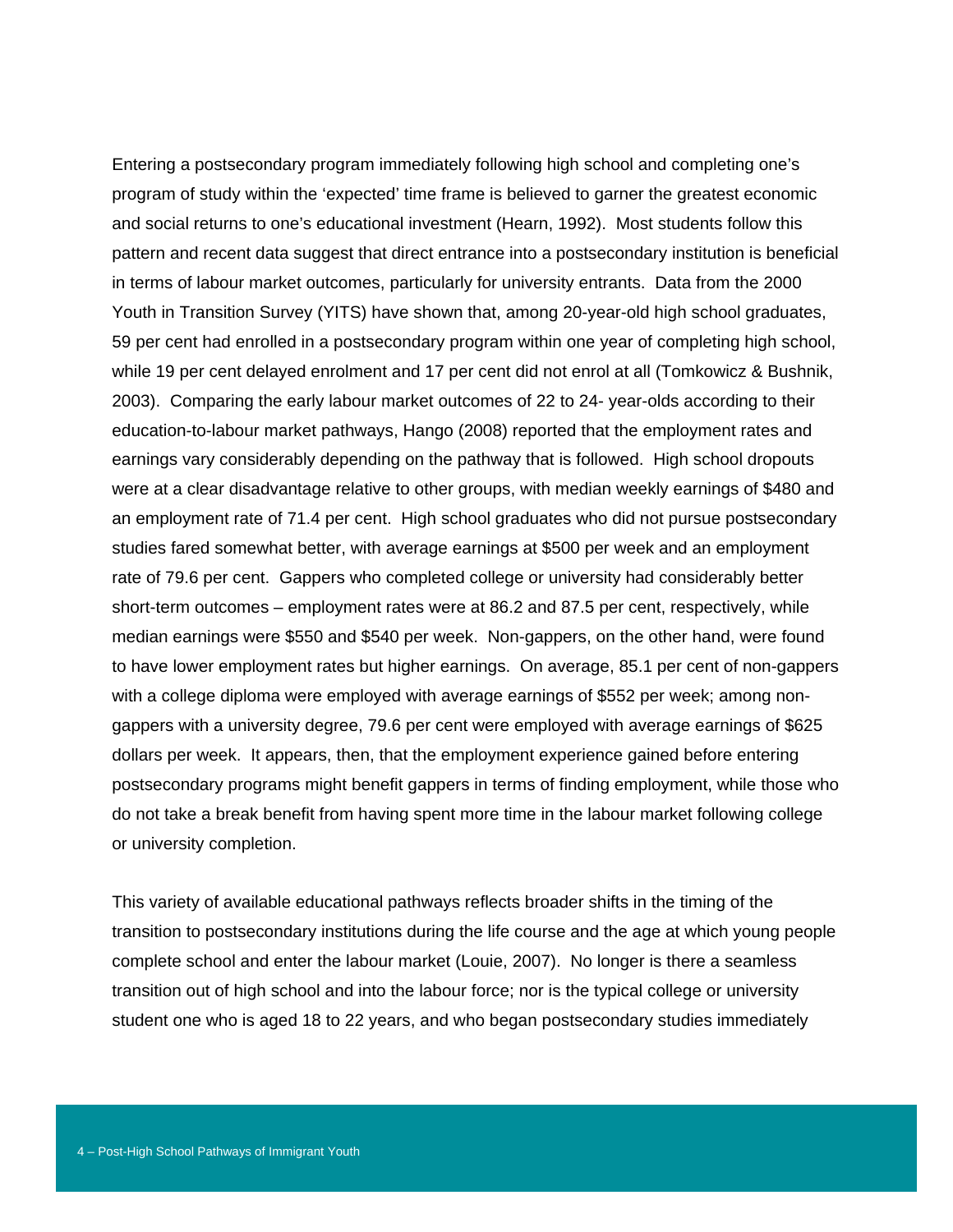after high school. Furthermore, increasing numbers of students are taking time off before beginning postsecondary programs.

Postsecondary institutions have expanded in order to accommodate the growing demand for higher education (Côté & Bynner, 2008). Since the 2001/2002 academic year, university enrolment has increased by 19.2 per cent and college enrolment grew by 10.2 per cent (Statistics Canada, 2009a; 2009b). An estimated 1.6 million, or nearly two-thirds of Canadians aged 18 to 24 in 2002 had participated in some type of postsecondary educational program following high school (Barr-Telford et al., 2003). Estimates from Statistics Canada's Labour Force Survey indicate that the proportion of 25 to 29-year-olds attending post secondary education school full-time nearly tripled between 1978 and 2007, from 3.2 per cent to 8.9 per cent (Statistics Canada, 2009c). Sweeping economic change in Canada has, for many, altered the sequence of events typically experienced over the life course.

The earnings potential of jobs that do not require education beyond high school has declined sharply over the past three decades and, faced with poorer entry-level job prospects, many seek postsecondary credentials – either as youth or adults – in order to access more secure and better paying jobs (Côté & Bynner, 2008). Failing to complete high school jeopardizes the economic prospects of all youth. Campolieti, Fang and Gunderson (2009) found that dropouts have poorer wage and employment outcomes than graduates. Moreover, they generally do not make up for their lack of education through additional skill acquisition and training.

Although most immigrant youth do well in the k-12 education system some have difficulty adjusting to the demands of the post secondary education system. A study commissioned by the Ontario Ministry of Education and Training (Hospital for Sick Children, 2005) revealed that first and second generation youth in Toronto and Kitchener-Waterloo face unique challenges in secondary school. In-depth qualitative interviews were conducted with 57 first and second generation youth who had left school early or were at risk of doing so. Respondents cited the need to learn a new language, language barriers, unfamiliarity with the Canadian school system, and inappropriate linguistic assessment and grade placement as important risk factors for school disengagement. Stresses associated with resettlement, loneliness, isolation, and a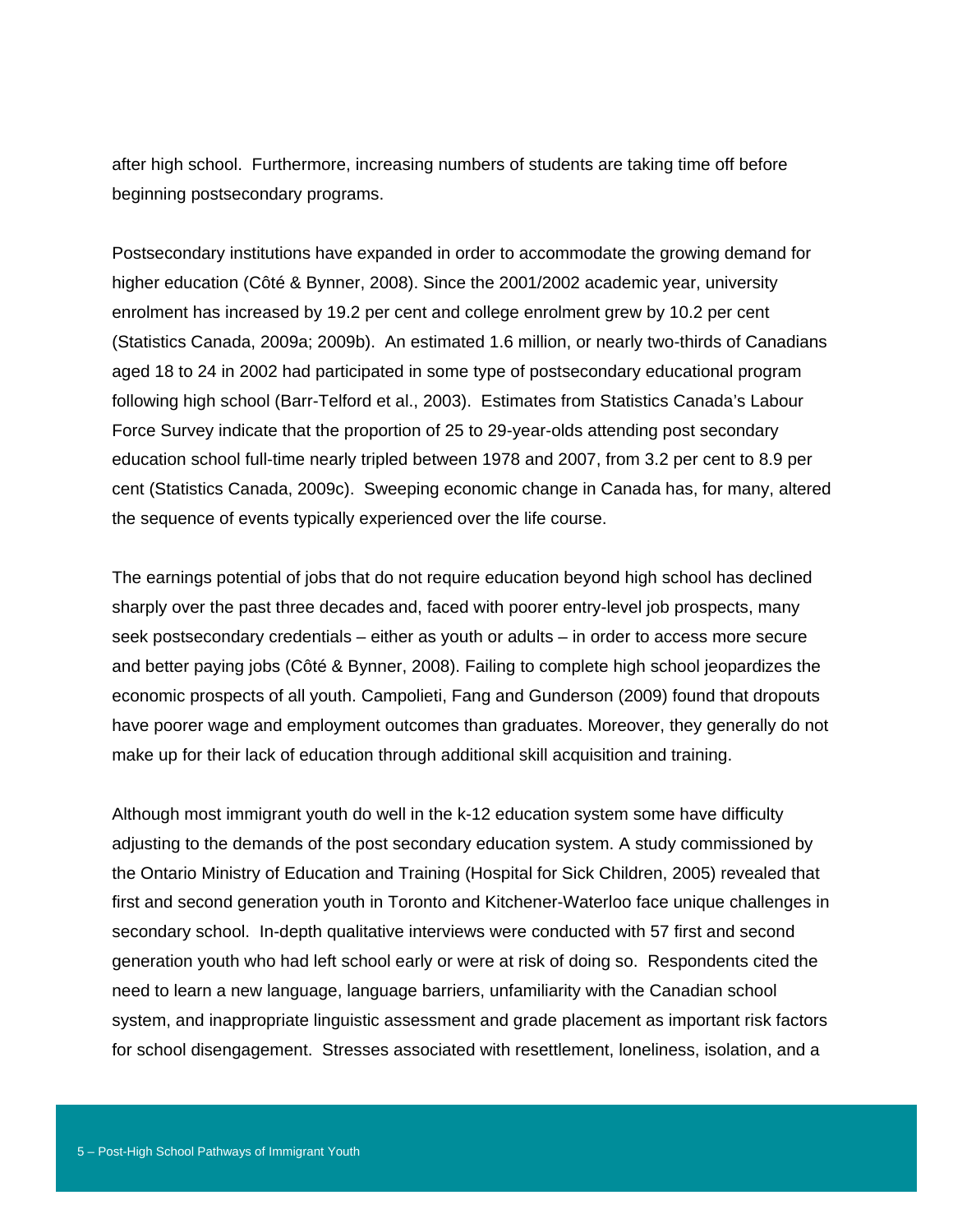lack of friends were also reported. The study further demonstrated that age at the time of migration was especially critical. Youth who immigrated during the latter years of high school were most at risk of dropping out.

#### **Immigrant Status and School Performance**

Young Canadians differ in their educational aspirations, performance, and outcomes. Most notable are the strong PSE aspirations among the children of immigrants typically accompanied by academic effort and accomplishment (Boyd & Grieco, 1998; Corak, 2008; Glick & White, 2004; Hum & Simpson, 2007). Generally speaking, Canadian studies indicate that children of immigrant parents are more likely than their third-plus generation counterparts to finish high school, enrol in postsecondary studies, and complete a postsecondary diploma or degree (Driscoll, 1999; Palameta, 2007). Investigation into the educational outcomes of children of immigrants reveals further disparities among first and second generation immigrant youth. The term "first generation immigrant" refers to all those who are born outside of Canada; however, immigrants who arrive during adulthood or adolescence experience a very different process of adaptation relative to those who arrive as infants or children. Referred to as the 1.5 generation, immigrants who arrive at a young age spend the most of their school years in Canada. Insofar as schools are key institutions in the incorporation of immigrants, the education trajectories of the 1.5 generation may be superior to those of the first generation, as the former benefits from acquiring language proficiency at a younger age (Holdaway & Alba, 2009). To be sure, research suggests that the educational outcomes of children who immigrated at a young age resemble second generation youth more closely than that of first generation students (Boyd, 2002).

Using data from the 2002 Ethnic Diversity Survey, Abada and Tenkorang (2009) recently reported that, among persons aged 18 to 34, the 1.5 and second generations were 31 and 35 per cent more likely to acquire a university education relative to those born to two Canadianborn parents, respectively. Thiessen (2007) reported similar findings using the Youth in Transition Survey. The author reported significant overall differences in postsecondary participation between immigrant and non-immigrant youth with high reading competency. More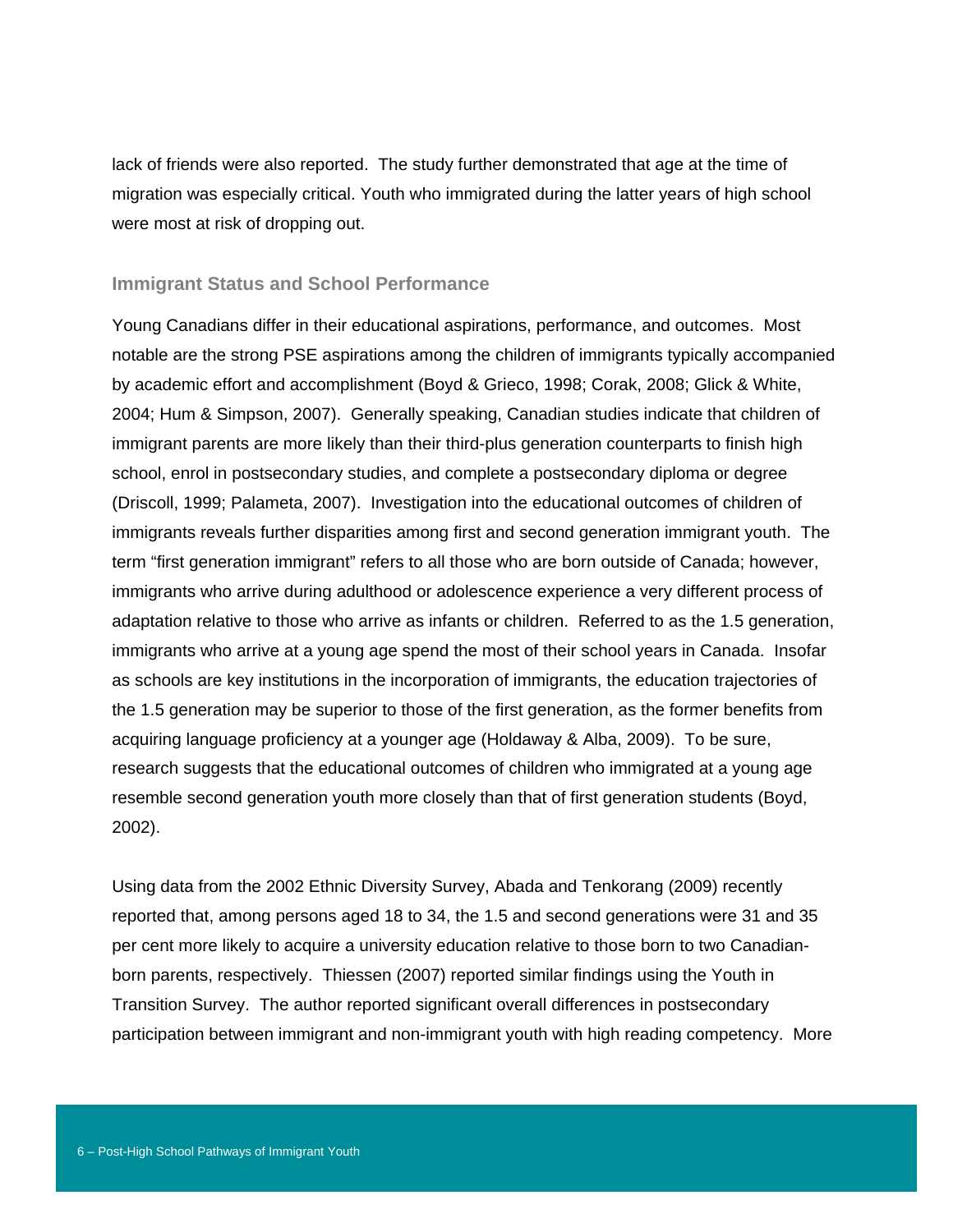specifically, immigrant youth were, at age 19, 2.5 times more likely to complete high school and 39 per cent more likely to attend university than those born in Canada. Similar findings have been reported in the United States and are reviewed by Fuligni and Witkow (2004). Keller and Tillman (2008), for instance, revealed that, despite experiencing social, economic, and political inequities in the U.S., first and second generation youth were significantly more likely to attend college than their third generation peers with similar socio-demographic characteristics.

Concealed by the broad labels used to define generational status are important disparities in achievement across groups. In particular, research – much of which derives from the United States – has revealed considerable differences in school performance by national origins (Aydemir et al., 2008; Corak, 2008; Levels & Dronkers, 2008; Fry, 2007). Studies consistently show considerable disparities in educational achievement across groups, whereby some immigrants outperform the native-born while others tend to have lower achievement. Chinese, Korean, Indian, and Vietnamese students have been found to perform better than native-born Whites, while children and youth from Mexico, Africa, and the Caribbean tend to perform less well (Glick & Hohmann-Marriott, 2007; Glick & White, 2003). Investigating generation differences in college attendance, Keller and Tillman (2008) reported that first and second generation youth were significantly more likely to attend college than their native-born peers with similar socio-demographic characteristics. However, the association between generation status and college attendance was conditional on ethnicity, whereby some groups benefit more from their immigrant status than others. In particular, the odds of attending college for second generation Chinese and first generation Black students were 49.5 and 27.8 times higher than U.S.-born White students; on the other hand, first and second generation Cuban students were significantly less likely to attend college.

Of course, the immigrant experience in the United States cannot necessarily be generalized to other countries. The source country composition of Canada's immigrant population is considerably different from that of the U.S. and access to postsecondary education is more equitable (Abada, Hou, & Ram, 2008; Frenette, 2005). Nonetheless, Canadian studies reveal similar findings, whereby country of origin is a salient factor in understanding the academic performance of immigrant youth (Thiessen, 2009; Abada et al., 2008). Finnie and Mueller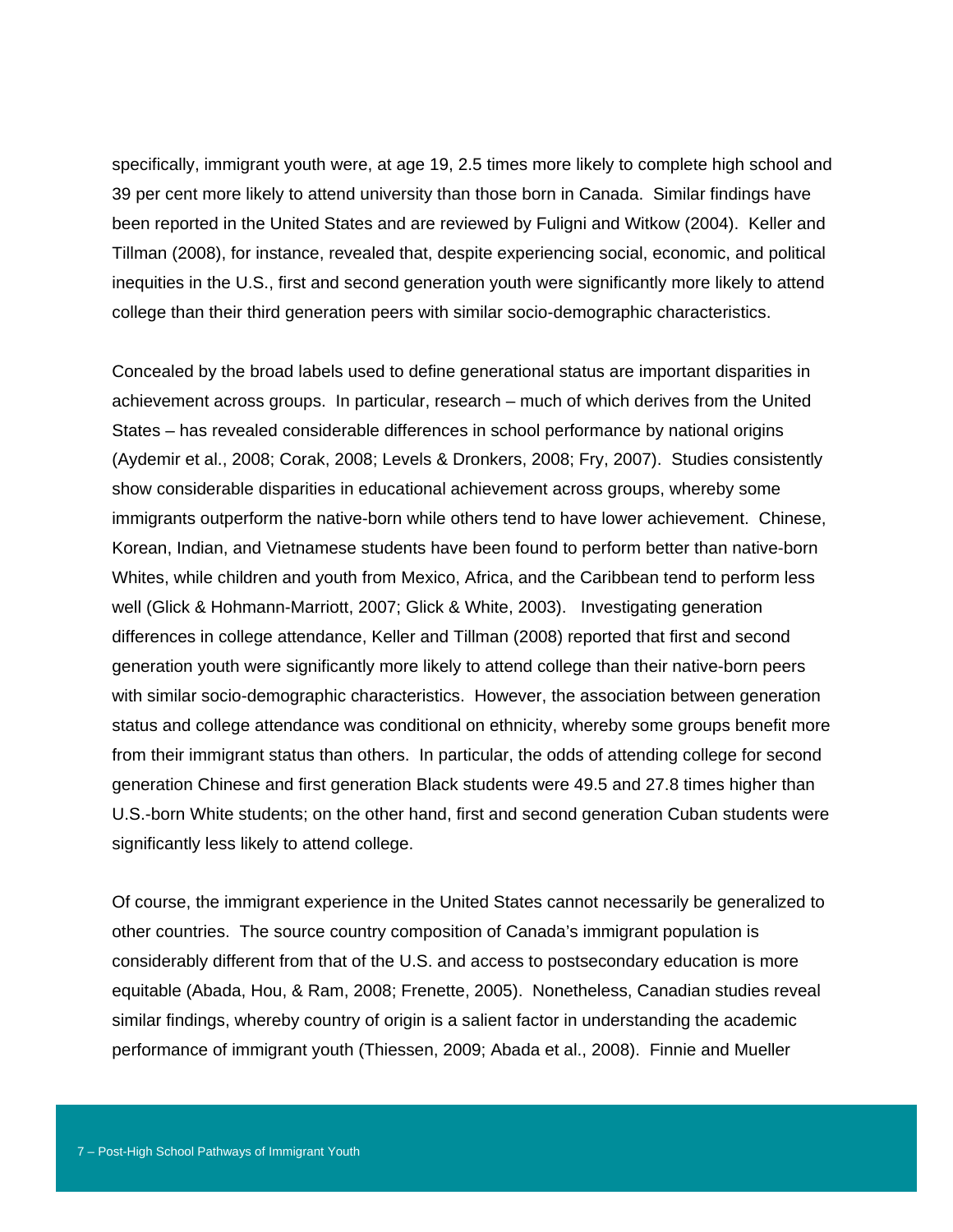(2008) investigated access to postsecondary education among first and second generation youth using the Youth in Transition Survey Reading Cohort. Comprised of individuals aged 15 in December 1999, this cohort was followed at two year intervals. Data from 2006, at which time the cohort was age 21, revealed substantial differences in postsecondary access across generations and origins. The authors reported that, relative to third generation Canadian youth, first and second generation children of immigrants were more likely to attend university. However, controlling for various demographic and socioeconomic indicators mediates the immigrant effect considerably. In large part, the relatively high education levels of immigrant parents accounts for the educational advantage enjoyed by the first and second generations.

In terms of region-of-origin, Finnie and Mueller (2008) went on to reveal that first and second generation youth of Chinese, African, and "other Asian" origins were substantially more likely to attend university. The high participation of Chinese youth is especially notable. Chinese immigrant youth and Canadian-born Chinese youth were 51 and 44 percentage points more likely to attend university than their third generation classmates, who attended at a rate of 37.7 per cent. These groups were also significantly less likely to attend college, due to their high rate of university participation. Just one group was found to have lower postsecondary attendance than third generation Canadians: first generation immigrants from the Americas (excluding the U.S.). On average, youth from Central and South America attended university at a rate that was about 15 percentage points lower than their third generation peers. The introduction of sociodemographic control variables was able to explain these attendance gaps for some groups but not for others. For example, the relatively high attendance of first generation African students was rendered non-significant after controlling for parental education, while the gaps for Chinese immigrants and those from the Americas changed little. Thus, explanations for the achievement gap relative to the Canadian third generation vary a great deal by generation status and country of origin. For some, the gap is due to parental education and basic demographic characteristics and for others, the gap cannot be explained by observable factors.

Findings from this study and others highlight the variability in postsecondary access and attainment among immigrants and visible minorities. Not only are there gaps in terms of who attends postsecondary programs, there are considerable differences in terms of the type of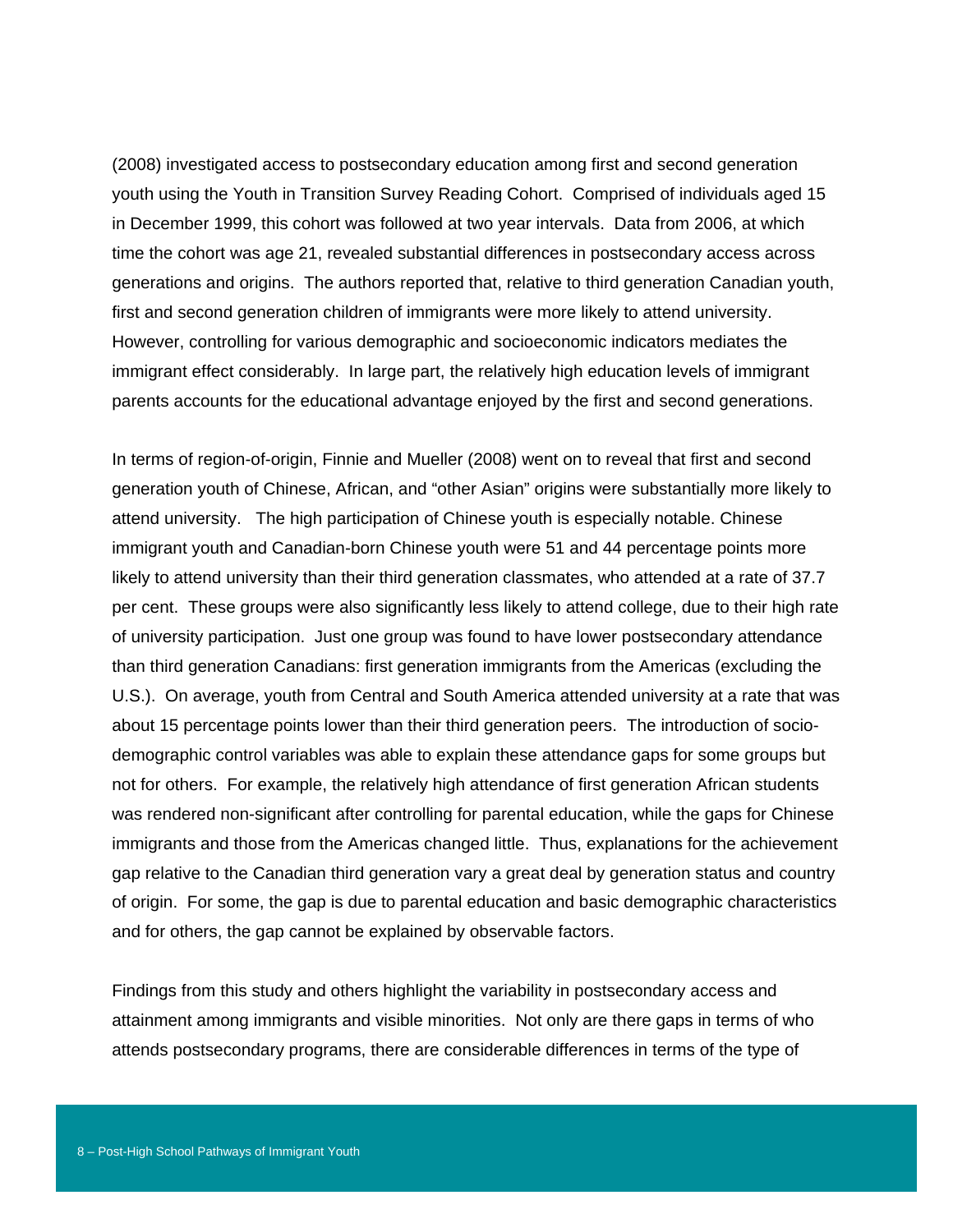institution that is attended. Based on data from the 2002 Ethnic Diversity Survey, Abada and Tenkorang (2009) reported that, among those aged 18 to 34 years, 42 per cent of students who immigrated before age 15 and 39 per cent of students who were born in Canada to immigrant parents had attained a university degree, while 29 and 33 per cent had completed college or vocational programs, respectively. In terms of ethnic origins, Chinese and South Asian ethnic groups were found to lead the way in terms of university attainment, at 57 and 47 per cent of their respective populations, while considerably fewer Whites (31 per cent) and Blacks (28 per cent) had acquired a university degree. However, Blacks were more likely than other groups to complete college or vocational programs (38 per cent), while Whites were the most likely to not pursue postsecondary studies of any kind (36 per cent).

The exceptionally high educational attainment of Asian immigrant youth – particularly the Chinese – is one that has been featured prominently in the research literature, particularly in the United States. The term "model minority" has been used to refer to Asian students as a result of their high degree of educational success, although this characterization has been criticized as masking considerable variation within the Asian designation (Farley & Alba, 2002; Kao, 1995). The academic success of Asian students is often attributed to ethnic capital. In particular, characteristics such as compliance, diligence, industriousness, and an emphasis on the importance of learning, are believed to be associated with the exceptional school performance of Chinese youth in many U.S. studies (Peng & Wright, 1994). Canadian research into the effects of ethnic capital supports this hypothesis. Based on data from 515 students attending three Chinese-language schools in Calgary, Chow (2004) reported that more than two-thirds of respondents reported an overall average grade of 80 per cent or higher. Another 25 per cent obtained an average of 70 to 79 per cent, and just 36 of the 515 students had achieved an average mark below 70. Interestingly, socioeconomic status (SES) and father's education were not found to significantly impact the achievement of Chinese students. Among the strongest predictors of academic performance were ethnic capital, ethnic self-identification, and Chinese language proficiency.

There has been much attention of late paid to the academic achievement of Black students, particularly in Toronto. In response to low achievement and high dropout rates among Black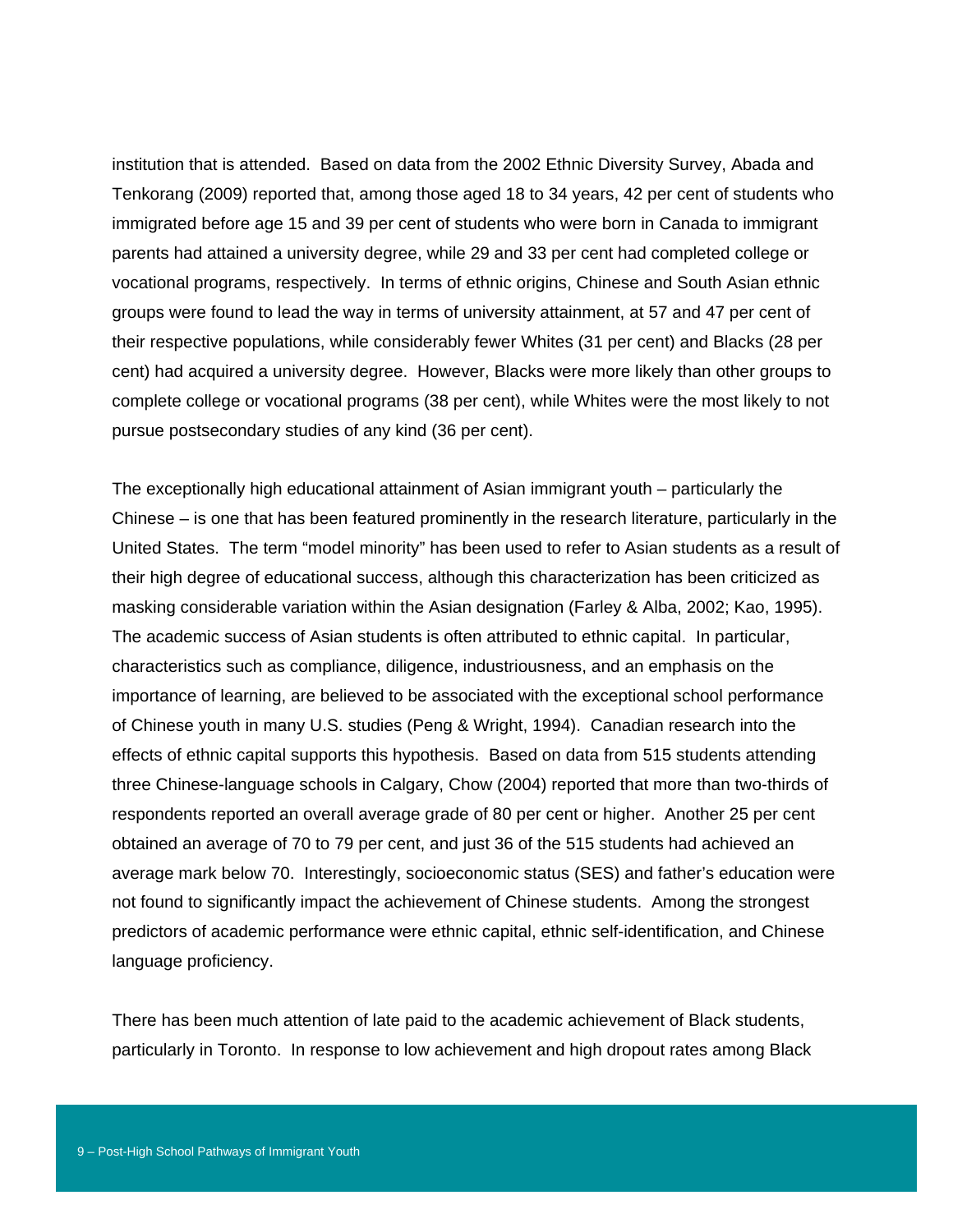students in Toronto schools, school trustees approved a proposal to create Canada's first "Black focused" public school in 2008. Recent estimates from the Toronto District School Board (TDSB) indicate that as many as 40 per cent of Caribbean-born students and 32 per cent of those born in Eastern Africa, and 28 per cent of students from Western Africa dropped out of high school (Brown, 2006). The Africentric- or Black-focused school intends to close the achievement gap by addressing issues related to student engagement. Black-centered educational programs focus on the experiences, culture, and history of African people that are largely ignored in the delivery of education in Canada and elsewhere (Dragnea & Erling, 2008). While research indicates that Africentric schools have seen improvements in the achievement of Black students in several U.S. school districts (Durden, 2007; Watson & Smitherman, 1996), it remains to be seen if this approach will be effective in the Canadian context.

#### **Explanations for Academic Performance Disparities**

#### *Individual and Family Factors*

There is no one explanation for the disparity in academic performance across national origins of first and second generation immigrant youth. Family factors are nevertheless critical influences. Immigrant parents today come from a wide range of cultural and socioeconomic backgrounds and differ in their level of education and work experience. Upon arrival, many experience difficulty in establishing themselves in jobs that offer adequate remuneration. The negative effect of (low) family socioeconomic status (SES) on student achievement has been well documented (Frenette, 2007; Finnie et al., 2005). In general, parental education and family income are among the strongest predictors of academic outcomes and they have been found to explain a substantial proportion of the variation in educational performance of youth, including achievement, dropping out, years of education, and obtaining a postsecondary diploma or degree (Kao & Thompson, 2003; Bowlby & McMullin, 2002; Parker et al., 2003). In terms of postsecondary pathways, a number of studies from Canada and elsewhere indicate that young people from low SES families are less likely to complete high school and pursue postsecondary studies (Marks, 2005). Among those who enrol in postsecondary studies, lower SES students are less likely to attend university and more likely to enrol in college and vocational programs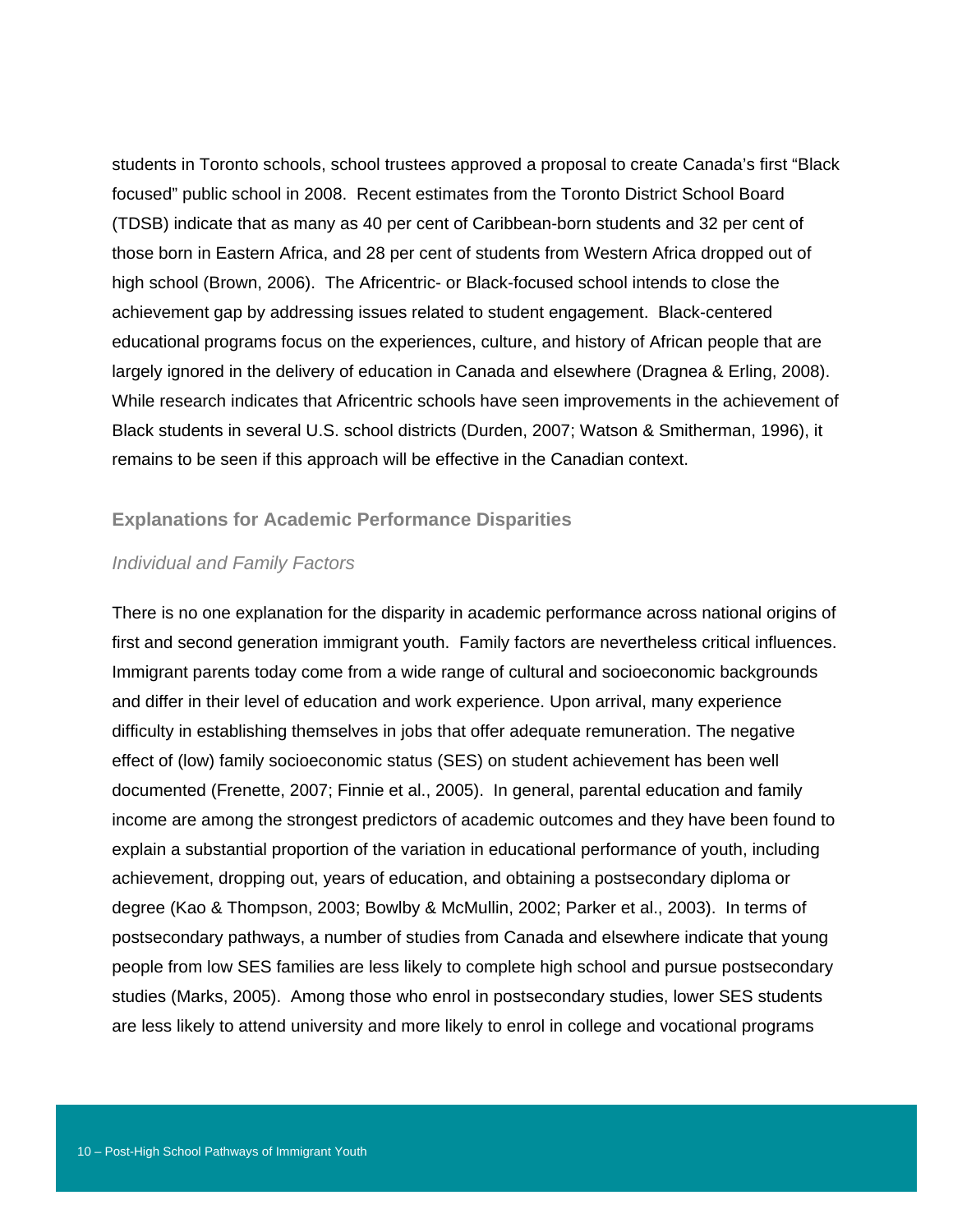than higher SES students (Butlin, 1999; Frenette, 2007). For example, data from the 1991 School Leavers Survey indicate that nearly 70 per cent of high school graduates with at least one university-educated parent had attended university, compared to just 30 per cent of those whose parents did not have a postsecondary education. On the other hand, students with college-educated parents and parents with a high school diploma or less were twice as likely to attend college or vocational institutions (Butlin, 1999). This relationship between SES and education is particularly important in the case of immigrants. Given that many newcomers in Canada are of disadvantaged backgrounds and experience severe economic hardship upon arrival, questions inevitably arise about the school performance of their children and their future educational success.

Research from Canada and the United States indicates that, after statistically controlling for SES, the performance gap between immigrants and the native-born – and between ethnic minorities and Whites – will narrow and, in many cases, converge (Bennett & Lutz, 2009; Kao & Thompson, 2003). Controlling for various structural factors, including education levels and occupational prestige of both parents, Thiessen (2009) reported that the disparity in university enrolment between native-born European Canadians and immigrants and non-immigrants of African and Latin American backgrounds narrows. These findings imply that lack of participation in university is due, in part, to socioeconomic disadvantage among these groups. On the other hand, structural factors were found not to account for higher university enrolment among native and foreign-born East Asians, as controlling for structural factors accentuated their existing education advantage rather than diminishing it to levels comparable to the Canadian-born or those of European descent. It would seem that the postsecondary education attainment of East Asian immigrant youth would in fact be higher if their families enjoyed the same socioeconomic advantage as native-born Canadians.

The adverse socioeconomic situation of many immigrant youth would normally result in poor school outcomes. One would expect them to be at an increased risk of dropping out of high school or, if they did graduate, of deciding against the postsecondary education option. However, immigrant youth often prove to be remarkably resilient. Many surmount the barriers facing them and adopt unexpected or "off-diagonal" educational pathways (Eccles, 2008).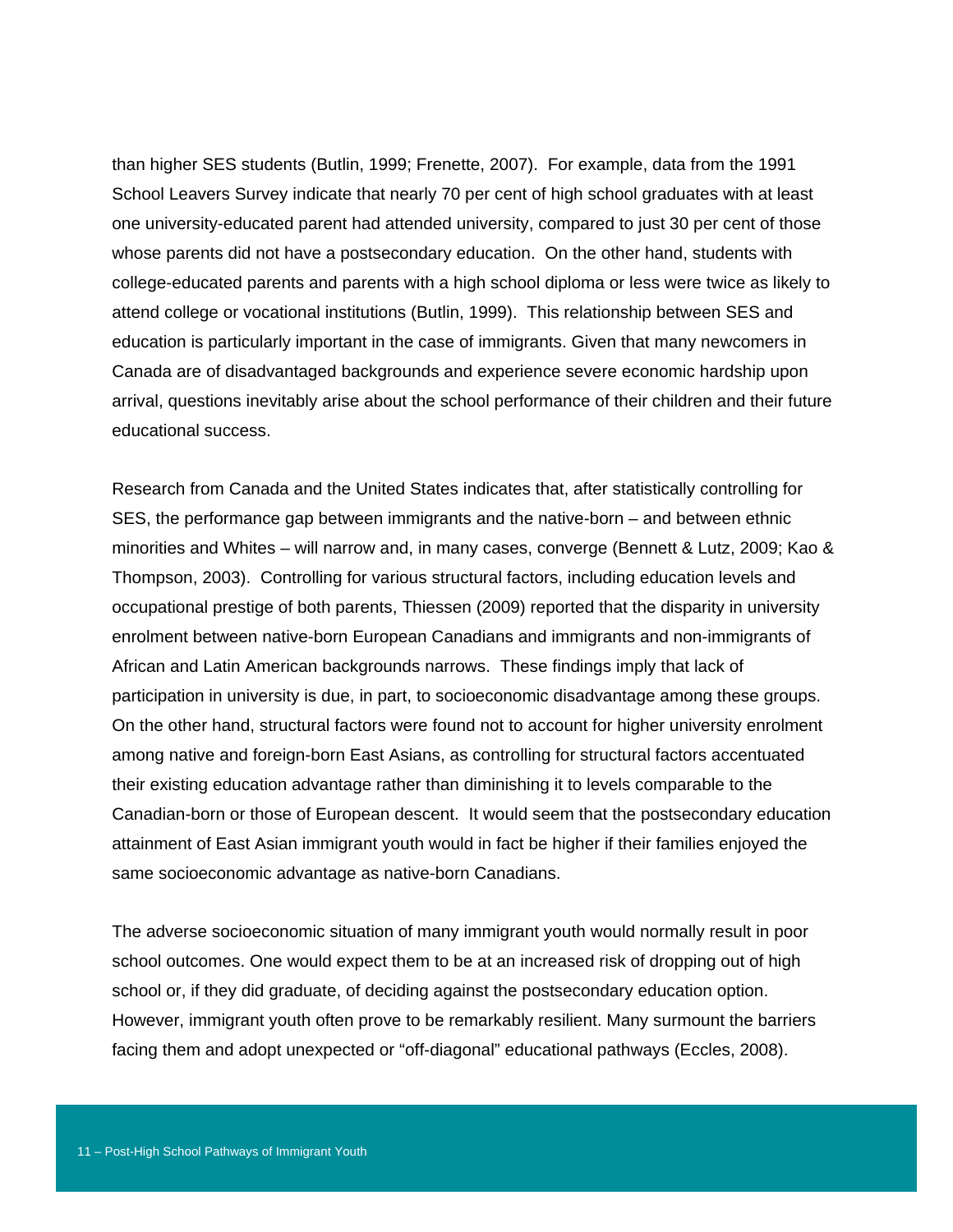These unanticipated pathways to successful postsecondary destinations among particular immigrant groups are frequently attributed to cultural factors pertaining to familial relationships, parental expectations, and student aspirations (Bankston, 2004; Kao & Tienda, 2005; Szalacha et al., 2005). Indeed, there is considerable evidence to suggest that parental involvement significantly affects post-high school transitions (Eccles, 2008; Frenette, 2007; White and Glick, 2000). Glick and White (2004), for example, demonstrated that students whose parents have high expectations are more likely to complete high school and pursue postsecondary studies relative to those whose parents hold lower expectations. This relationship was found to persist after controlling for prior academic achievement and socioeconomic status. Parental expectations are thought to translate into higher educational aspirations, especially among children of immigrants (Krahn & Taylor, 2005). This subsequently acts as a buffer against structural disadvantage and results in higher levels of academic achievement and school attainment.

Researchers have further hypothesized that a portion of the gap in achievement by country or region-of-origin may be attributed to language proficiency among first generation immigrants (Schmid, 2001). Research has shown that linguistic minority immigrants generally perform worse on literacy tests than those who are proficient in English or French (the official languages); however, as students acquire language proficiency, the gap narrows and their performance eventually converges with or exceeds that of their English- and French-speaking peers (Worswick, 2004). Using data from the first three waves of the National Longitudinal Survey of Children and Youth, Worswick (2001) investigated the performance among the school-aged children of immigrants across Canada. Performance was measured using parents' and teachers' assessments or reading, writing, and math, as well as standardized test results. Results demonstrated that the children of immigrants whose first language is neither English nor French had lower performance on the two measures of literacy, while performance in mathematics was comparable to that of the children of Canadian-born parents. However, the reading ability of these children converged over time, suggesting that reading competency increases rapidly among children whose parents possess a mother tongue that is neither English nor French. It was found that, by age 13, children of immigrants performed at least as well as the children of Canadian-born parents on all measures of school achievement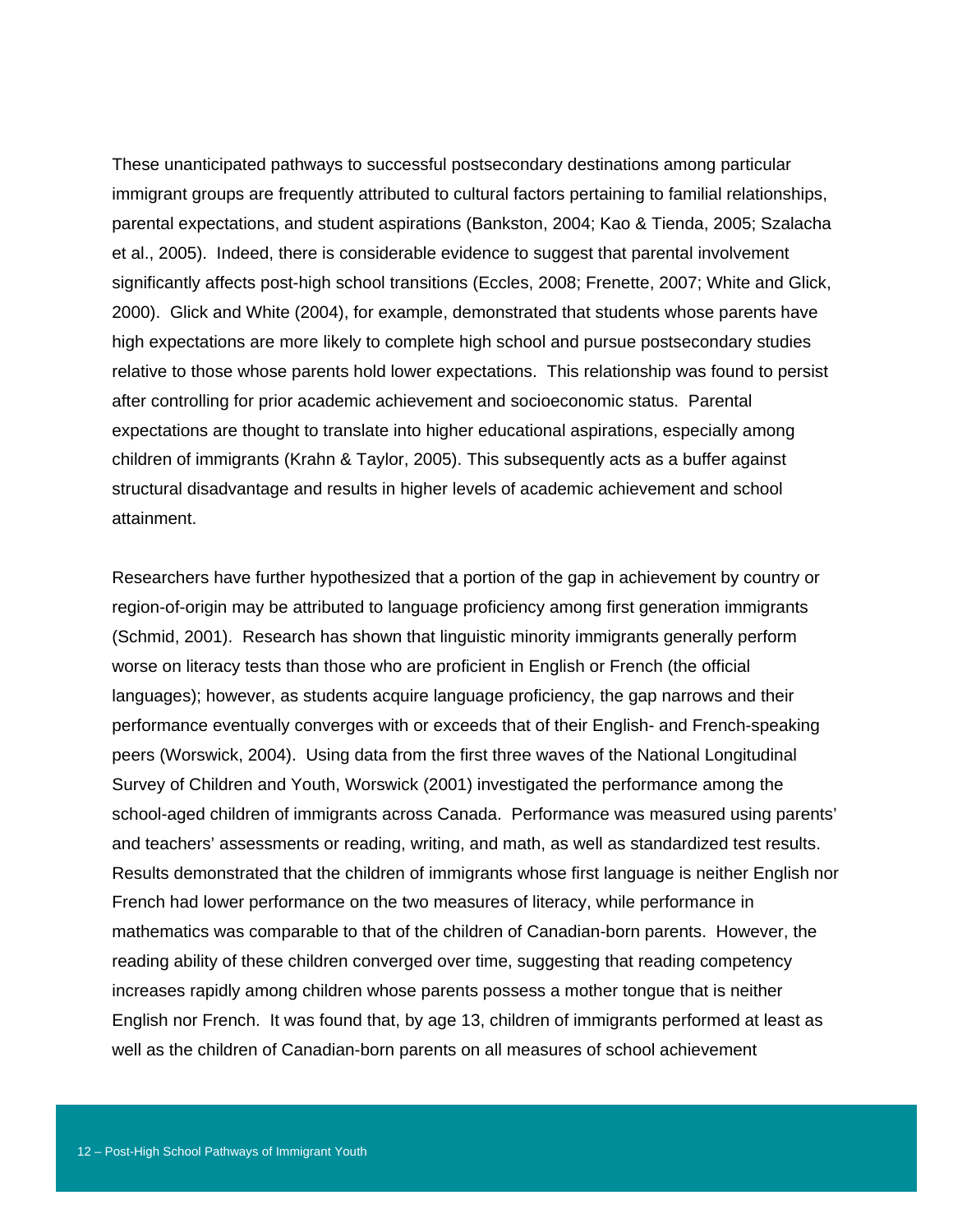(Worswick, 2001:13). Worswick (2001) went on to conclude that the children of immigrants in Canada, on average, perform very well in school and that

[T]he success of children from neither English nor French backgrounds is particularly impressive given the challenges that they likely face in adapting to a school system that operates in an unfamiliar language (p. 14).

Yet, while evidence indicates that children of immigrants who speak neither English nor French do manage to catch up with native-born children in terms of language fluency, sufficient time is needed to close the gap. Adolescents who enter the Canadian school system with little or no knowledge of English or French may therefore be at a significant disadvantage, given that the time to acquire proficiency before the end of secondary school is short (Gunderson, 2007).

Socioeconomic status and proficiency in the official languages are only part of the explanation for the gap in educational outcomes across generations and national origins. Measures of prior academic achievement are strongly connected to postsecondary educational transitions and, as reported above, children of immigrants tend to perform better in school than their third generation counterparts. Standardized test scores, report card grades, attendance, grade repetition, and tracking or streaming have all been linked to educational pathways, including high school graduation, dropping out, or the pursuit of community college and university after high school (Carbonaro, 2005; Shaiks et al., 2008). In a comprehensive analysis of Statistics Canada's 2000 Youth in Transition Survey, Bowlby and McMullen (2002) reported sharp distinctions in the academic achievement of high school graduates and dropouts aged 18 to 20. Dropouts were noticeably more likely than graduates to maintain a "C" or "D" average during their last year of high school and grades in their math and language courses tended to be substantially lower. Furthermore, dropouts were more likely to have repeated a grade during elementary school – more than one-third of boys and one-quarter of girls who had left school without graduating had repeated a grade, while roughly seven and five per cent of male and female graduates had experienced grade repetition.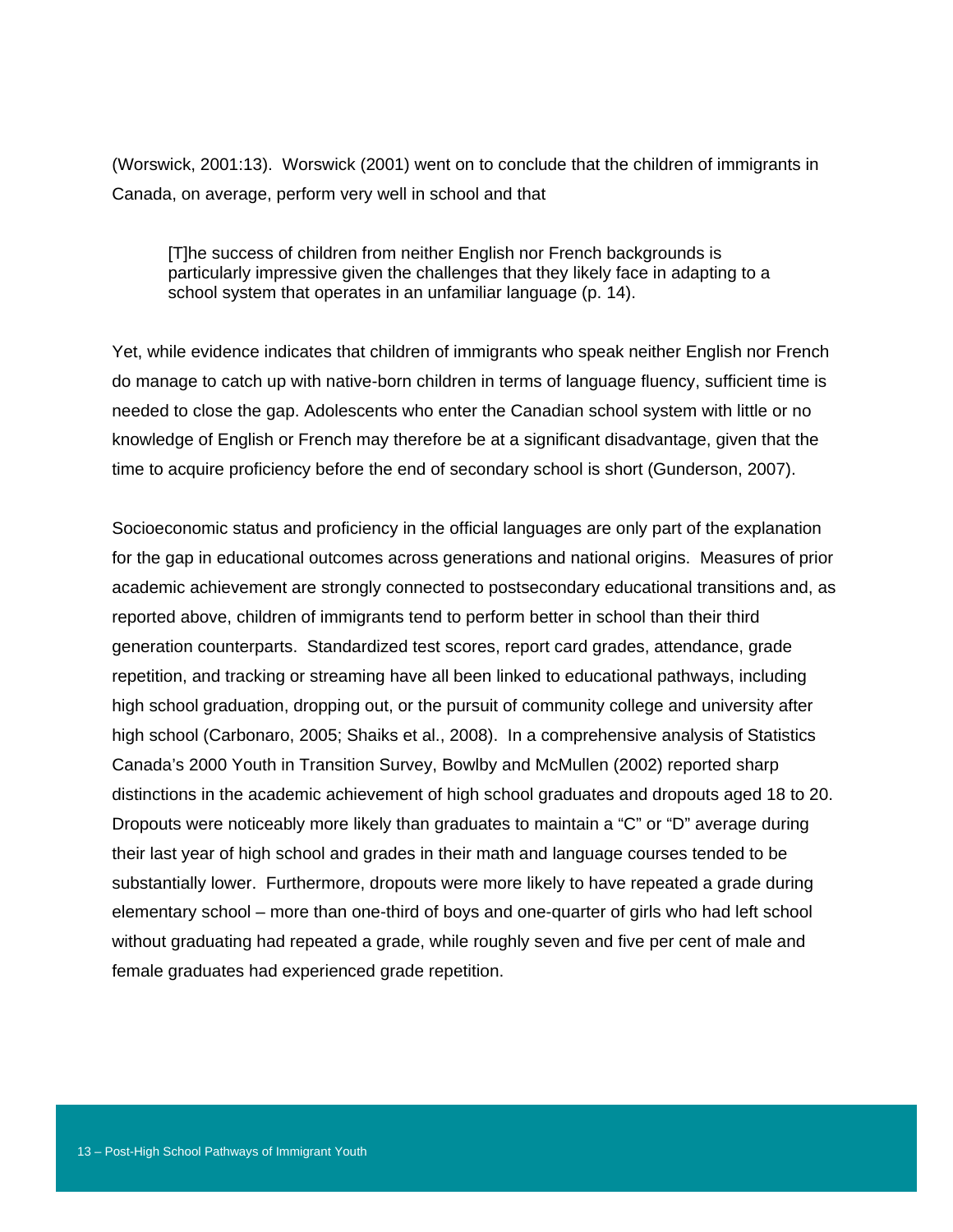Academic "tracking" or "streaming" (i.e., the stratification of students primarily according to ability) is a practice used in Ontario and in many other jurisdictions to allow students to take courses that best suit their abilities and aptitudes. The practice had been vigorously debated, as opponents point to research demonstrating that students from disadvantaged backgrounds, including poor students and racial minorities, are disproportionately channeled into the low ability streams (Cheung, 2007; Davies & Guppy, 2006; Oakes, 2005). As a result, postsecondary options are limited and social inequality is reproduced. Overall, research has shown that tracking has a positive effect on the academic achievement of high ability groups at the expense of average-ability and low-ability students (Ansalone, 2003; 2001). Lower track classrooms are typically characterized by less experienced teachers and low teacher expectations (Richardson, 1989; Katz, 1999); less challenging curricula and lower-level learning materials (Callahan, 2005); and student complaints of boredom and low levels of engagement (Berends, 1995). These factors have detrimental impacts on student achievement and prospects for postsecondary education. Indeed, students enrolled in lower ability streams are less likely to complete high school or pursue and complete postsecondary education than those in higher ability tracks (Gamoran & Mare, 1989; Krahn & Andres, 1999).

In the Canadian context, recent research indicates that, in spite of their structural disadvantage, immigrants and visible minorities tend to enrol in higher ability tracks. Krahn and Taylor (2007), for example, investigated the streaming practices in four Canadian provinces, including Ontario, British Columbia, Alberta and Saskatchewan, and revealed that immigrants, visible minorities, and students for whom English or French was a first language were more likely to be in higher ability streams that facilitate the pursuit of postsecondary options. Nonetheless, it is important to bear in mind that there may exist differences within groups. Students from specific origin groups, immigrants who arrive during adolescence, as well as those with poor English-language or French-language skills may be streamed into lower ability groups as a result of (mis)perceptions about their academic capabilities

Underlying and accounting for much of the variation in academic achievement among immigrant groups is an optimism among parents regarding the possibility of social mobility through education, if not for themselves, then for their children. (Caplan et al., 1992; Ogbu, 1991).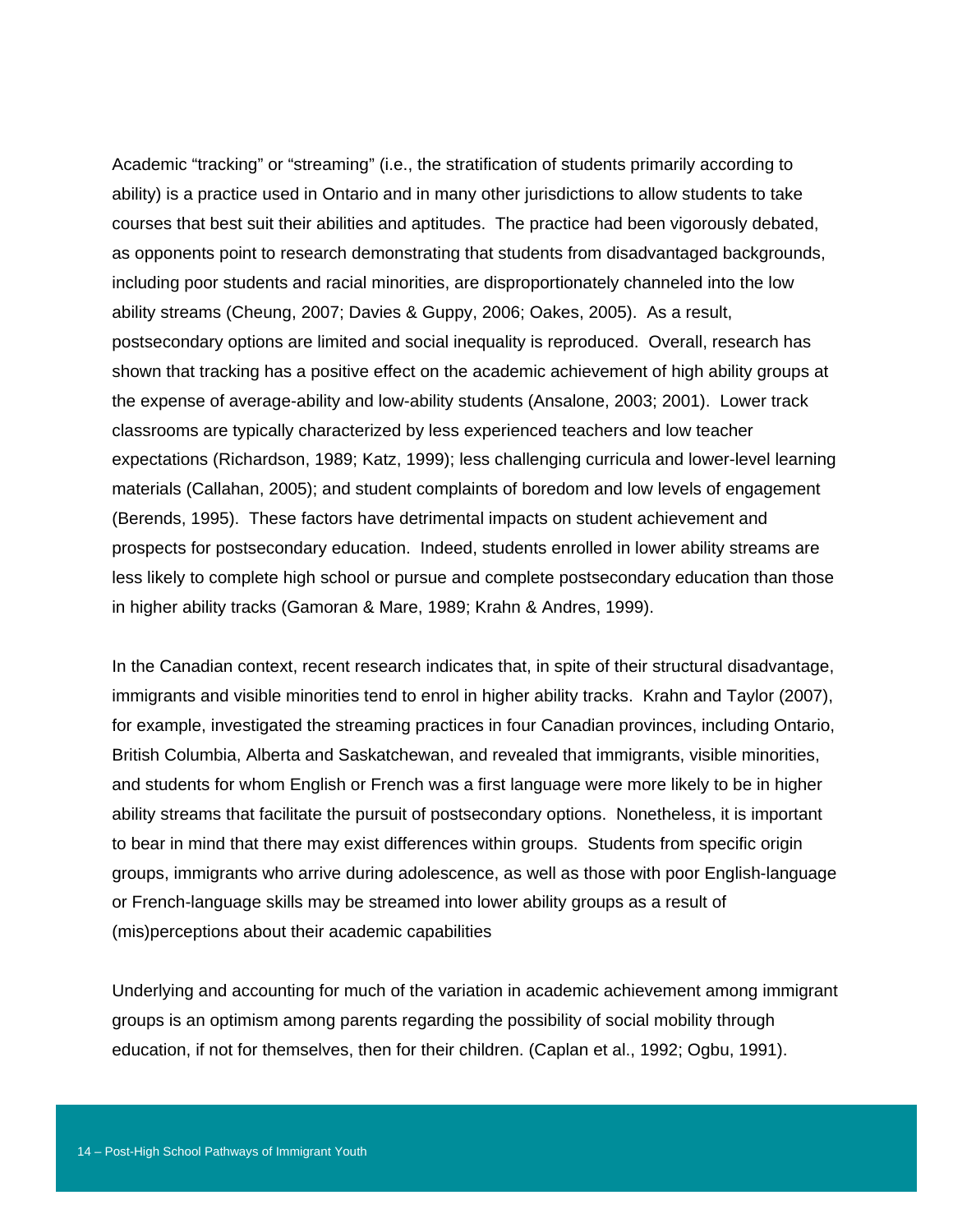Although their families typically experience economic hardship upon arrival, many children of immigrants nevertheless perform well in school because their parents value education and have high expectations for their academic success. Parental optimism translates into higher educational aspirations among their children and leads them to behave in ways that promote high achievement in school. It would seem that the motivation and effort exerted by children of immigrants enable them to overcome language barriers and outperform their peers from nativeborn families (Fuligni, 1997). Furthermore, the 1.5 and second generation can expect to outperform the first generation because, in addition to their parents' optimism, they benefit from proficiency in the host language. Research has clearly demonstrated that parental involvement and support positively impacts student achievement (Kao, 2004; Szalacha et al., 2005) and a persistent, positive effect for ethnicity – even after controlling for various background characteristics – has been interpreted by many as reflecting the high value some groups place on academic success (Kao & Tienda, 2005; Portes & Rumbaut, 1996; Caplan et al., 1989). Studies of student and parent attitudes toward school have further supported this hypothesis. Fuligni (1997), for instance, reported that as much as 70 per cent of the generational gap in student performance could be attributed to positive attitudes and behaviours of adolescents and their parents toward education.

#### *Beyond the Individual: Neighbourhood and School Contexts*

Also important to student achievement, but less studied, is the broader social context that shapes the way in which education is administered and received. Immigrants and ethnic minorities are not evenly distributed geographically. First generation immigrants in particular tend to be concentrated in specific neighbourhoods, meaning that certain schools receive a disproportionate number of immigrant students. As such, the socioeconomic characteristics of neighbourhoods and schools are likely to influence, both directly and indirectly, the long-term academic outcomes of their students. Research has emphasized that neighbourhood characteristics such as SES, family structure, mobility, and the concentration of immigrants and racial minorities are relevant to the academic performance of youth (Ainsworth, 2002; Brännström, 2008; Garner & Raudenbush, 1991; Turley, 2003; Dooley et al., 2009). School level influences closely parallel this (Hamnett et al., 2007; Brown-Jeffy, 2006; Bankston &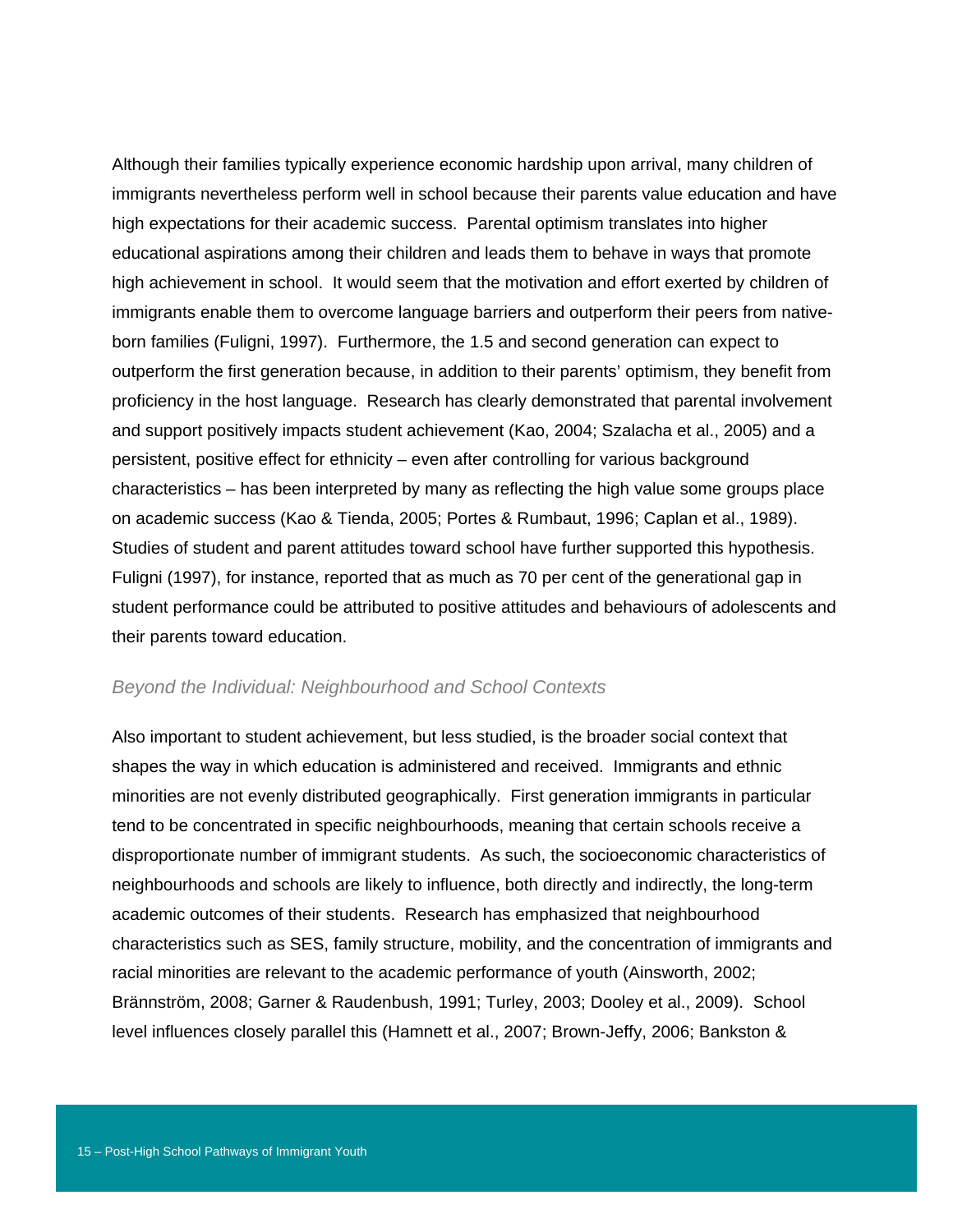Caldas, 2000). In addition to the demographic and socioeconomic characteristics of the student population, school characteristics believed to influence student achievement include tracking practices, school size, and teacher quality (Ainsworth, 2002; Hallinan, 2004; Marks, 2006; Willms & Chen, 1989).

When considering the ways in which school and neighbourhood characteristics impact educational pathways, theorists have emphasized the importance of socioeconomic conditions as well as ethnic or racial segregation (Crosnoe, 2005; Epps, 1995; Portes and MacLeod, 1996). Upon arrival, immigrants often face economic hardship that lead many to settle in disadvantaged neighbourhoods characterized by poverty, which are in turn characterized by disrupted families, negative peer influences, violence, and resource deficient schools (Zhou, 2002). As a result, students living in lower SES neighbourhoods and those who attend lower SES schools tend to: perform less well on standardized tests (Ainsworth, 2002; Thompson, 2002); have higher dropout rates; and are less likely to pursue postsecondary education (Garner & Raudenbush, 1991; Vartanian & Gleason, 1999). The literature suggests that the school experience of students in less affluent communities tends to be less rewarding and teachers tend to be less experienced (Battistich et al., 1995; Barr, 2005).

Research has generally supported school and neighbourhood explanations of student achievement. After establishing substantial group differences in achievement across ethnicity and nativity, Pong and Hao (2002) investigated the relative importance of both neighbourhoodand school-level characteristics on the self-reported grade point average (GPA) of more than 17,000 students attending 127 U.S. schools. Results indicated that the achievement disadvantage of Mexican, Cuban, and Puerto Rican immigrants' children relative to third generation Whites could be explained, in part, by unfavourable neighbourhood and school conditions. Unfavourable neighbourhood factors include a disproportionate number of persons with low SES, foreign-born status, or limited English-proficiency. Negative school factors include larger class sizes, and poor school climate. The authors further revealed that neighbourhood characteristics were more important to the academic performance of children of immigrants than to the children of natives. In the Canadian context, McAndrew et al. (2009) found both the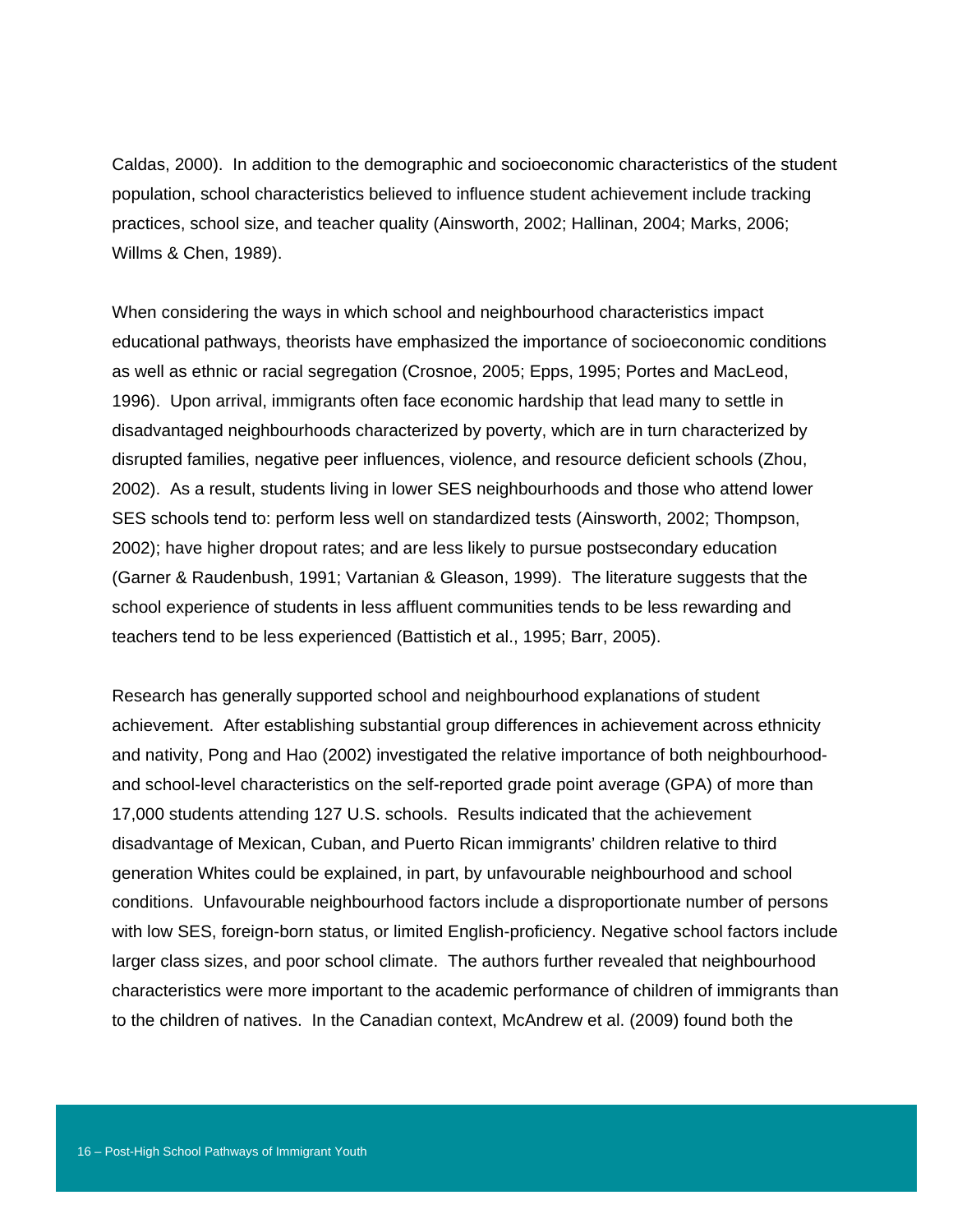neighbourhood low-income cutoff (LICO) rates and school SES predicted Grade 12 achievement and early leaving (dropout) in Vancouver, Montreal, and Toronto.

#### **Research Implications**

The literature on the educational experiences of immigrant youth has revealed several issues that require further examination. The first is the requirement to disaggregate the 'immigrant category' in order to identify the ethnic, cultural, and regional variability that exists among immigrant families. A further distinction is immigrant generation – first, second, and third. Anecdotal studies indicate that whether children are born abroad or in Canada (of foreign-born parents) means they bring quite different expectations and experiences to their learning in Canadian classrooms. For those children born abroad, country or region-of-origin is a salient indicator of cultural and economic difference that influences their capacity to adjust to Canadian school life. Evidence of significant differences in achievement among immigrant children attests to the influence of these differences as does their socioeconomic situation upon arrival.

In sum, existing research indicates that there are multiple explanations for the divergent educational outcomes of immigrant youth across generations and origins. Educational success in most cases may be attributed to advantaged socioeconomic position and the presence of cultural attitudes that promote academic engagement and achievement. At the same time, academic performance can be significantly affected by a view of education as unimportant or by experiencing poverty, geographic segregation, as well as the unfavourable learning conditions in some schools. Addressing ways in which individual differences and school and neighbourhood factors shape the transition decisions of immigrant youth is clearly a complex task. The literature on the role of education in immigrant settlement is characterized by incremental and situated analyses to which the present study contributes by examining the high school experiences and post-high school pathways of immigrant youth enrolled in the Toronto District School Board.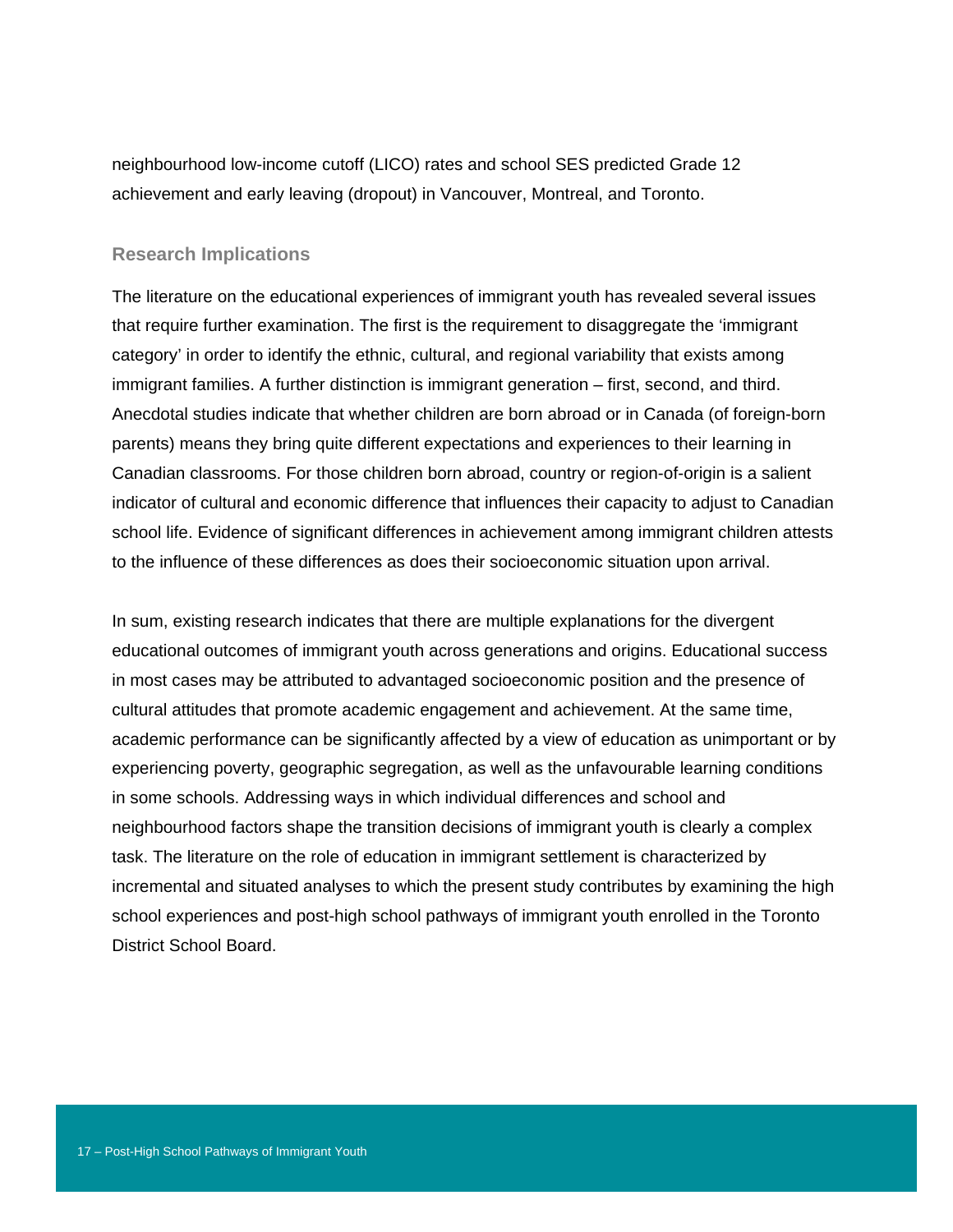## **Methodology**

**Study Location and Characteristics - The Toronto District School Board** 

The Toronto District School Board (TDSB), like any organization that serves the community, is confronted by the changing nature of Toronto. Demographics and evolving social realities continually alter the city. These realities include the population of Toronto, the ages of its citizens, birth rates, immigration, income and poverty levels, the labour force, residential development, and the support for and aspirations of the children that live within the boundaries of the TDSB. Some key facts to bear in mind with regard to the impact of immigration is that, while roughly 17 per cent of Canada's population is made up of immigrants, that figure is over 47 per cent in Toronto. More recent analyses of the student population in the TDSB (Yau and O'Reilly, 2007) shows that 30 per cent of Grade 7 and 8 students were born outside of Canada and 42 per cent of Grade 9 to 12 students were born outside of the country. However, the proportion of parents of Grade 7 to 12 students who were born outside Canada is much higher – families in which both parent are foreign-born account for 71 per cent of the total; and this figure rises to 80 per cent of families in which only one parent is foreign-born. This indicates the extremely large number of second generation students in the TDSB. Given the non-European background of most recent immigrants these figures also indicate the very diverse nature of TDSB schools. The following map shows the number of TDSB students in various regions-oforigin: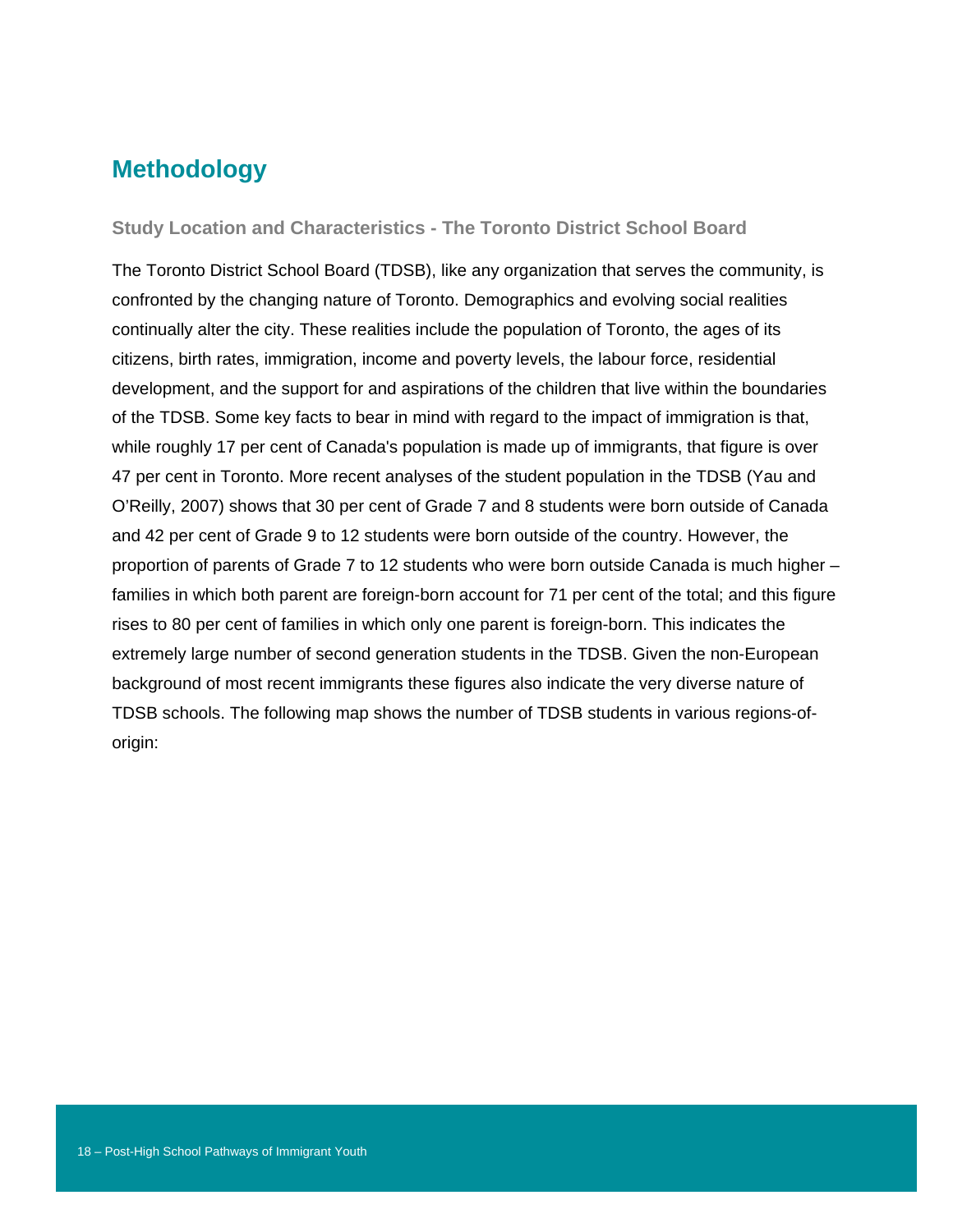### **TDSB Students Regions of Birth (Spring, 2005)**

(Number of students born in each region in brackets)



Sources: Research and Information Services/Data Warehouse, TDSB; ESRI

The TDSB is both a large and diverse school district that has undergone considerable demographic change throughout its history. The impact of immigration is seen in the following map which shows the location of recently arrived immigrants within the boundaries of the TDSB, further differentiated by census tract: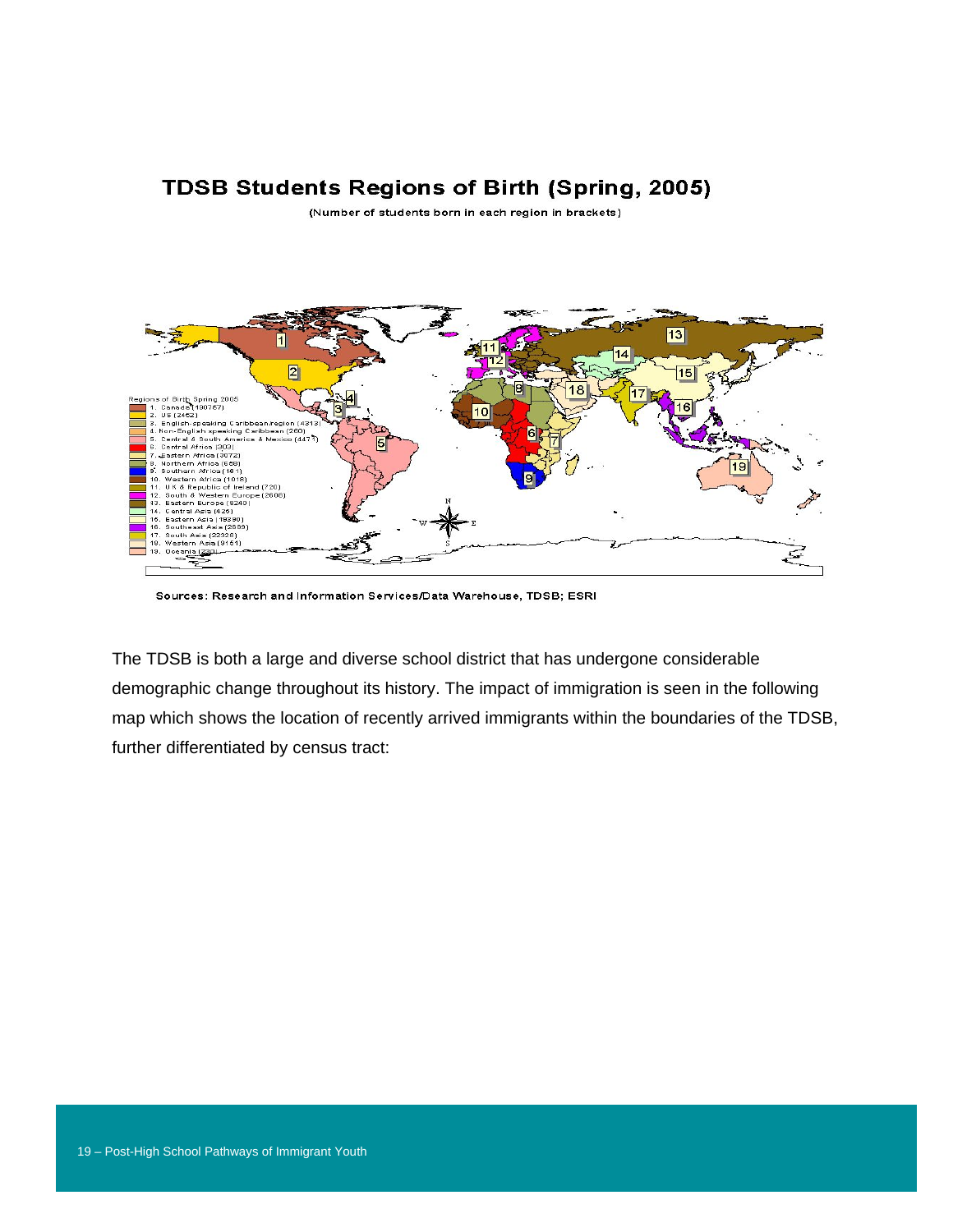

#### **Data and Sample**

The information base for the analysis was constructed by combining data from the Toronto District School Board's Student Information System for the Year 2000, and the Grade 9 cohort file with data obtained from the Ontario Universities' Application Centre (OUAC) and the Ontario College Application Service (OCAS).

#### *TDSB Data*

The main source of data used in this study is the cohort of Grade 9 students who began high school in the TDSB in September 2000 and were tracked through the TDSB until Fall 2006. The file includes more than 18,469 respondents. Of those, 2,220 students transferred to another educational system outside the TDSB sometime between Fall 2000 and Fall 2006, leaving a base of 16,249 students. These were further adjusted to take into account students who remained in the TDSB beyond this period or who transferred to the adult education section of the TDSB. This resulted in a research sample of 14,252 respondents.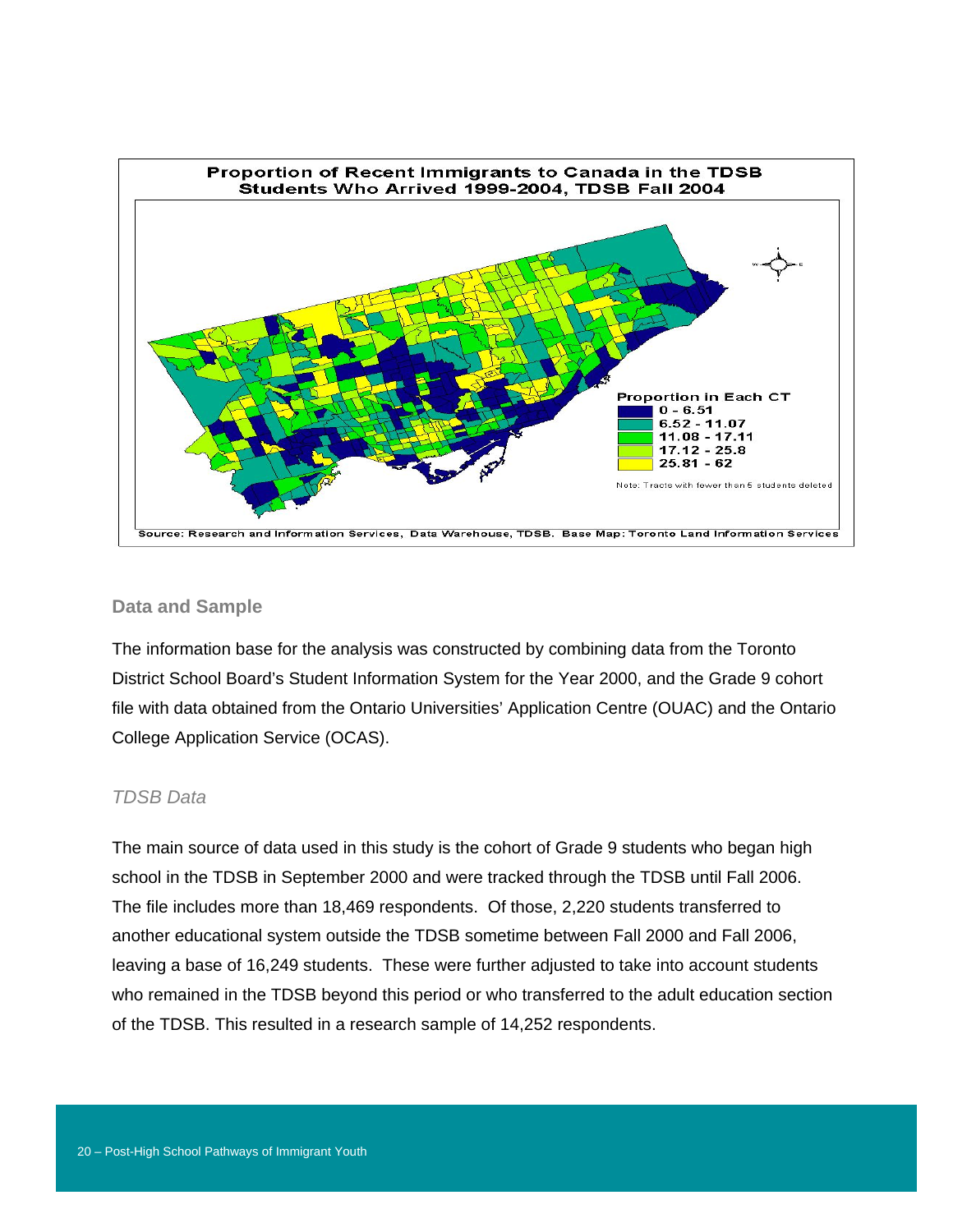The TDSB file records those who graduated with an Ontario Secondary School Diploma (OSSD) certificate and those who left high school before graduation. Graduates were further differentiated by their decision to apply (or not) for entry to an Ontario university or college. By following PSE applications for two years beyond the normal graduation date (the 2004 modal year), the sample may be described as comprising PSE 'direct entry' pathways to college or university and non-PSE pathways comprising high school graduates and dropouts.

#### *OUAC and OCAS Data*

Applications to Ontario postsecondary institutions go through the Ontario Universities Application Centre (OUAC) and the Community College Applications Service (OCAS). Students normally apply in the spring of a given year and then attend postsecondary starting in September. From the data end, there are three 'phases':

- *Applications:* Students apply to programs in Ontario universities and/or community colleges
- *Confirmations:* Students write back confirming an Ontario university or community college offer of admission.
- *Registrations:* Students enrol as a student in an Ontario university or community college. The TDSB receives information about applications and confirmations but not registrations.

As indicated, university applications and confirmations are collected by OUAC, while college applications and confirmations are collected by OCAS. For each applications cycle, information on TDSB applications and confirmations are sent to TDSB's Organizational Development/ Research and Information Services using a standardized format. The information is then linked to the Secondary Success Indicator dataset for the year in question, a dataset of information on all students in the regular school year. OUAC applications and acceptances data are linked through the students' TDSB (Trillium) number. OCAS applications and acceptances data have a multiple link matching method, involving the students' TDSB (Trillium) number, Ontario Education Number (OEN), and an alphanumeric number of common information. The OUAC and OCAS data from the 2004, 2005, and 2006 applications cycles are used to identify applications made to programs – e.g., arts, commerce, engineering, social sciences, etc, in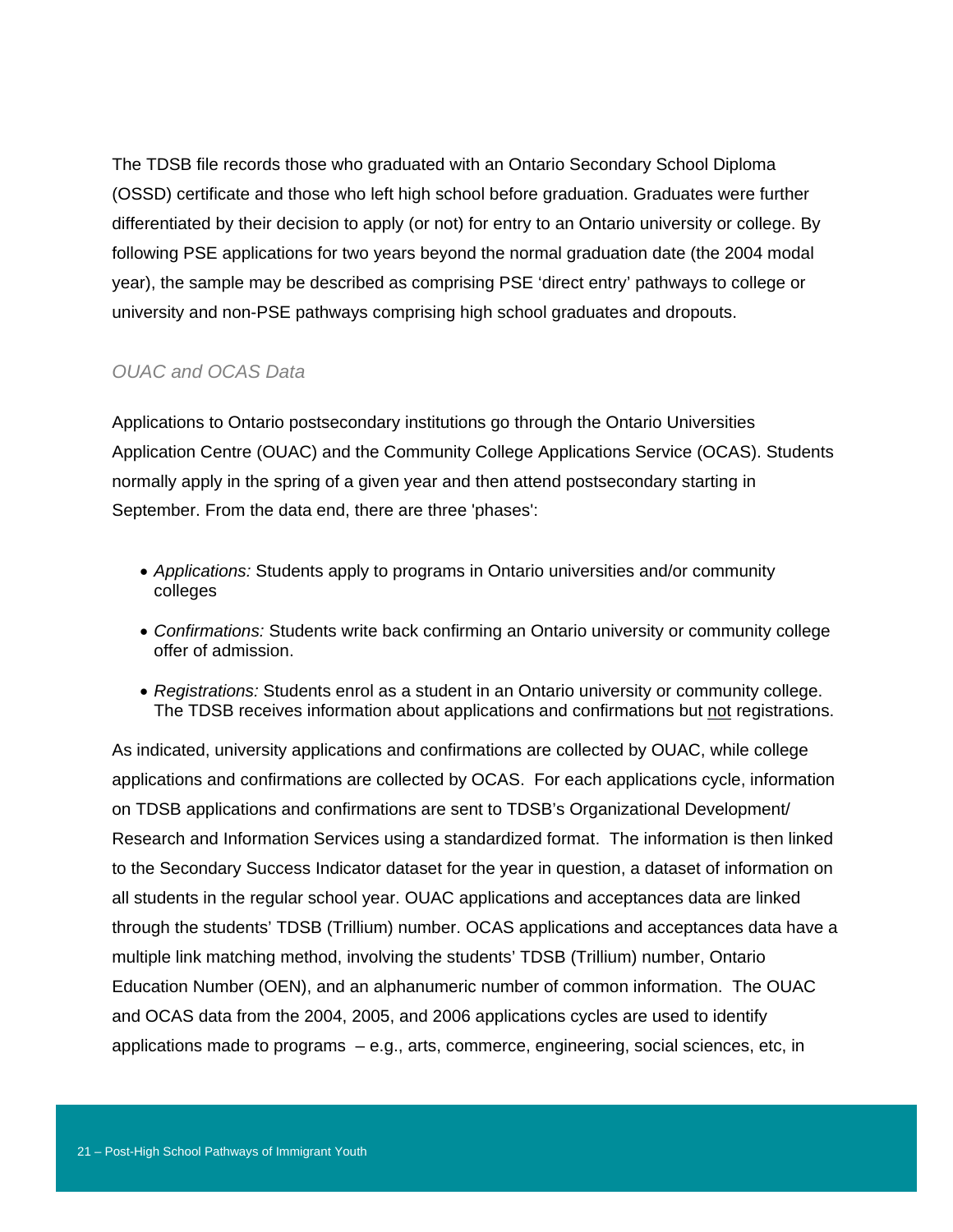Ontario universities or community college (or both) as well as confirmations of an offer of acceptance from an Ontario university or community college.

#### **Design**

Combining the TDSB, OCAS and OUAC data enabled identification of four post-high school pathways: university, college, high school graduation, and dropout. The following panel outlines the research design elements and their assumed relationships in the analysis. The primary design variable in the TDSB data file combines country of origin and home language to indicate both immigrant group membership and generational status. Other factors influencing school performance and pathway choice include selected elements of the Social-Family Context, students' Personal Characteristics, and the School Learning Conditions that were obtained at the time of assessment. The antecedents and correlates of Pathway Choice were measured when students in the 2000 cohort were in Grades 9 to 12. With the exception of the Family Structure measure that was recorded in 2003-2004, all Personal and Family Characteristics variables were assessed when the student was in Grade 9. Cumulative measures of school change and ESL enrolment were based on information gathered from Grades 9 to 12. School Learning Conditions measures were based on information obtained from the last (high) school attended by the student.

| <b>The High School Transition</b>                                                                                                                                                                                                                       |                                                                        |                                                                                                       |  |  |  |  |  |  |
|---------------------------------------------------------------------------------------------------------------------------------------------------------------------------------------------------------------------------------------------------------|------------------------------------------------------------------------|-------------------------------------------------------------------------------------------------------|--|--|--|--|--|--|
| <b>Social-Family Context</b>                                                                                                                                                                                                                            | <b>School Learning Conditions</b>                                      | <b>Pathway Choice</b>                                                                                 |  |  |  |  |  |  |
| LICO<br><b>Family Structure</b><br><b>Changed Schools</b><br><b>Personal Characteristics &amp; School</b><br>performance<br>Immigrant Status*<br>Gender<br>Age of Entry<br>At-risk Status (Credits)<br><b>Enrolled in ESL Program</b><br>Stream (Track) | <b>Proportion speaking English</b><br>School SES<br><b>School Size</b> | <b>PSE</b><br><b>University</b><br>College<br>Work place<br><b>HS</b> Graduation<br><b>HS Dropout</b> |  |  |  |  |  |  |
| <b>Time Period of the Study</b><br>2000<br>2004/5/6                                                                                                                                                                                                     |                                                                        |                                                                                                       |  |  |  |  |  |  |
| *Immigrant Status is the design variable in the analysis.                                                                                                                                                                                               |                                                                        |                                                                                                       |  |  |  |  |  |  |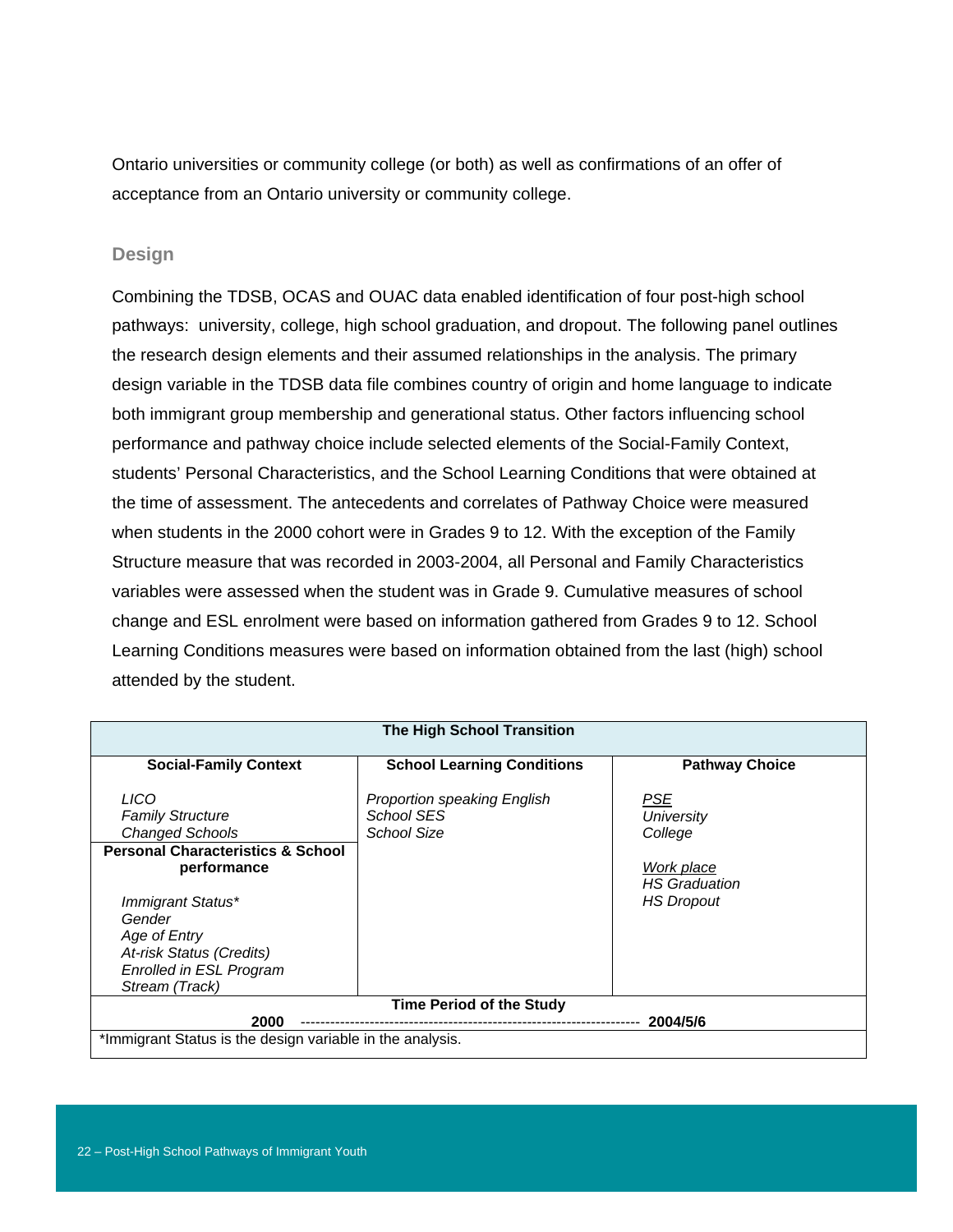#### **Specification of Variables**

*Pathways:* Pathway choice comprised four groups: university, college, high school graduates, and high school dropouts. The first two groups included those transitioning directly from Grade 12 to a postsecondary institution in Ontario. More specifically, PSE options were limited to students who *confirmed* an offer of enrolment from a university or college within the period 2004 to 2006. Those who did not proceed directly to PSE include high school graduates and early school leavers (dropouts).

*Immigrant Status:* Immigrant status combines Region of Birth with Home language information. Region of Birth distinguishes between seven regions, including Canada, Europe, Englishspeaking Caribbean, Africa, South Asia, West Asia and Eastern Asia. Respondents born in Canada are further divided into two groups: those who speak English at home and those who do not. First generation immigrant status was thus defined as being foreign-born, second generation as being born in Canada but not speaking English in the home, and third generation as being born in Canada and speaking English in the home. Given the age of the children comprising the Grade 9 cohort, the first generation group is more accurately described as the 1.5 generation (Boyd, 2008).

*Socio-demographic Factors:* As noted in the literature review, a variety of studies have documented the negative impact of poverty on student achievement. These have been found to apply in the Toronto area (United Way of Greater Toronto and the Canadian Council on Social Development, 2004; Ornstein, 2000). To assess poverty, a variable is included that measures the proportion of people in the respondent's immediate neighbourhood who fall below Statistics Canada's low-income cutoff (LICO). This variable was derived from student postal codes that were matched with their dissemination area (DA): the proportion of the population living below the low-income cutoff, as reported by the 2001 Census, was assigned to each student based on the DA in which they lived. The variable was coded in deciles<sup>3</sup> by the TDSB, such that value 1 indicates the highest incidence (proportion) of residents living below the poverty line and 10

 $\overline{a}$ 

 $3$  A decile is any of the nine values that divide the sorted data into ten equal parts, so that each part represents 1/10 of the sample or population.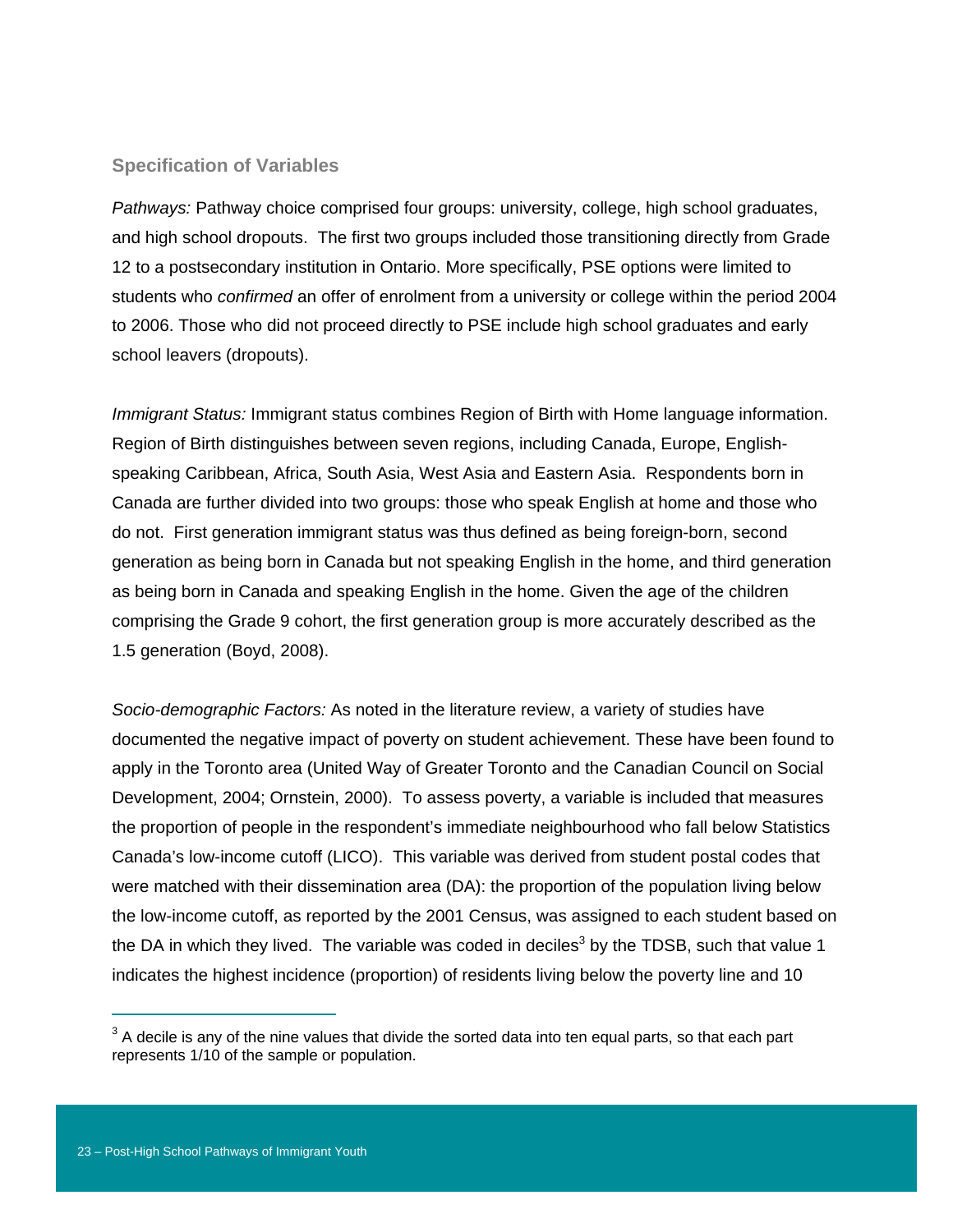indicates the lowest incidence of residents living below the poverty line. Hence, a higher score means that a respondent lives in a more affluent neighbourhood.

More specific indicators of the family's situation were also assessed. These included, the family organization or structure. Family structure was categorized as those who lived with both parents and those living in an alternative or unidentifiable arrangement. Family mobility was indicated by the number of times the student changed schools between Grade 9 entry and school leaving.

*Personal Characteristics and School Performance:* In addition to immigrant status and gender of students, this set of variables assessed their academic performance and potential. These indicators included the students' curricular track or stream, credit accumulation, high school entry time, and ESL enrolment and whether high school entry was on-time or delayed.

Streaming refers to the majority of courses taken in Grades 9 and 10, and is employed to classify the student's program of study as Academic, Applied, or Essentials. Under the Ontario secondary school curriculum introduced by the Ministry of Education in the Fall of 1999, students are to choose a program of study that includes Grades 9 and 10 courses that are classified as Academic (university-directed), Applied (college-directed), or locally-developed Essentials (workplace-directed). As with previous studies, the present analysis categorizes a student's program of study as Academic, Applied, or Essentials based on the majority of courses taken in Grades 9 and 10.

A student is classified as being 'at risk' if he or she had completed fewer than six credits worth of coursework by the end of Grade 9. This variable was included as a general measure of academic performance. King et al. (2009) indicate in their research that credit accumulation strongly predicts school graduation/dropout. Another measure of potential academic difficulty indicated whether the students had taken an English as a second language (ESL) course<sup>4</sup>. This

 $\overline{a}$ 

<sup>&</sup>lt;sup>4</sup> When the cohort study started in Fall 2000, the Ontario curriculum provided ESL-ESD courses (English as a Second Language/English as a Second Dialect). Since then, 'ESD' has been changed to 'ELL', English Language Literacy. The vast majority of courses were ESL, and we will refer to all ESL-ESD-ELL courses as 'ESL' in this paper.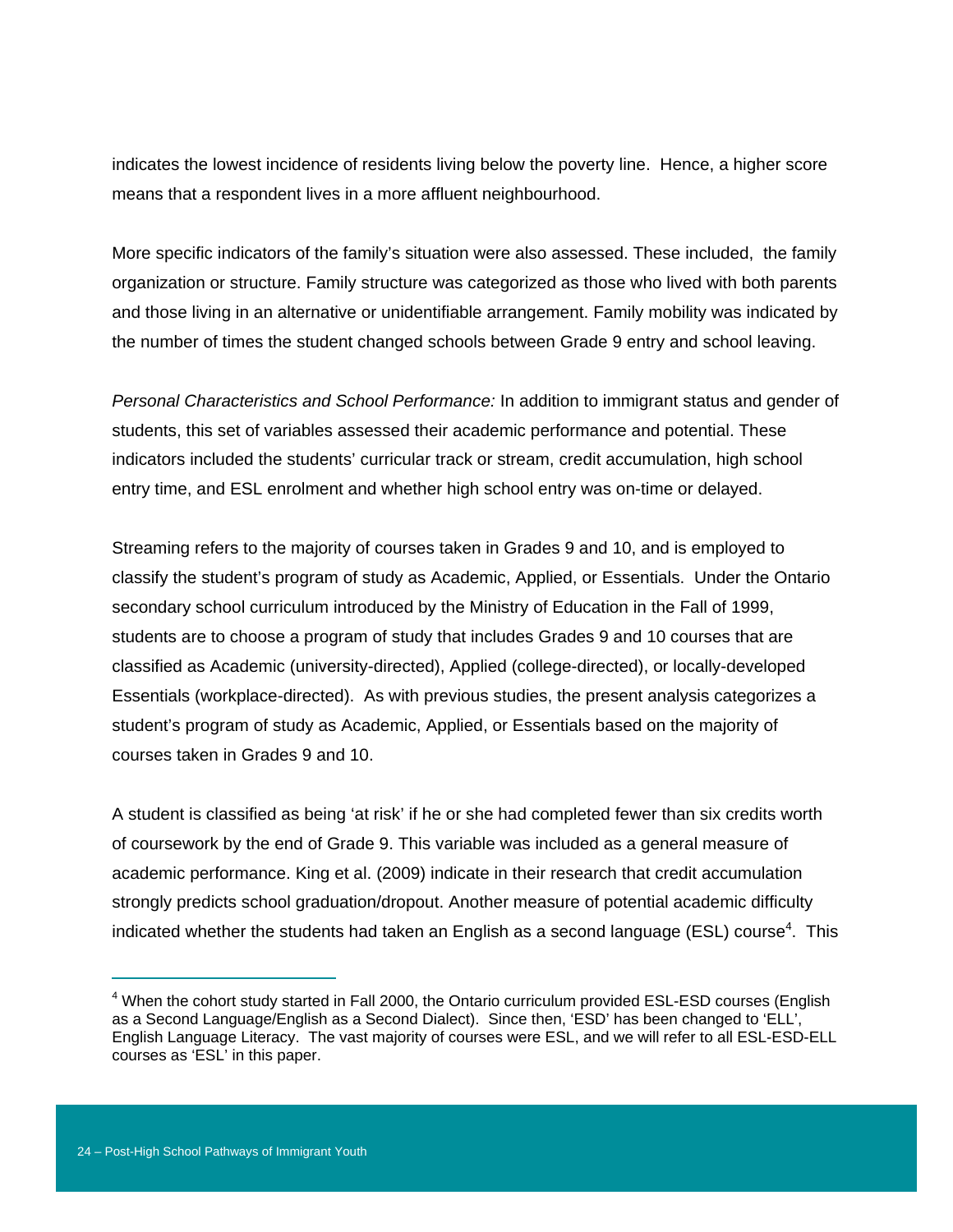variable is assumed to be a proxy for language proficiency. Finally, a variable based on students' age at the beginning of high school was employed to measure whether they began their high school studies at the expected time or were delayed.

*School Learning Conditions:* A description of the learning conditions in the TDSB schools included the language spoken by the students. This was derived by calculating the proportion of students in a school whose home language was not English. High school socioeconomic status was derived from high school postal codes that were matched with a census dissemination area. Schools were then located in one of four categories ranging from low SES to high SES. School size differentiated schools based on student enrolment. This resulted in four levels – less than 500, between 500 and 999, between 1,000 and 1,499, and 1,500 and larger.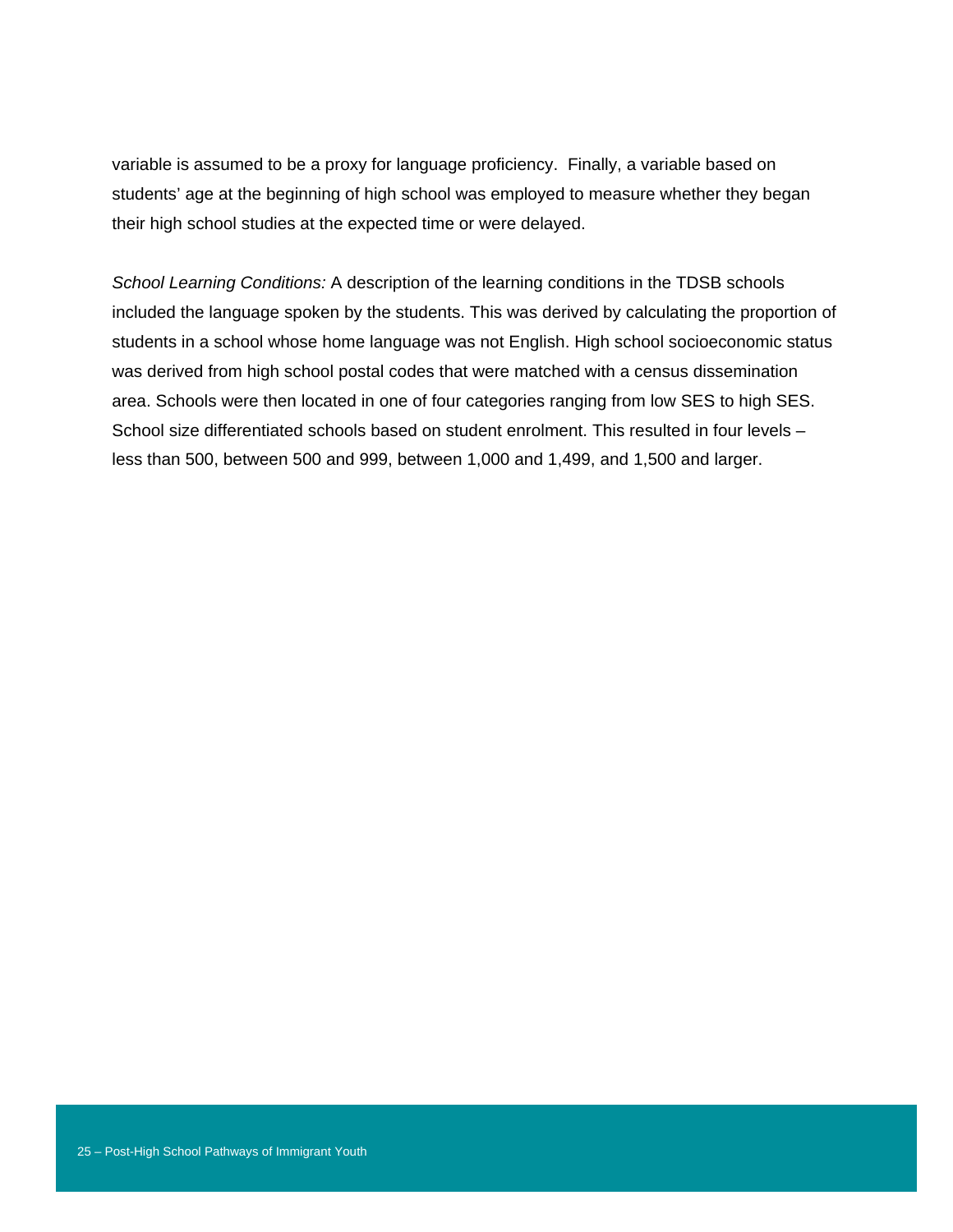# **Results**

### **Descriptive Statistics**

Table 1 provides the descriptive statistics for the variables in the analysis, separately by region-of-origin.

|                                     | <b>Canada</b>   | Canada            | Caribbean       | <b>Africa</b>   | <b>Europe</b>   | <b>Eastern</b>  | <b>South</b>    | Western         |
|-------------------------------------|-----------------|-------------------|-----------------|-----------------|-----------------|-----------------|-----------------|-----------------|
|                                     | (English)       | (Non-<br>English) |                 |                 |                 | Asia            | Asia            | Asia            |
| <b>Pathways</b>                     |                 |                   |                 |                 |                 |                 |                 |                 |
| <b>University</b>                   | $\overline{42}$ | $\overline{51}$   | $\overline{12}$ | $\overline{32}$ | $\overline{52}$ | $\overline{72}$ | 50              | $\overline{37}$ |
| College                             | 14              | 16                | 17              | 20              | 13              | 08              | 17              | 17              |
| <b>HS Grad</b>                      | 20              | 15                | 26              | 19              | 15              | 08              | 16              | 19              |
| <b>Dropout</b>                      | 24              | 18                | 45              | 30              | 20              | 13              | 17              | 27              |
| <b>Sex</b>                          |                 |                   |                 |                 |                 |                 |                 |                 |
| Male                                | 49              | 47                | $\overline{50}$ | $\overline{53}$ | 49              | 47              | 48              | $\overline{48}$ |
| Female                              | 51              | 53                | 50              | 47              | 51              | 53              | 52              | 52              |
| <b>Age of Entry</b>                 |                 |                   |                 |                 |                 |                 |                 |                 |
| On Time                             | 95              | 97                | 85              | $\overline{86}$ | 93              | $\overline{91}$ | $\overline{93}$ | $\overline{95}$ |
| One Year Late                       | 05              | 03                | 15              | 14              | 07              | 09              | 07              | 06              |
| Family                              |                 |                   |                 |                 |                 |                 |                 |                 |
| <b>Structure</b>                    |                 |                   |                 |                 |                 |                 |                 |                 |
| <b>Both Parents</b>                 | 43              | 65                | 21              | 34              | 65              | 52              | 42              | 54              |
| Alternative                         | 44              | 25                | 59              | 44              | 23              | 36              | 44              | 29              |
| <b>Structure</b>                    | 12              | 09                | 20              | 22              | 12              | 12              | 14              | 16              |
| Unable to                           |                 |                   |                 |                 |                 |                 |                 |                 |
| determine                           |                 |                   |                 |                 |                 |                 |                 |                 |
| <b>Streaming</b>                    |                 |                   |                 |                 |                 |                 |                 |                 |
| Level                               |                 |                   |                 |                 |                 |                 |                 |                 |
| Academic                            | 73              | 80                | 38              | 52              | 82              | 87              | 74              | 71              |
| Applied                             | 22              | 16                | 50              | 40              | 14              | 10              | 21              | 24              |
| <b>Essentials</b>                   | 06              | 04                | 13              | 08              | 08              | 03              | 04              | 05              |
| At Risk of Not                      |                 |                   |                 |                 |                 |                 |                 |                 |
| <b>Completing</b><br><b>At Risk</b> | $\overline{20}$ | $\overline{15}$   | 40              | 28              | $\overline{14}$ | 10              | 15              | 20              |
| Not at Risk                         | 80              | 85                | 60              | 72              | 86              | 90              | 85              | 80              |
| <b>Taken ESL</b>                    |                 |                   |                 |                 |                 |                 |                 |                 |
| <b>Course</b>                       |                 |                   |                 |                 |                 |                 |                 |                 |
| Yes                                 | 01              | 01                | 10              | 16              | 19              | $\overline{30}$ | 23              | $\overline{27}$ |
| No                                  | 99              | 99                | 90              | 84              | 81              | 70              | 77              | 73              |
| Changed                             |                 |                   |                 |                 |                 |                 |                 |                 |
| <b>Schools</b>                      |                 |                   |                 |                 |                 |                 |                 |                 |
| No Moves                            | 81              | 82                | 77              | 76              | 80              | 86              | 80              | 72              |
| One or more                         | 19              | 18                | 23              | 24              | 20              | 14              | 20              | 28              |

#### **Table 1: Means and Proportions for Region-of-Origin Groups (N = 14,252)**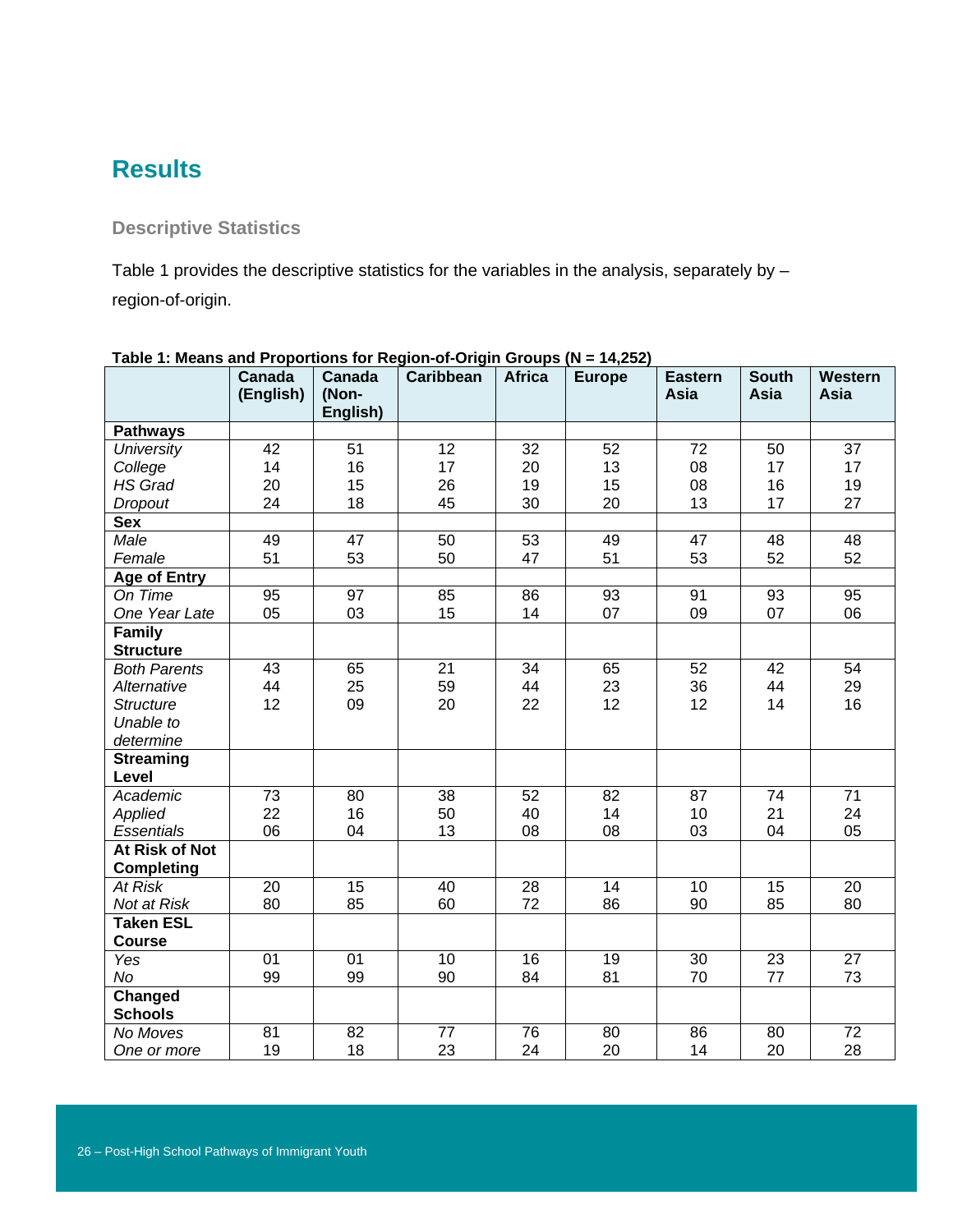| moves                 |       |       |       |       |       |       |       |       |
|-----------------------|-------|-------|-------|-------|-------|-------|-------|-------|
| <b>School Size</b>    |       |       |       |       |       |       |       |       |
| < 500                 | 07    | 11    | 13    | 12    | 16    | 11    | 07    | 16    |
| 500-999               | 33    | 34    | 36    | 45    | 28    | 24    | 26    | 28    |
| $1,000 - 1,499$       | 50    | 44    | 46    | 37    | 46    | 40    | 54    | 40    |
| $1500 +$              | 11    | 12    | 05    | 06    | 10    | 25    | 13    | 16    |
| <b>School SES</b>     |       |       |       |       |       |       |       |       |
| <b>High Challenge</b> | 12    | 28    | 35    | 49    | 19    | 12    | 32    | 31    |
| (Low SES)             | 21    | 27    | 30    | 26    | 20    | 15    | 22    | 24    |
| Medium to             | 27    | 24    | 27    | 18    | 30    | 33    | 36    | 28    |
| <b>High Challenge</b> | 40    | 21    | 08    | 07    | 31    | 41    | 11    | 16    |
| Medium to Low         |       |       |       |       |       |       |       |       |
| Challenge             |       |       |       |       |       |       |       |       |
| Low Challenge         |       |       |       |       |       |       |       |       |
| (High SES)            |       |       |       |       |       |       |       |       |
| Per cent of           | 46.54 | 56.00 | 49.00 | 57.47 | 54.71 | 66.30 | 59.92 | 61.29 |
| <b>Non-English</b>    |       |       |       |       |       |       |       |       |
| <b>Speakers</b>       |       |       |       |       |       |       |       |       |
| <b>LICO</b>           | 6.44  | 5.40  | 4.08  | 3.40  | 4.92  | 5.39  | 3.88  | 4.18  |
| $N =$                 | 7792  | 1479  | 588   | 438   | 930   | 1185  | 1316  | 524   |

### *Region-of-Origin*

The information in the first four rows of data in Table 1 reveals that post high school pathways were quite different for students of the different region-of-origin groups. The most notable finding is the contrast between students from East Asia and students from every other origin group. For example, more than 70 per cent of the students from East Asia confirmed admission to university – this is 20 percentage points higher than Europeans (52 per cent), the next highest group. Non-English-speaking Canadian-born students were the next (most frequent) group to confirm admission to university (51 per cent), and they were followed closely by South Asians (50 per cent). Less than half of English-speaking Canadian-born students in the TDSB (42 per cent) and slightly more than one third of Western Asia students (37 per cent) confirmed admission to university. The lowest figure belongs to Caribbean students; only 12 per cent of Caribbean students in the TDSB cohort confirmed admission to university. Another striking finding that emerged was that almost half (45 per cent) of Caribbean students dropped out of the TDSB – approximately 15 percentage points higher than the next region-of-origin group – those students born in Africa.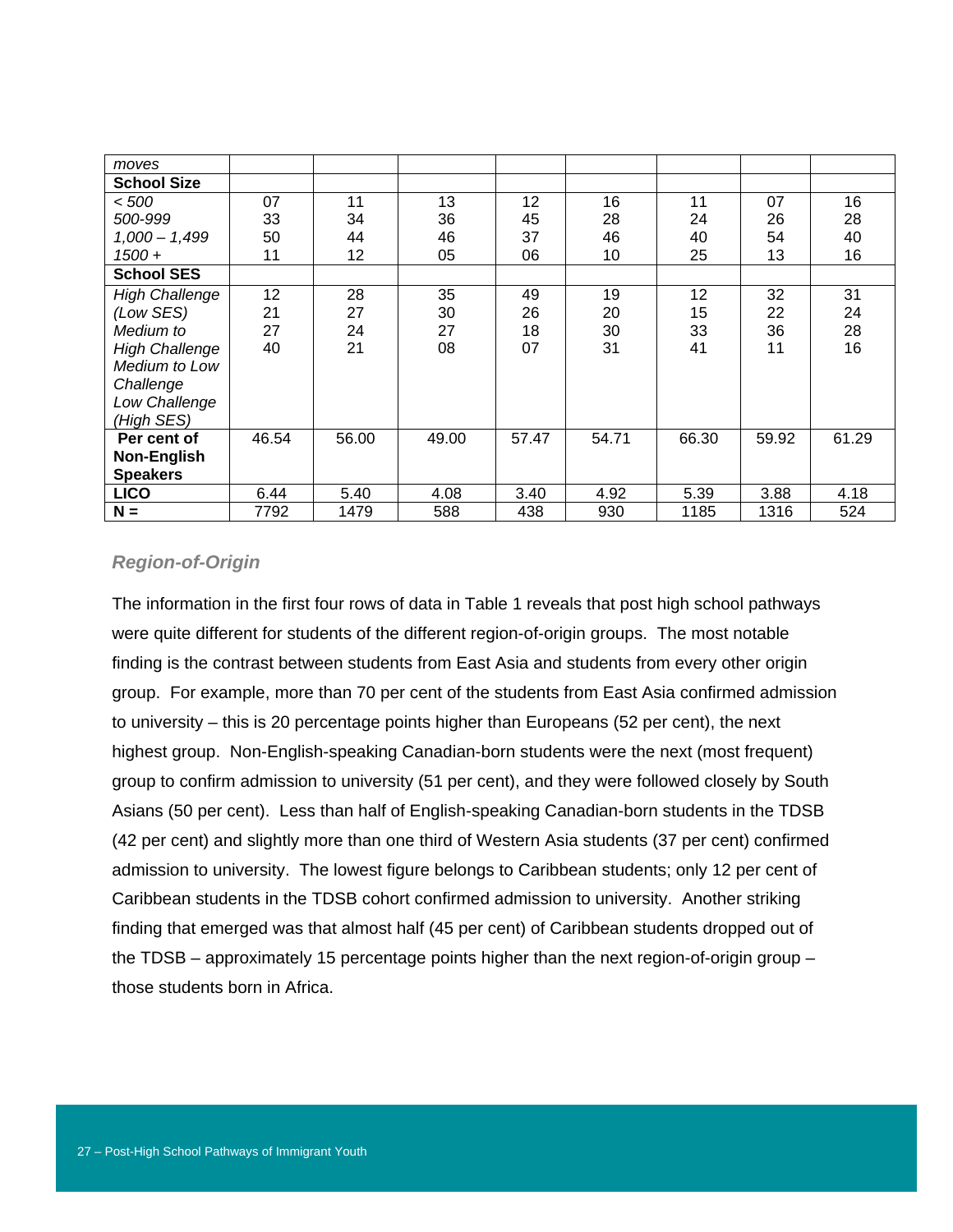#### *Socio-demographic Variables*

Aside from gender, there are some noteworthy findings relating to age at entry to the TDSB and family structure. Disproportionate numbers of students from Africa and the Caribbean entered the TDSB late – some 14 and 15 per cent, respectively. This compares unfavourably with all other origin groups, where the percentages are below 10 per cent. In terms of family structure, Non-English-speaking Canadian students and students from Europe were the most likely to live with both of their parents (65 per cent). In contrast, students who came to the TDSB from the Caribbean were least likely to live with both parents (only 21 per cent) and most likely to live in an alternative living structure (59 per cent).

#### *Individual Variables*

Table 1 reveals that students from Eastern Asia (87 per cent) were most likely to be enrolled in the Academic stream, followed by students from Europe (82 per cent), and non-Englishspeaking Canadian-born students (80 per cent). In contrast, only 38 per cent of students from the Caribbean were in the Academic track. Caribbean students were the most likely to be in the Applied (50 per cent) and Essentials (13 per cent) tracks.

Caribbean-born students were most likely to be at risk of not completing high school. Approximately 40 per cent of Caribbean students were classified as 'at risk' of not completing high school because they had completed less than six credits by Grade 9. They were followed by African-born students at 28 per cent, students from Western Asia at 20 per cent, and English-speaking Canadian-born students at 20 per cent. In contrast, only 10 per cent of students from Eastern Asia were classified as being at risk of not completing high school in Grade 9, given that they had completed less than six course credits by Grade 9.

Only one per cent of Canadian-born respondents (both English-speaking and non-Englishspeaking students) had taken an ESL course. In contrast, the percentage of TDSB students from East, West, and South Asia who had taken an ESL course was considerably higher; 30, 27, and 23 per cent respectively.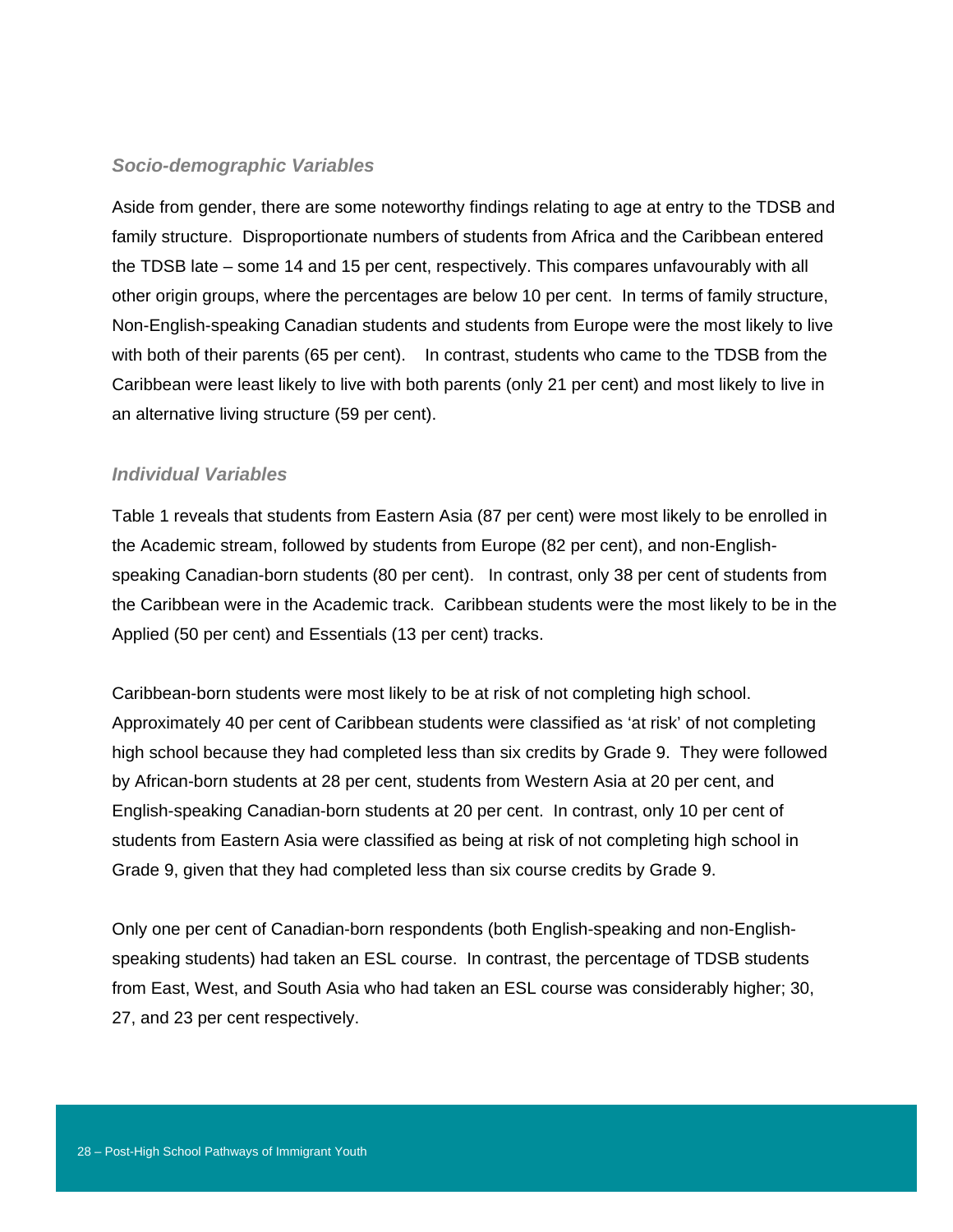The percentage of students who changed schools during high school was similar for English- (19 per cent) and non-English-speaking students (18 per cent). School mobility was higher and more variable among the more recently arrived region-of-origin groups, ranging from 14 per cent for East Asian students to 28 per cent for West Asian students.

The majority of students in all region-of-origin groups were concentrated in schools that had between 500 and 1,499 students and there were no significant variations in school size across the origin groups. However, Table 1 does reveal greater variation with regard to the level of school SES in relation to region-of-origin. For example, students born in Africa and the Caribbean, and to a lesser degree students born in South Asia, were disproportionately concentrated in more highly challenged schools (or low SES) whereas English-speaking students born in Canada and students born in East Asia were more heavily concentrated in schools classified as low challenge (or high SES).

Table 1 also provides some insight into the concentration of region-of-origin groups in schools with high numbers of non-English speakers. Interestingly, students from East Asia attended high schools in the TDSB where only about one third of the students at their school were Englishspeaking. Students from West Asia, East Asia, and Africa were similarly heavily concentrated in schools with high proportions of non-English-speaking students. The average proportion of students in schools attended by West Asian, South Asian and African immigrant students was 61, 60, and 57 per cent, respectively. Canadian-born English-speaking students and students who came to the TDSB from the Caribbean were the only origin groups who attended high schools where just less than 50 per cent of the students were English speaking.

Finally, an analysis of the neighbourhood SES variable revealed that English-speaking Canadian- born students were most likely live in the more affluent areas (e.g., neighbourhoods with the lowest incidence of families living below the LICO). The English-speaking Canadianborn group was followed closely by students born in Eastern Asia and non-English-speaking students born in Canada. In contrast, students from Africa and South Asia lived in neighbourhoods with the highest incidence of families living below the poverty line.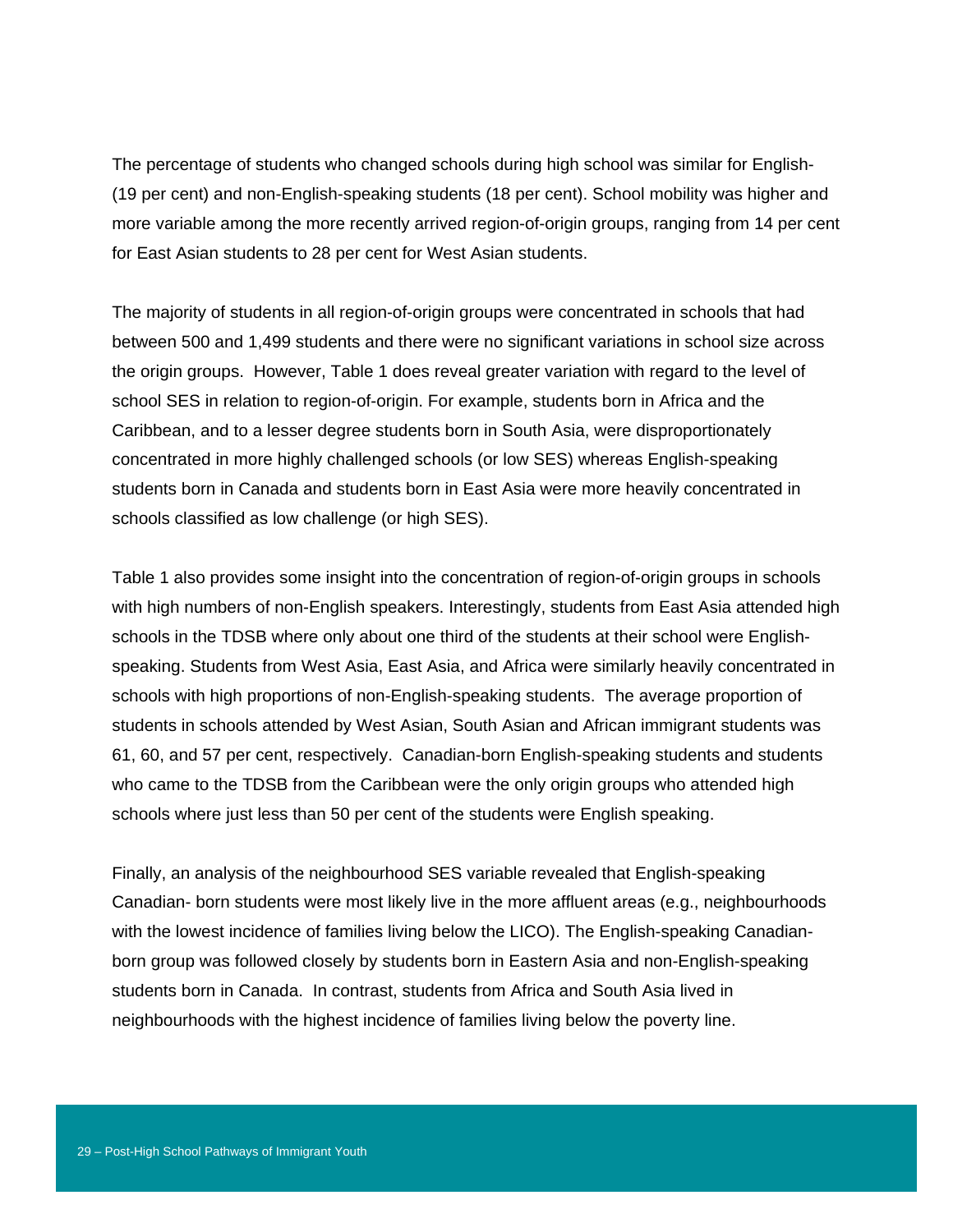#### **Regression Results**

The response (dependent) variable differentiates between the four different postsecondary education pathways. Since, the response variable consists of four discrete categories we employed a multinomial logistic regression model (see Table 2). The purpose of the regression analysis is to identify transitions from high school among immigrant and non-immigrant students, while controlling for other factors that potentially confound this relationship. Before discussing the relationship between immigrant status and PHS pathways we present a brief overview of the control variables included in the analysis.

Intended primarily to adjust the prediction of immigrant students' PHS pathways, the control variables nevertheless outline elements of the high school experience that shape pathway choice. The controls include socio-demographic indicators such as sex, age of entry to the TDSB, the living situation of the student, and the LICO, the proxy measure for SES. Individuallevel variables relating to the student's participation at school include the streaming variable, the indicator of whether a student is considered 'at risk,' and the variable that identifies whether the student had taken any ESL courses. The school-level variables include school size, school challenge, and the variable capturing the proportion of English-speaking students at each school. With the exception of LICO and the school-level variable capturing the proportion of non-English-speaking students all of the other variables are treated as categorical.<sup>5</sup> Indicator (0/1 dummy) coding is used for categorical variables and the reference categories are denoted in Table 2.

The estimates in Table 2 reveal that, with the exception of school size, the effects of all of the other variables are statistically significant (p<.001).<sup>6</sup> Significance tests for the parameter estimates are based on the *z* test (e.g., the regression estimate divided by its standard error). The tests for variables involving multiple parameter estimates are based on a likelihood ratio

 $\overline{a}$ 

<sup>&</sup>lt;sup>5</sup> Both of these variables are centered at their means.

 $6$  We compute robust standard errors to take into account the cluster effects (e.g., unequal variances across schools) that often arise from multi-level data (Raudenbush & Bryk, 2002). Thus, our model is equivalent to a fixed-intercept model within the framework of hierarchical generalized linear models (HGLM). Our model also assumes that the effects of explanatory variables do not vary across schools.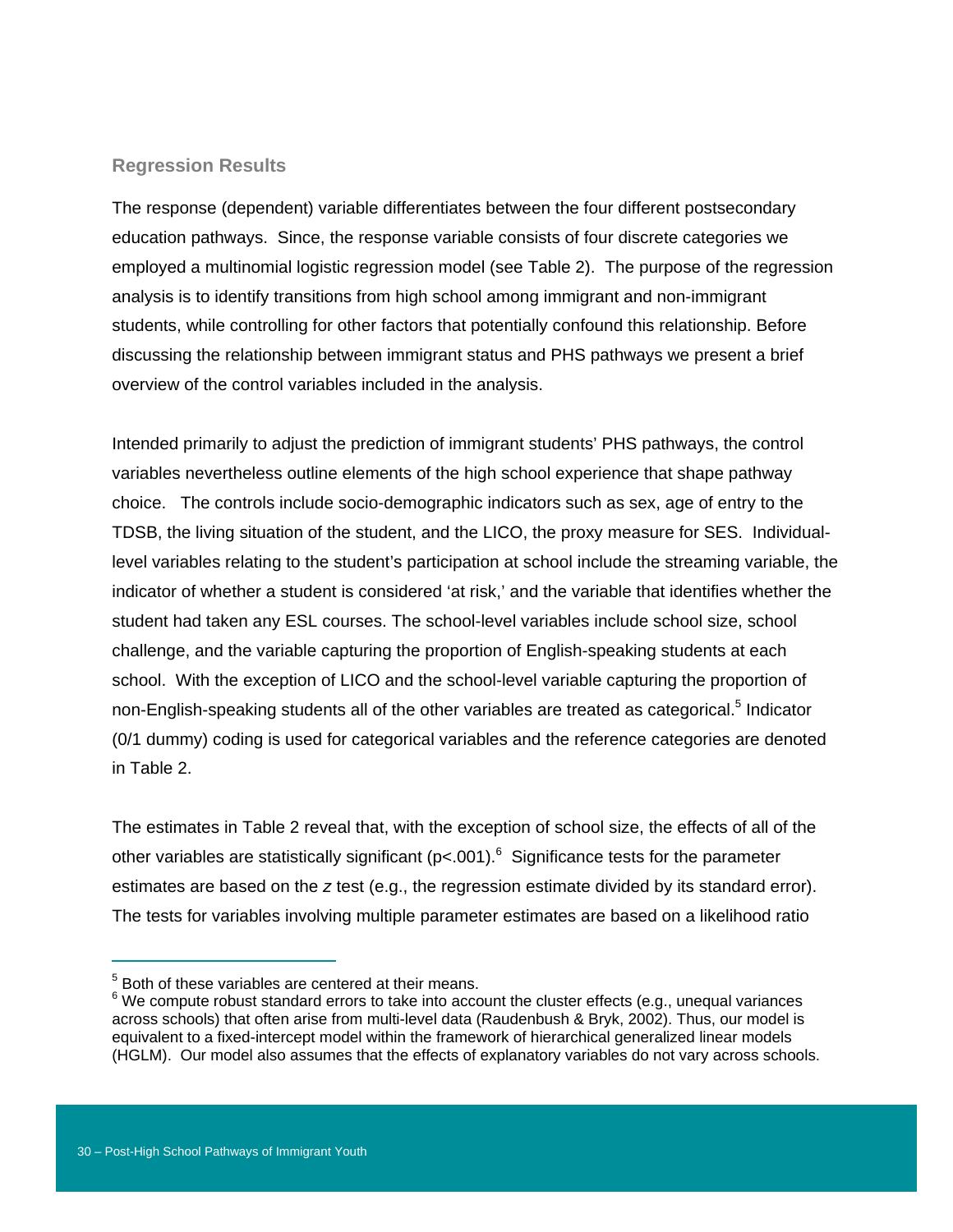chi-square test. Significance tests for *variables* are for the effect of the entire explanatory variable (e.g. multi-category variables) on the response variable, whereas significance tests for dummy variables compare the effect of each *category* of the explanatory variable relative to the *reference* category.

| Table 2: Multinomial logistic regression predicting high school outcomes from the independent |                             |                          |                       |  |  |  |  |  |
|-----------------------------------------------------------------------------------------------|-----------------------------|--------------------------|-----------------------|--|--|--|--|--|
| variables ( $n=14,252$ )                                                                      |                             |                          |                       |  |  |  |  |  |
|                                                                                               | <b>Confirmed University</b> | <b>Confirmed College</b> | <b>Graduated /Not</b> |  |  |  |  |  |

|                                              | <b>Confirmed University</b> |        |                  |                  | <b>Confirmed College</b> |                  |          | <b>Graduated /Not</b><br><b>Confirmed</b> |                  |  |
|----------------------------------------------|-----------------------------|--------|------------------|------------------|--------------------------|------------------|----------|-------------------------------------------|------------------|--|
|                                              | $\bm{b}$                    | SE(b)  | $\boldsymbol{p}$ | $\boldsymbol{b}$ | SE(b)                    | $\boldsymbol{p}$ | $\bm{b}$ | SE(b)                                     | $\boldsymbol{p}$ |  |
| Constant                                     | 1.681                       | 0.201  |                  | 0.721            | 0.195                    |                  | 1.108    | 0.222                                     |                  |  |
| <b>Country of Origin</b>                     |                             |        |                  |                  |                          |                  |          |                                           |                  |  |
| Caribbean                                    | $-0.717$                    | 0.199  | $***$            | 0.077            | 0.154                    |                  | $-0.061$ | 0.144                                     |                  |  |
| Africa                                       | 1.066                       | 0.184  | $***$            | 0.689            | 0.207                    | $***$            | 0.164    | 0.209                                     |                  |  |
| Europe                                       | 0.315                       | 0.146  | $\star$          | 0.139            | 0.161                    |                  | $-0.282$ | 0.139                                     | $\star$          |  |
| Eastern Asia                                 | 1.186                       | 0.172  | $***$            | 0.135            | 0.183                    |                  | $-0.266$ | 0.157                                     |                  |  |
| South Asia                                   | 1.136                       | 0.148  | $***$            | 0.585            | 0.158                    | $***$            | 0.178    | 0.116                                     |                  |  |
| Western Asia                                 | 0.139                       | 0.169  |                  | 0.057            | 0.179                    |                  | $-0.234$ | 0.152                                     |                  |  |
| Canada (non-English)                         | 0.525                       | 0.114  | $***$            | 0.353            | 0.131                    | $***$            | $-0.072$ | 0.127                                     |                  |  |
| Canada (English)                             | (ref)                       | ------ |                  | (ref)            | ------                   |                  | (ref)    | ------                                    |                  |  |
| Sex                                          |                             |        |                  |                  |                          |                  |          |                                           |                  |  |
| Male                                         | $-0.587$                    | 0.067  | $***$            | 0.326            | 0.065                    | $***$            | $-0.110$ | 0.060                                     |                  |  |
| Female                                       | (ref)                       | ------ |                  | (ref)            | ------                   |                  | (ref)    | ------                                    |                  |  |
| <b>Age of Entry</b>                          |                             |        |                  |                  |                          |                  |          |                                           |                  |  |
| One year late                                | $-0.787$                    | 0.167  | $***$            | 0.356            | 0.123                    | $***$            | $-0.404$ | 0.102                                     | $***$            |  |
| On time                                      | (ref)                       | ------ |                  | (ref)            | ------                   |                  | (ref)    | ------                                    |                  |  |
| <b>Living Situation of</b><br><b>Student</b> |                             |        |                  |                  |                          |                  |          |                                           |                  |  |
| Alternative family<br>structure              | $-0.527$                    | 0.094  | $***$            | 0.100            | 0.092                    |                  | $-0.238$ | 0.075                                     | $***$            |  |
| Unable to determine                          | $-2.132$                    | 0.157  | ***              | 1.727            | 0.116                    | ***              | $-1.766$ | 0.107                                     | $***$            |  |
| Living with both parents                     | (ref)                       | ------ |                  | (ref)            | ------                   |                  | (ref)    | ------                                    |                  |  |
| <b>Streaming Level</b>                       |                             |        |                  |                  |                          |                  |          |                                           |                  |  |
| Applied                                      | $-3.160$                    | 0.136  | $***$            | 0.306            | 0.093                    | $***$            | $-0.111$ | 0.080                                     |                  |  |
| <b>Essentials</b>                            | $-3.438$                    | 0.526  | $***$            | 1.659            | 0.282                    | $***$            | $-1.025$ | 0.171                                     | $***$            |  |
| Academic                                     | (ref)                       | ------ |                  | (ref)            | ------                   |                  | (ref)    | ------                                    |                  |  |
| At Risk of not                               |                             |        |                  |                  |                          |                  |          |                                           |                  |  |
| <b>Completing</b>                            |                             |        |                  |                  |                          |                  |          |                                           |                  |  |
| At risk                                      | $-2.864$                    | 0.122  | $***$            | 1.785            | 0.093                    | $***$            | $-1.474$ | 0.064                                     | $***$            |  |
| Not at risk                                  | (ref)                       | ------ |                  | (ref)            | ------                   |                  | (ref)    | $- - - - - -$                             |                  |  |
| <b>Taken ESL courses</b>                     |                             |        |                  |                  |                          |                  |          |                                           |                  |  |
| Yes                                          | $-0.219$                    | 0.147  |                  | 0.386            | 0.118                    | ***              | 0.164    | 0.107                                     |                  |  |
| <b>No</b>                                    | (ref)                       | ------ |                  | (ref)            | ------                   |                  | (ref)    | ------                                    |                  |  |
| <b>Changed schools</b>                       |                             |        |                  |                  |                          |                  |          |                                           |                  |  |
| One or more moves                            | $-1.136$                    | 0.114  | $***$            | 0.577            | 0.109                    | $***$            | $-0.253$ | 0.090                                     | $**$             |  |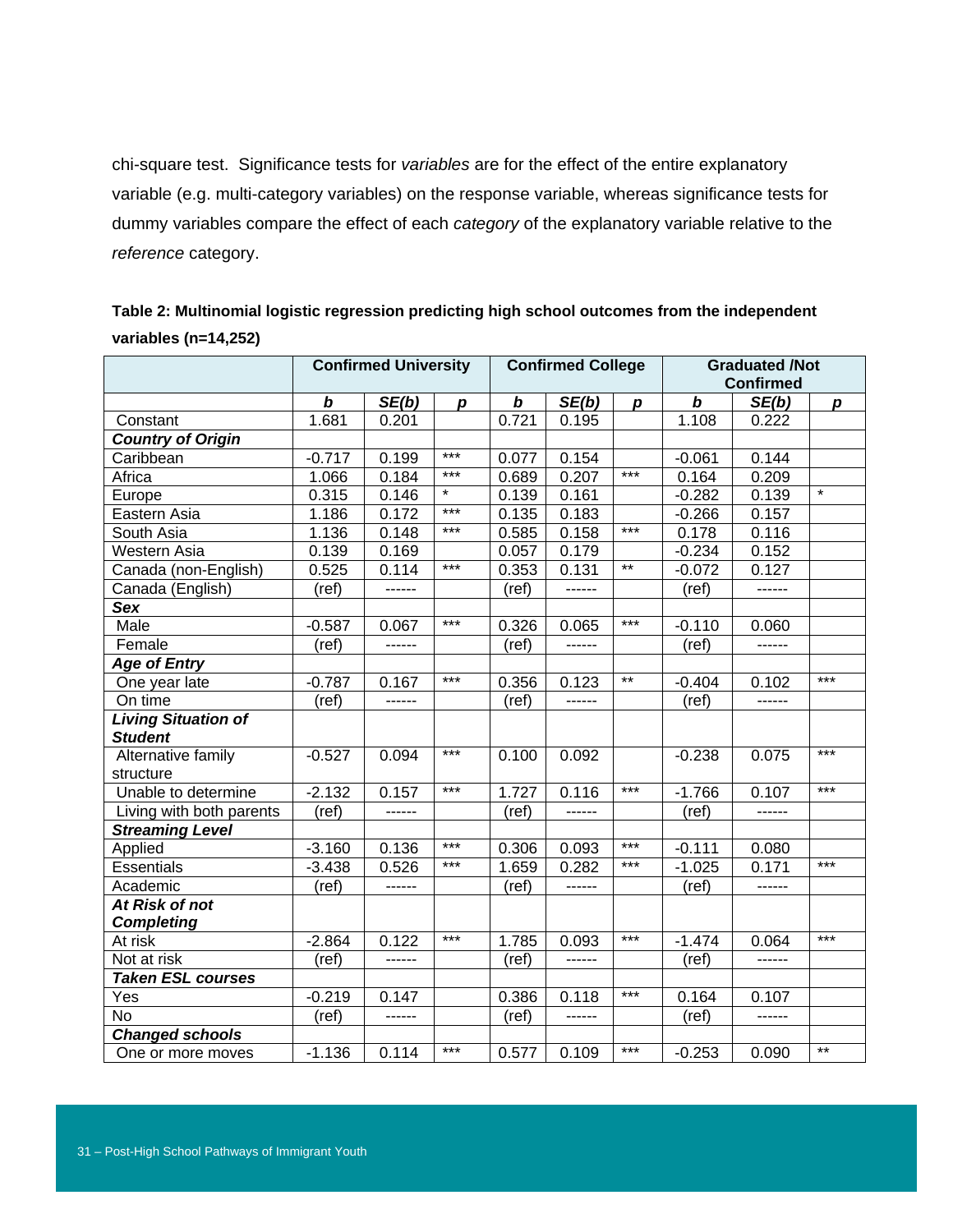| No moves                                                                         | (ref)    | ------ |       | (ref) |       |         | (ref)    | ------ |         |
|----------------------------------------------------------------------------------|----------|--------|-------|-------|-------|---------|----------|--------|---------|
| <b>School Size</b>                                                               |          |        |       |       |       |         |          |        |         |
| 500-999                                                                          | $-0.163$ | 0.193  |       | 0.321 | 0.198 |         | $-0.275$ | 0.213  |         |
| 1000-1,499                                                                       | $-0.064$ | 0.200  |       | 0.063 | 0.208 |         | $-0.240$ | 0.209  |         |
| 1500+                                                                            | $-0.113$ | 0.261  |       | 0.253 | 0.224 |         | $-0.350$ | 0.212  |         |
| Less than 500                                                                    | (ref)    |        |       | (ref) |       |         | (ref)    |        |         |
| <b>School SES</b>                                                                |          |        |       |       |       |         |          |        |         |
| Medium to high                                                                   | 0.480    | 0.171  | $***$ | 0.299 | 0.153 |         | 0.164    | 0.140  |         |
| challenge                                                                        |          |        |       |       |       |         |          |        |         |
| Medium to low                                                                    | 0.734    | 0.183  | $***$ | 0.400 | 0.188 | $\star$ | 0.355    | 0.158  | $\star$ |
| challenge                                                                        |          |        |       |       |       |         |          |        |         |
| Low challenge (High                                                              | 1.226    | 0.184  | $***$ | 0.535 | 0.196 | $***$   | 0.389    | 0.138  | $***$   |
| SES)                                                                             |          |        |       |       |       |         |          |        |         |
| High challenge (Low<br>SES)                                                      | (ref)    |        |       | (ref) |       |         | (ref)    |        |         |
| Proportion. of non-                                                              | 0.018    | 0.003  | $***$ | 0.008 | 0.004 | $\star$ | 0.003    | 0.002  |         |
| <b>Eng Speakers</b>                                                              |          |        |       |       |       |         |          |        |         |
| <b>LICO</b>                                                                      | 0.067    | 0.013  | $***$ | 0.007 | 0.014 |         | $-0.009$ | 0.013  |         |
| The reference category for the response variable is: Did not graduate from TDSB. |          |        |       |       |       |         |          |        |         |
| * p-value <.05; ** p-value <.01; *** p-value <.001                               |          |        |       |       |       |         |          |        |         |

#### *Control Variables*

Regressing the pathway variable on the control variables produced largely expected findings. That is, they replicated effects found in the research literature. To this extent, they accurately describe important aspects of the environment in which (immigrant and non-immigrant) adolescents experience high school; and where they decide upon the most appropriate PHS pathway. For example, females experienced more positive PHS transitions than males, controlling for the other variables in the model.<sup>7</sup> Thus, females were most likely to attend university and least likely to drop out of the TDSB. Similarly, students who were delayed in entering high school also experienced less favourable outcomes – that is, they were more likely to drop out and were less likely to confirm admission to university or college than their counterparts who entered high school on time.

In terms of family structure, students who lived with both parents were most likely to confirm a postsecondary pathway. Students whose family structure could not be clearly identified were least likely to graduate or confirm either college or university options.

 $\overline{a}$ 

 $7$  When not otherwise stated, all interpretations are made controlling for the other variables in the model.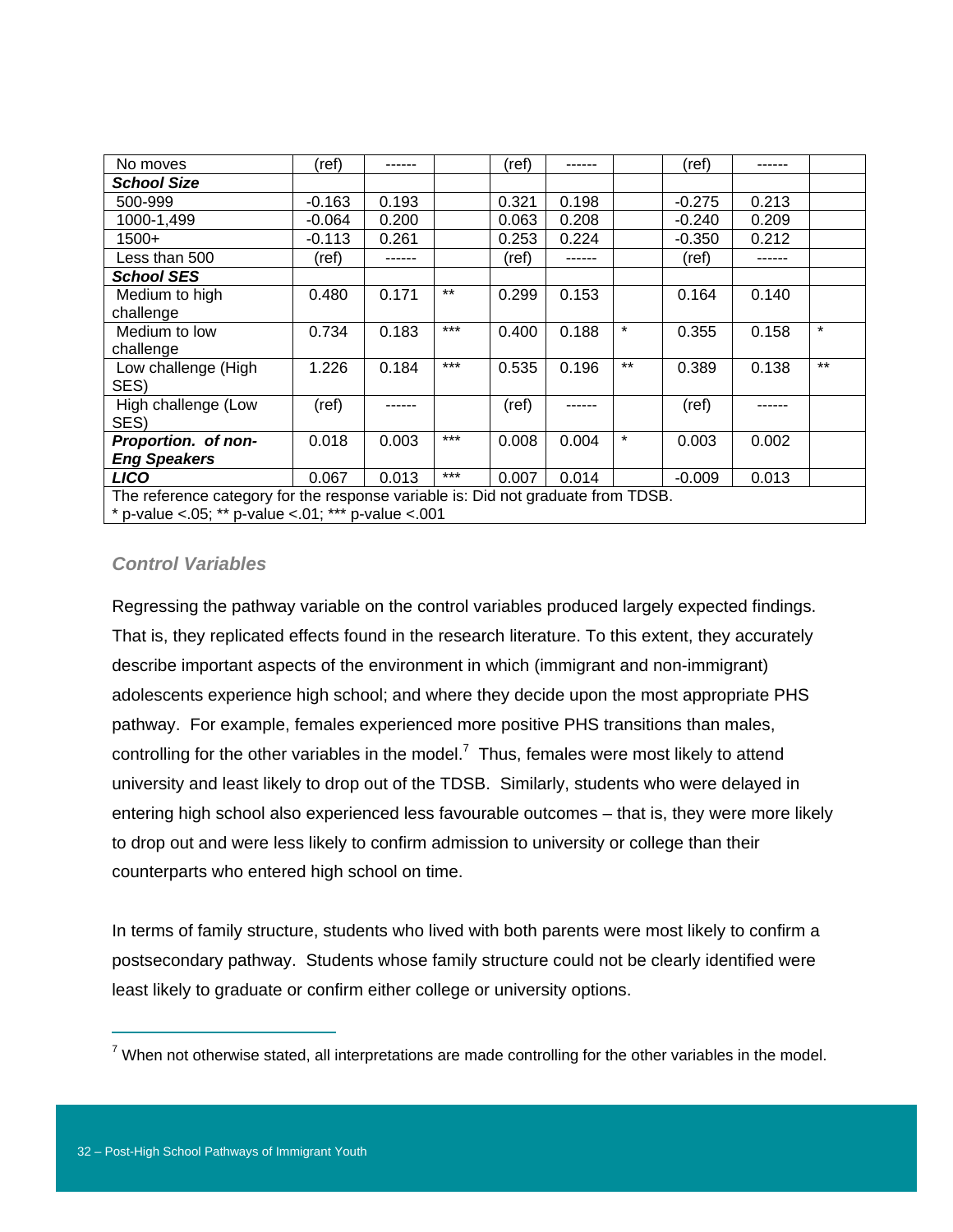Consistent with past research, TDSB students in the academic stream were more likely to confirm admission to university than their counterparts in the Applied or Essentials stream. Students identified as being 'at risk' of not completing high school were less likely to complete high school or transition to a postsecondary pathway than those who were not classified as being 'at risk'. Students who had taken an ESL course in high school were more likely to attend college and not as likely to drop out of high school, when compared to those who had not taken an ESL course in high school. Having taken an ESL course in high school does not, however, have an impact on attending university. Nor does ESL participation indicate that high school graduation is more likely than dropping out before graduation.

The parameter estimates for the school challenge variable indicate that there is a relatively strong linear relationship between the level of school challenge and transitioning to college or university. Students from high schools classified as 'high challenge' (or low SES) were more likely to drop out of high school and less likely to confirm either a university or college pathway than students from schools classified as 'low challenge' (or high SES).

TDSB students from high schools with a higher proportion of non-English-speaking students were more likely to attend university or college than they were to drop out of high school in comparison with students from high schools with a lower proportion of non-English-speaking students. At first glance, this appears to be an anomaly. However, the presence of other immigrant or non-English-speaking youth may offer a support network that promotes school engagement and achievement (McAndrew et al., 2009).

Finally, the well-established relationship between socioeconomic status and high school outcomes is most evident in students' choice of the university pathway. That is, students who lived in relatively affluent neighbourhoods were more likely to attend university than their peers who lived in less affluent neighbourhoods, irrespective of region-of-origin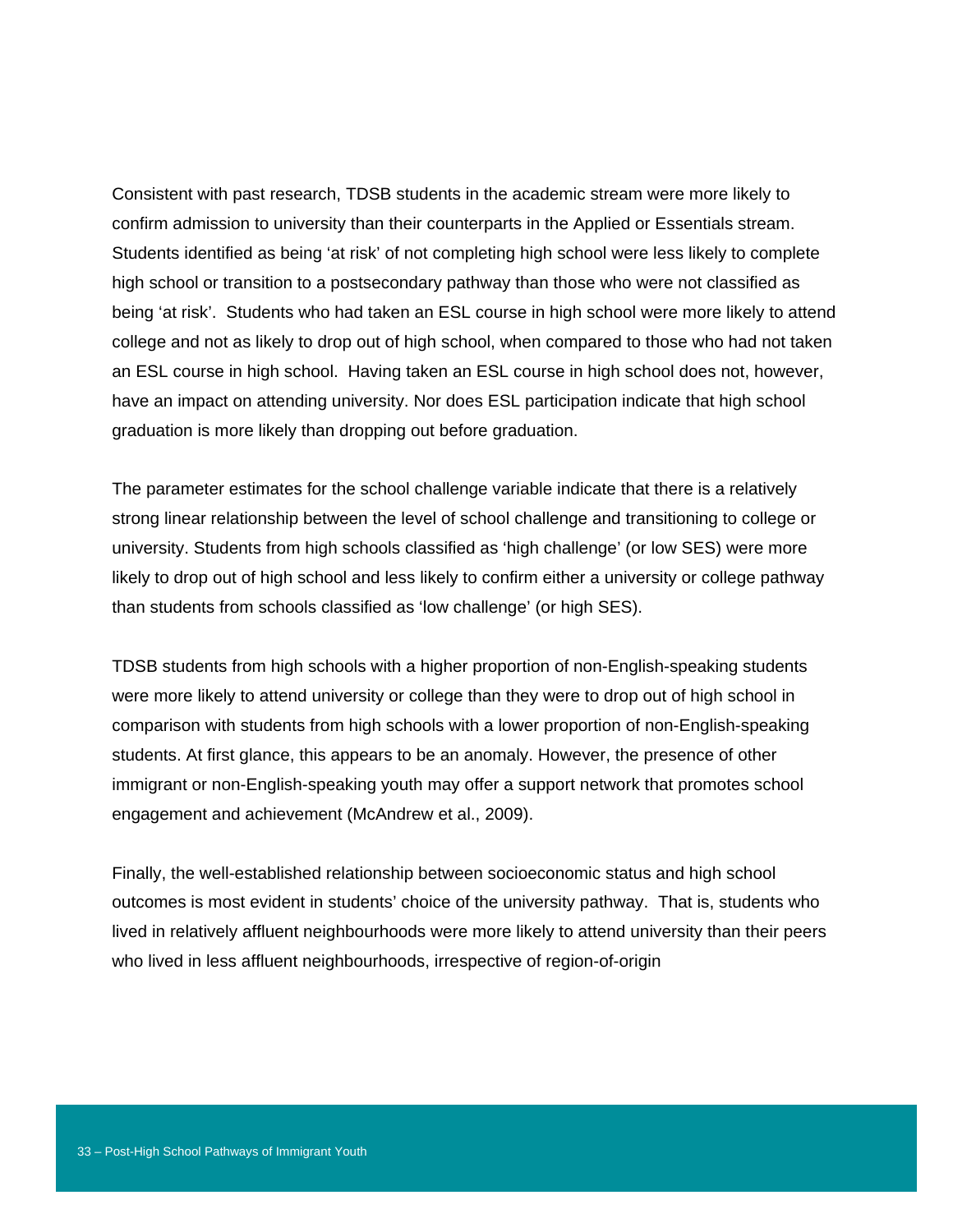#### *Pathway Probabilities for Immigrant Groups*

To better interpret the relationship between immigrant status and PHS pathways we constructed Figures 1 through 4. These figures describe the predicted probability of being in each of the four categories of the response variable for each group of the immigrant status variable. The predicted probabilities are calculated from the regression estimates in Table 2 for each group of students, holding the explanatory variables constant at typical values. $8$  For this reason the estimates may vary from the results provided in Table 1, as those estimates were not adjusted for the effect of the explanatory variables considered in the study. The estimates are accompanied by their corresponding 95 per cent confidence intervals to provide additional guidance regarding the strength of the difference between groups.

 $\overline{a}$ 

 $8$  Proportions were used for categorical variables and means were used for quantitative variables.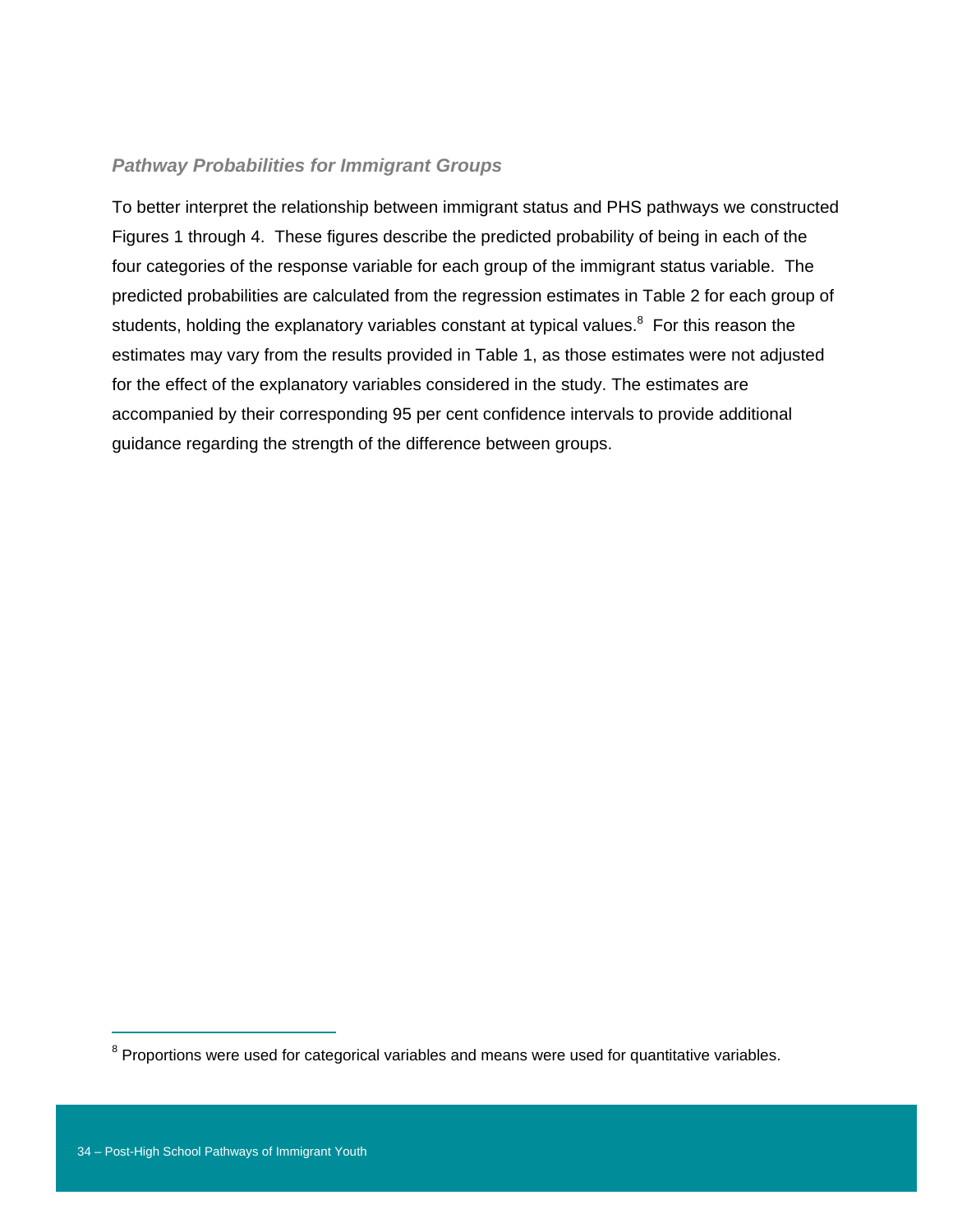Figure 1: Predicted probability of confirming a university acceptance by immigrant group, controlling for socio-demographic and school related characteristics. The predicted probabilities and corresponding 95 per cent confidence intervals are obtained from the multinomial logistic regression estimates provided in Table 2.



#### **Confirmed University Acceptance**

Figure 1 indicates the predicted probability of receiving a confirmation of admission to university, presented separately for each of the eight origin groups of immigrant students. The information in this figure reveals that immigrant students from East Asia were significantly more likely to receive a confirmation of admission to university than students from any of the other seven region-of-origin groups. The predicted probability of confirming admission to university for students from East Asian (with all other control variables held constant at typical values) was just under .6. Students from South Asia and Africa also had relatively high predicted probabilities of confirming acceptance to university with probabilities of .46 and .44, respectively.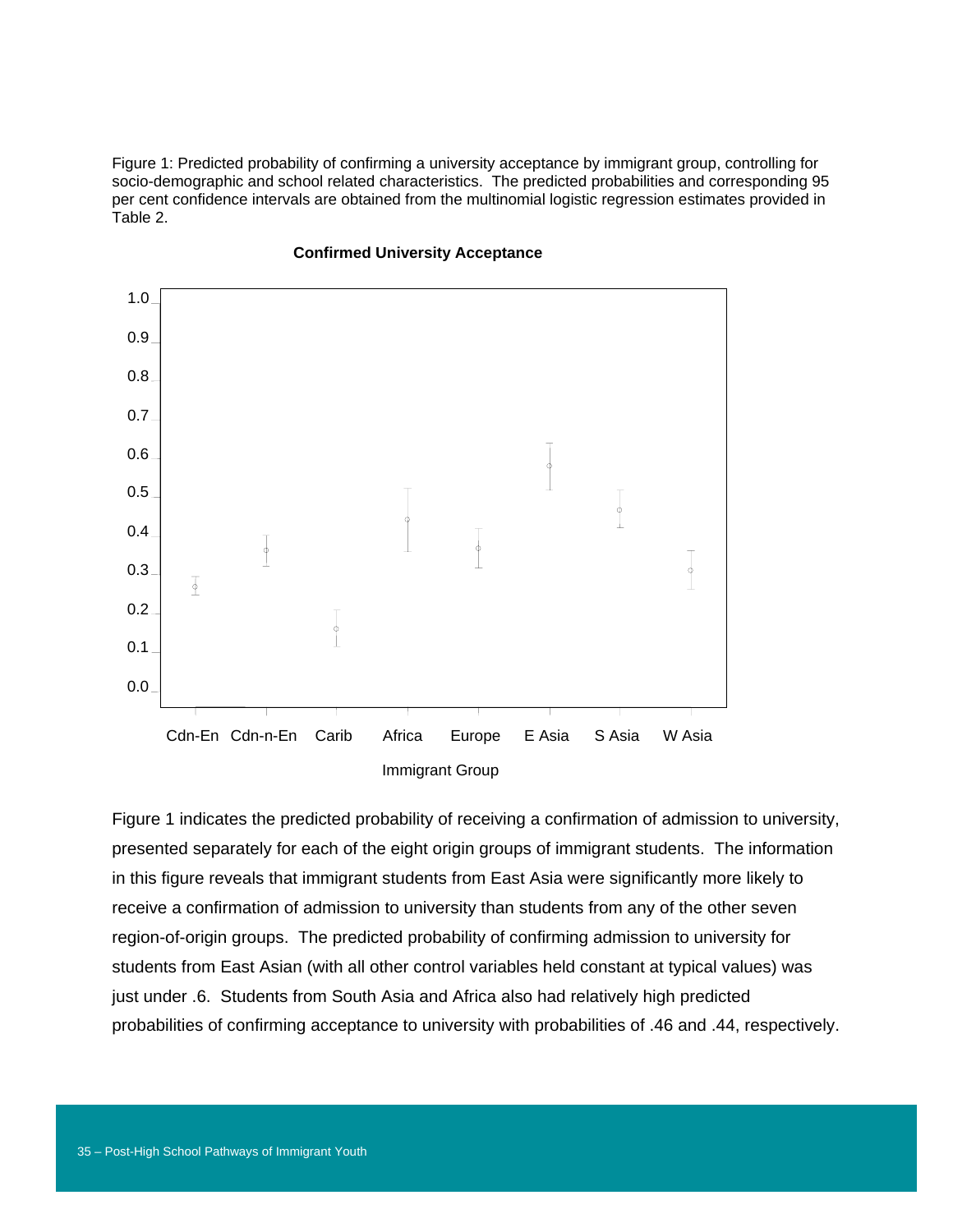In contrast, the probability of confirming university acceptance by students from the Caribbean region was less than .2.

As can be observed in Figure 2, English-speaking Canadian, Caribbean, and African-born students of the TDSB were the most likely to confirm admission to college. Their predicted probabilities were all close to .23. In contrast, students from East Asia were least likely to attend college after graduation. Their predicted probability of confirming admission to college (.12) is significantly lower than that of European-born students who had the second lowest predicted probability (.18).

Figure 2: Predicted probability of confirming a college acceptance by immigrant group, controlling for socio-demographic and school related characteristics. The predicted probabilities and corresponding 95 per cent confidence intervals are obtained from the multinomial logistic regression estimates provided in Table 2.



#### **Confirmed College Acceptance**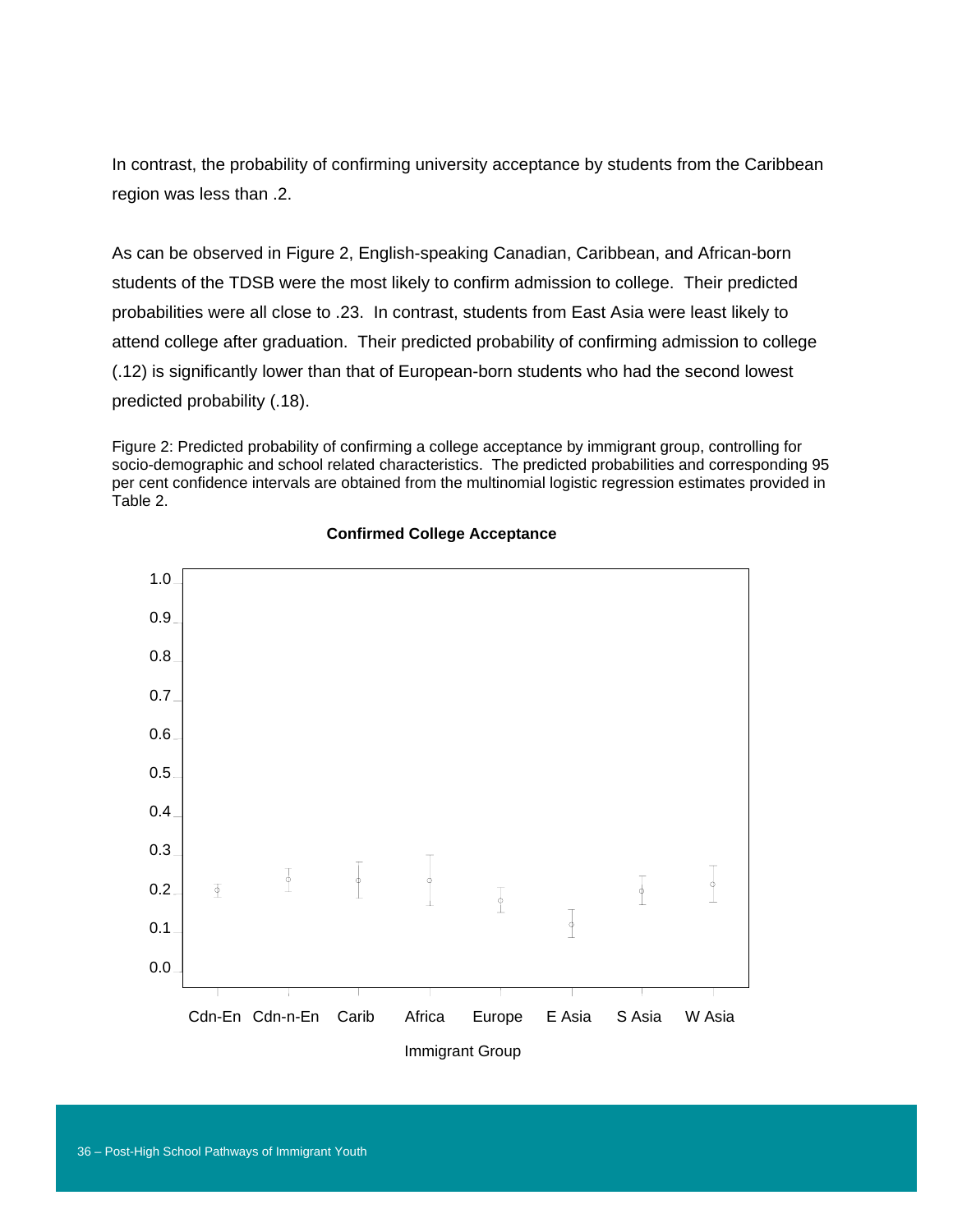Figure 3 indicates that Caribbean students who graduated from the TDSB were least likely to confirm postsecondary acceptance (.34). Among Canadian-born students who reported speaking English, the predicted probability of graduating from high school and not confirm college or university was .30. In contrast, East Asian students were significantly less likely (.15) than the rest of their peers to graduate from the TDSB and not confirm a college or university acceptance.

Figure 3: Predicted probability of graduating high school but not confirming a university or college acceptance by immigrant group, controlling for socio-demographic and school related characteristics. The predicted probabilities and corresponding 95 per cent confidence intervals are obtained from the multinomial logistic regression estimates provided in Table 2.



#### **Graduated but Did Not Confirm College or University Acceptance**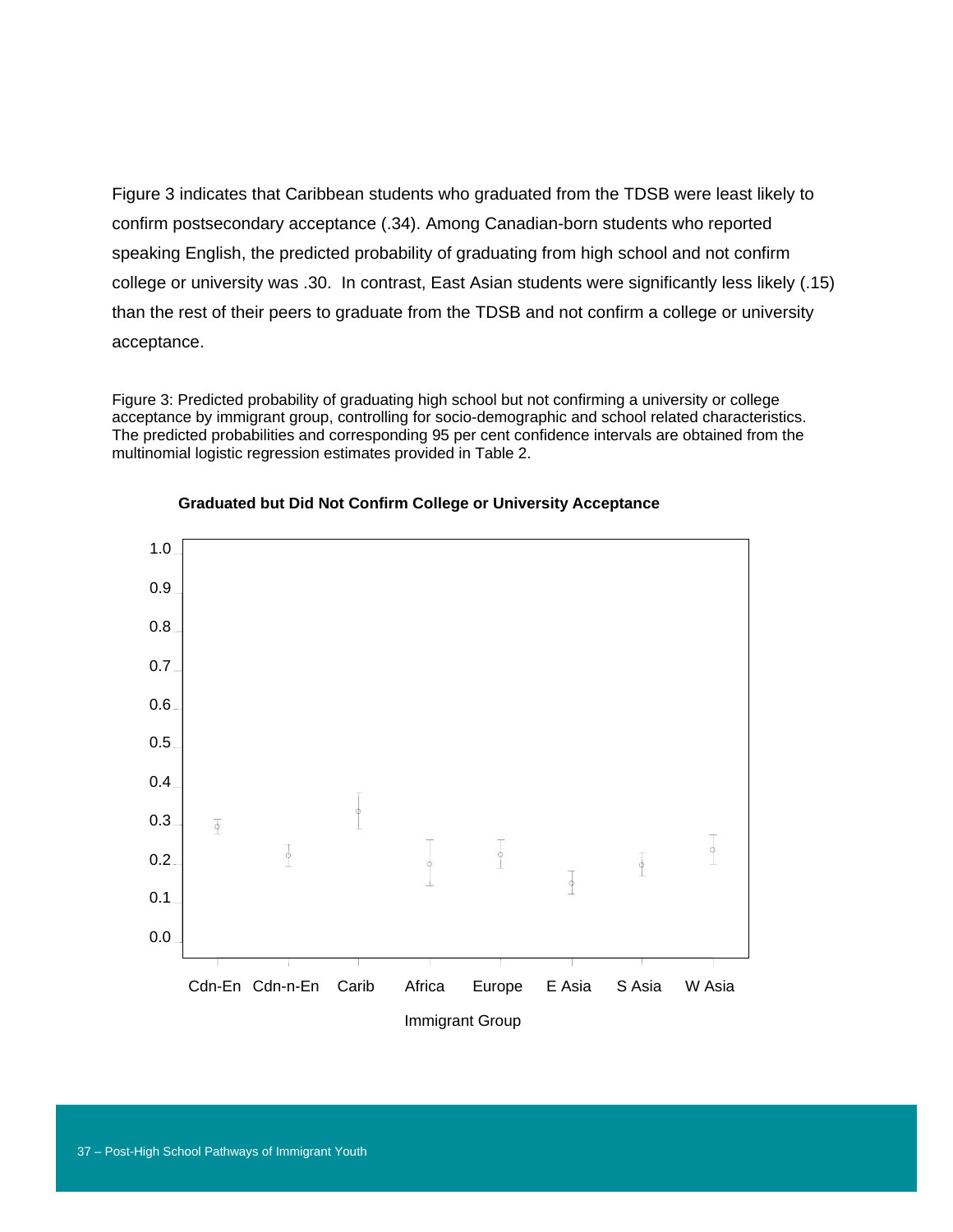Figure 4 shows the predicted probability of not completing high school for each of the eight region-of-origin groups. The results indicate that South Asian (.14), African (.14) and East Asian (.15) students, respectively, were least likely to drop out of the TDSB. In contrast, the predicted probability that Caribbean students would fail to complete their high school studies was .27. Also of concern are the estimates for West Asian, European and English-speaking Canadianborn students -- the predicted probability of not successfully completing high school (dropping out) for all three groups was above .2.

Figure 4: Predicted probability of not graduating high school by immigrant group, controlling for sociodemographic and school related characteristics. The predicted probabilities and corresponding 95 per cent confidence intervals are obtained from the multinomial logistic regression estimates provided in Table 2.



#### **Did Not Graduate**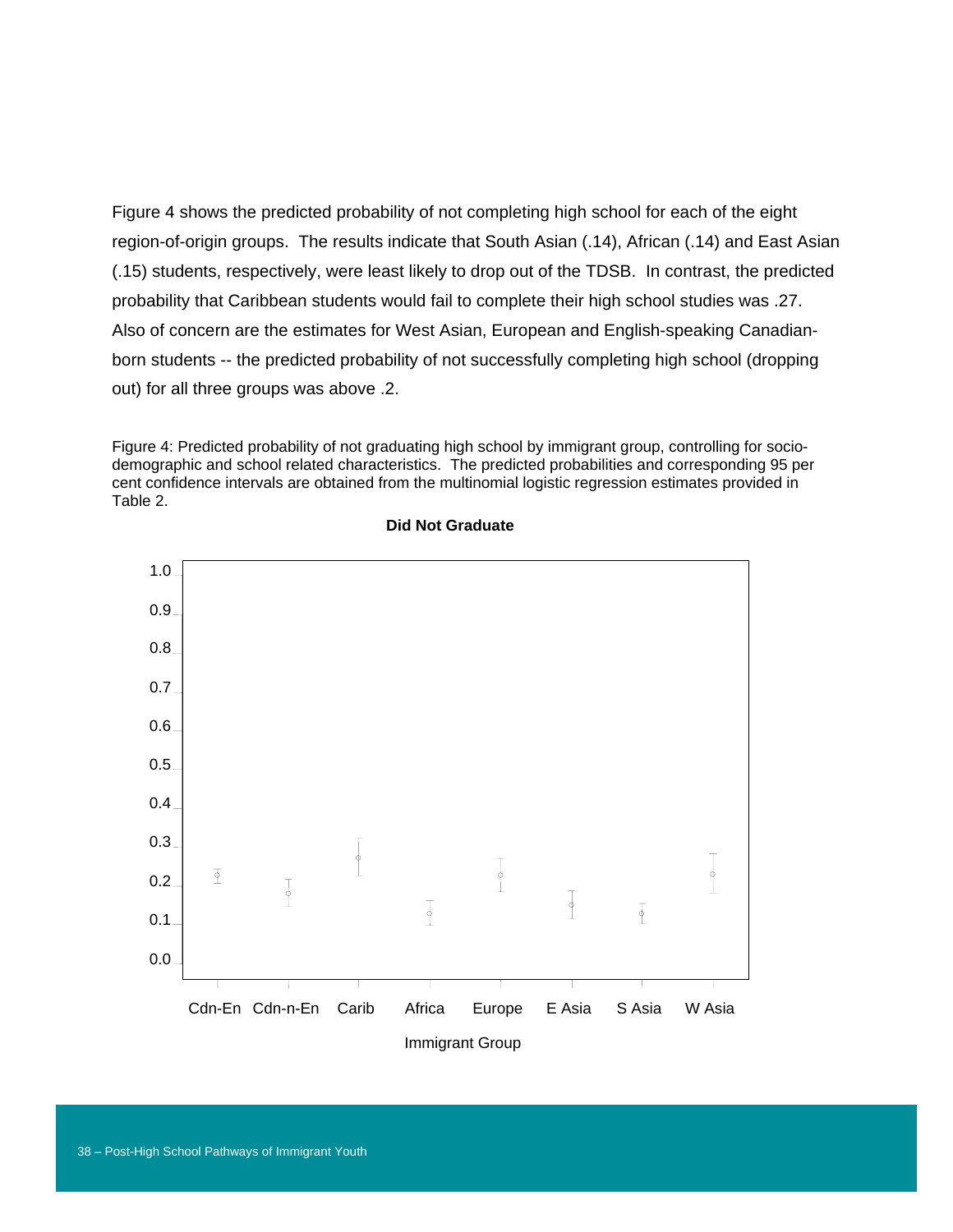In summary, the most obvious differences in PHS transition probabilities among immigrant and non-immigrant students were associated with the university pathway. The predicted probability of confirming admission to university ranges from .16 for Caribbean students to .58 for East Asian students. The probabilities of reporting acceptance to community college were considerably less variable. For example, the probability of confirming college acceptance ranged from .12 for East Asian students to .24 for non-English-speaking Canadians. Among those who graduated from the TDSB but did not confirm admission to a postsecondary institution the predicted probabilities ranged from .15 for East Asian students to .34 for students from the Caribbean. Finally, East Asian students were least likely (.15) to drop out of the TDSB while Caribbean students were most likely (.27) to withdraw before graduating.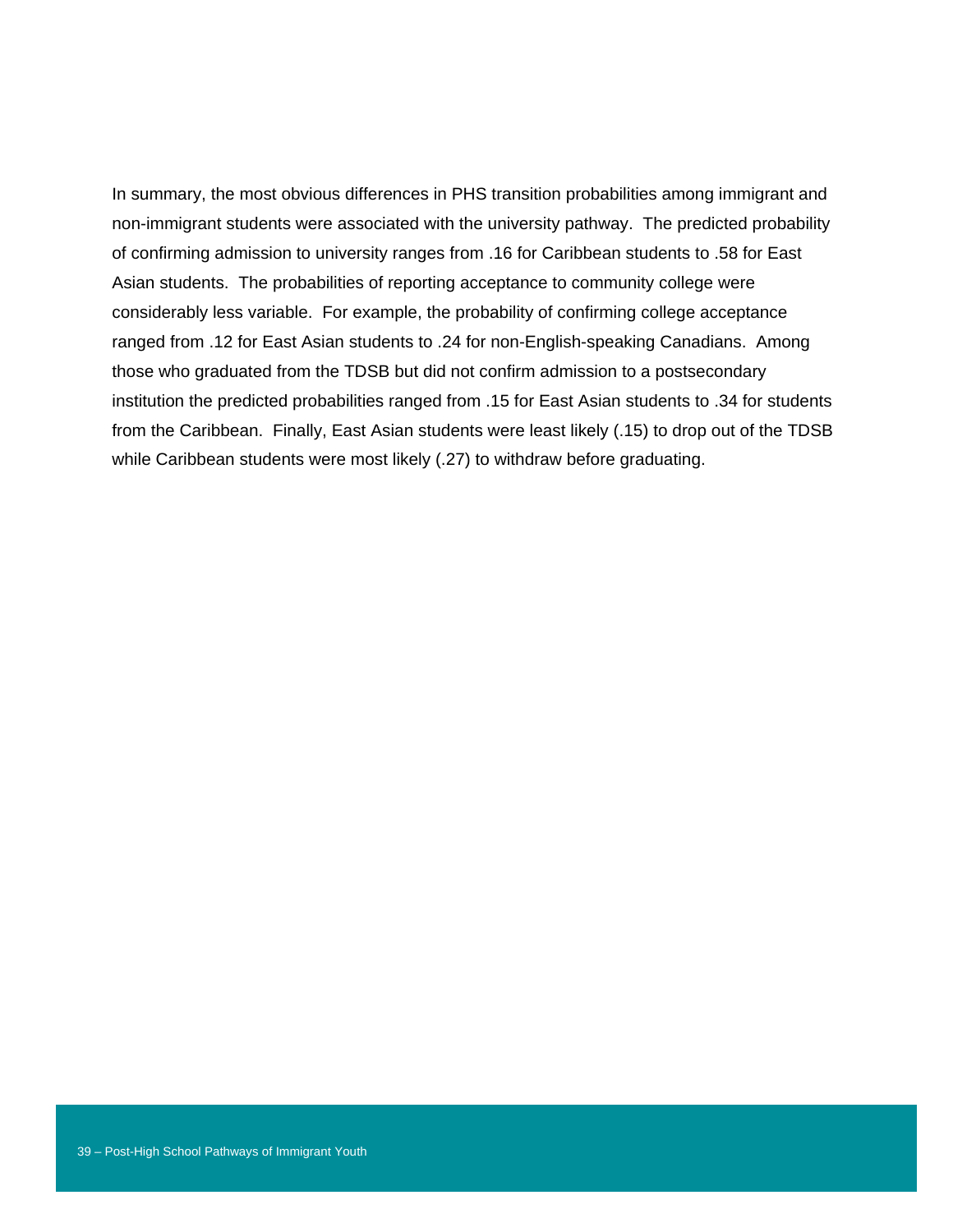### **Summary of Results**

Our principal interest in this study was to describe and explain the post-high school pathways of immigrant students in the TDSB Grade 9 cohort of 2000. We identified four pathways – university, college, high school graduation, and high school dropout. The various pathways were defined by individuals' high school graduation status and their 'confirmation' of acceptance at a PSE institution. Those who chose to enter the PSE system confirmed acceptance at either a college or university. Those who chose not to enrol in the PSE system included Grade 12 graduates and those who left school before graduating (dropped out). The four pathways described form two general orientations toward further education and work: the university option reflects an *academic* preference and an interest in future professional employment while graduates who choose to study a technology or trade at a community college and those who enter the workforce directly from high school typically have more *vocational* goals in view. Those who drop out could follow a vocational direction although they possess fewer resources with which to obtain skilled work.

#### **Pathway Differences**

The actual pathways followed by respondents as presented in the descriptive results demonstrate distinct differences by region-of-origin and generational status. Previous research indicated fairly consistent differences in the academic aspirations and attainment between first and second generations of immigrant youth and the third or native-born generation. These differences were more pronounced for university rather than college pathways (Krahn & Taylor, 2005; Picot & Hou, 2009). With respect to PSE confirmations generally, a similar pattern is found among TDSB respondents where confirmations to university are significantly higher among first and second generation immigrants. These findings are, however, quite varied. For example, high university confirmations in the first generation are driven by East Asian students where nearly three-quarters of that group chose the university option. High school graduates from other regions-of-origin or generations preferred the vocational options offered by the college or the workplace. Many native-born (third generation plus) youth appear to see opportunities for career advancement in the workforce where apprenticeships and other forms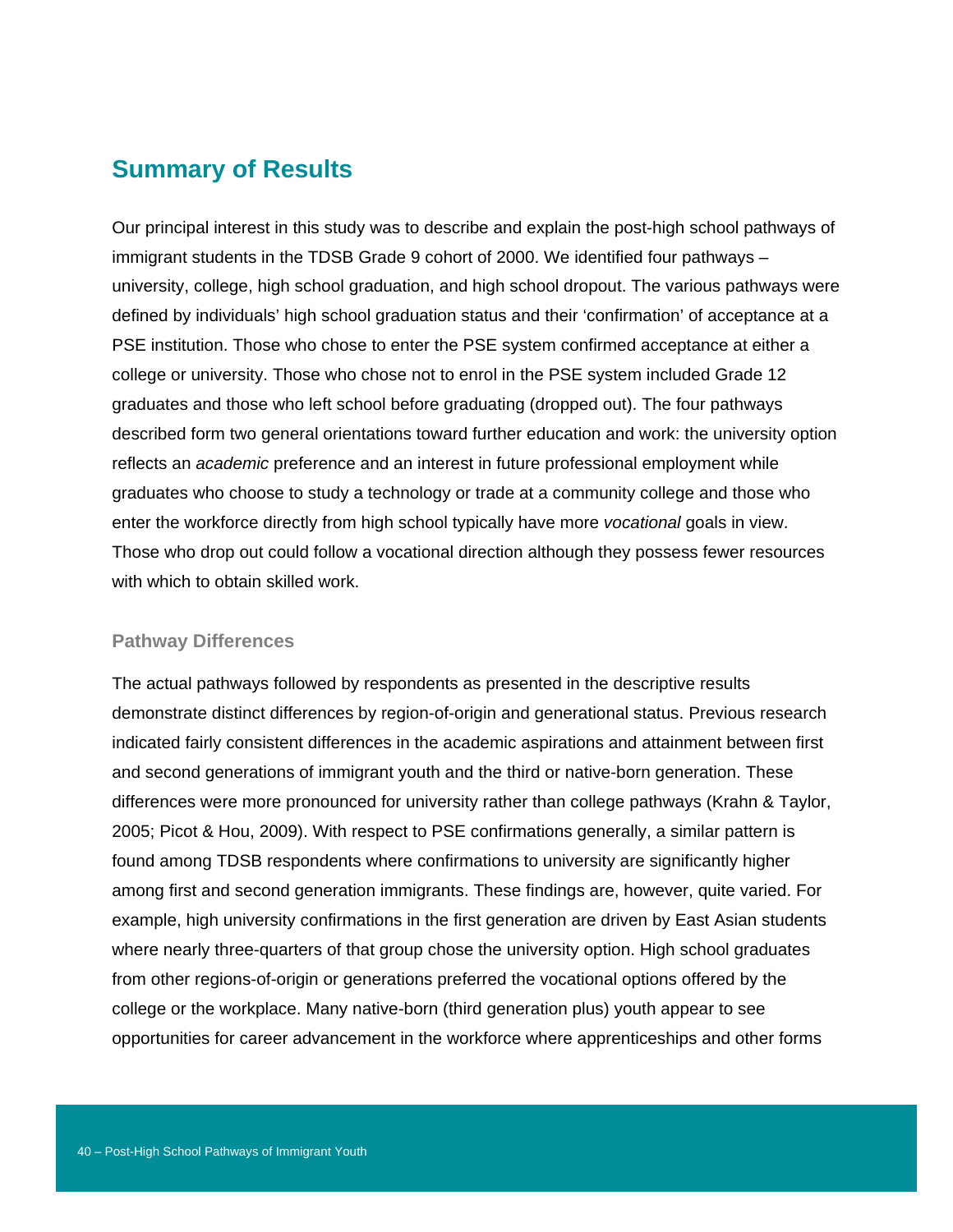of employer-supported training are available. Those who drop out before graduating face significant challenges in attaining stable employment and, consequently, are often unable to access workplace training opportunities. Dropout rates vary by region-of-origin but are especially high among the Caribbean immigrant group. They were also relatively high among students from Africa and Western Asia. These patterns are consistent with more delimited research conducted using TDSB data (Anisef et al., 2009) and with research based on national samples (Finnie and Mueller, 2008).

#### **Advantage and Vulnerability**

Pathway choice was first explained in relation to individual differences -- specifically, students' gender, language competence, and high school performance. The range of social and economic resources available to students from Grade 9 to 12 was also assessed. Available resources were indicated by selected family, neighbourhood, and school factors that indicated relative advantage or disadvantage.

#### *Individual Characteristics*

*Academic Deficits:* Many students arrived in Grade 9 with academic deficits. These were indicated by insufficient academic credit or having been delayed a year or more in the elementary system. Too few credits by the Grade 9 signal a significant deficit in essential skills that are assumed to have been mastered in the primary and intermediate grades. These represent a cumulative disadvantage in basic literacy skills and place the student at further risk of school failure. The relationship between insufficient credit accumulation and dropout is particularly strong. Delayed entry to Grade 9 similarly indicates academic weakness although, in the case of immigrant students whose home language is not English, a delay may reflect the additional time needed to become more fluent in the language of instruction. It would appear, however, that individual or personal factors other than language competence are involved. This is seen when the proportion of East Asian students – predominantly Chinese (Mandarin) speakers – who are delayed (10 per cent) is contrasted with the proportion of English-speaking Caribbean youth who are delayed and considered 'at-risk' (40 per cent).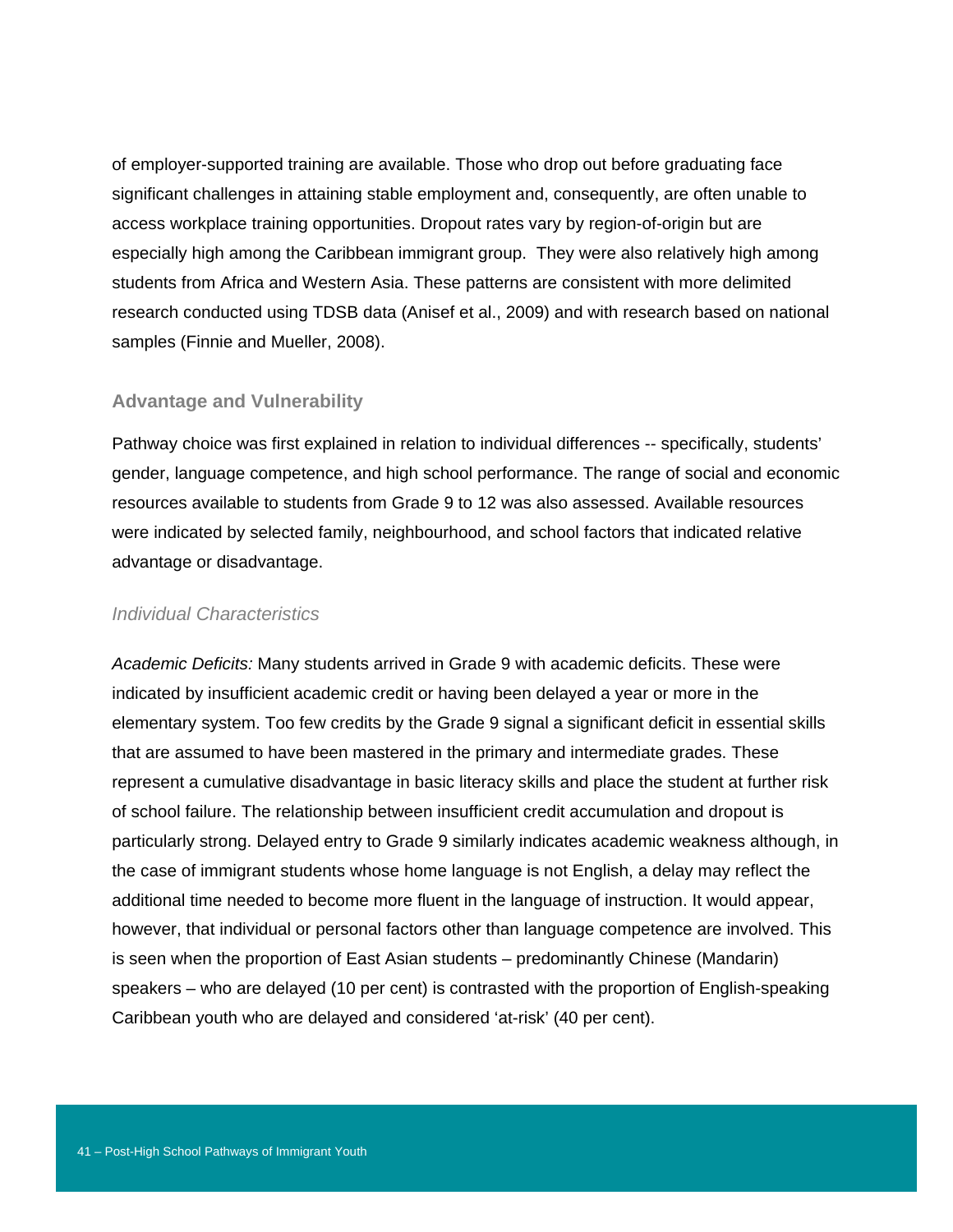*ESL:* Some 10 to 30 per cent of immigrant students are enrolled in high school ESL classes. While this seems a rather low proportion given the numbers of immigrant students from regions where the language spoken is not English, most would have had ESL instruction during elementary school. Those enrolled in a high school ESL class tend to be more recent arrivals and those who are struggling academically and are in need of further ESL instruction (Gunderson, 2007). Language competence appears to vary across PSE pathways. For example, the relationship between taking ESL in high school and confirming college (rather than university) is quite strong.

*Gender:* Respondents' gender distinguished pathway choice. Overall, girls were more inclined to graduate from high school and to confirm PSE enrolment. Being female was strongly associated with choosing the university option. . These results reinforce current concerns with boys under-achievement (McMullen, 2004). Gender differences also appear to influence posthigh school destinations, irrespective of immigrant status (Andres et al., 2007).

#### *Available Resources*

*Neighbourhood:* Socioeconomic status (SES) continues to play a significant role in determining the PSE aspirations of Canadian adolescents (Debroucker, 2005; Lehmann, 2007). In this study, the low-income cutoff (LICO) was selected as the most appropriate measure of SES and was determined on the basis of postal code, thus reflecting the community environment in which respondents lived. As a measure of resources and opportunity, LICO was distributed unequally by immigrant generation with a decline of about one LICO level across the first, second and third generations. Within the first generation, East Asian students lived in the highest LICO neighbourhoods – comparable to those of the second generation. With the exception of students from the European region-of-origin group, the recorded LICO figures for first generation students were much lower, especially for students from Africa. This situation is likely associated with the general decline in the earnings of recent immigrants (Corak, 2008). School performance is a key indicator of successful settlement and integration among immigrant youth. Previous research has also shown that, with few exceptions, adequate income levels among immigrant groups are a prerequisite to any meaningful PSE involvement (Sowell, 1981). The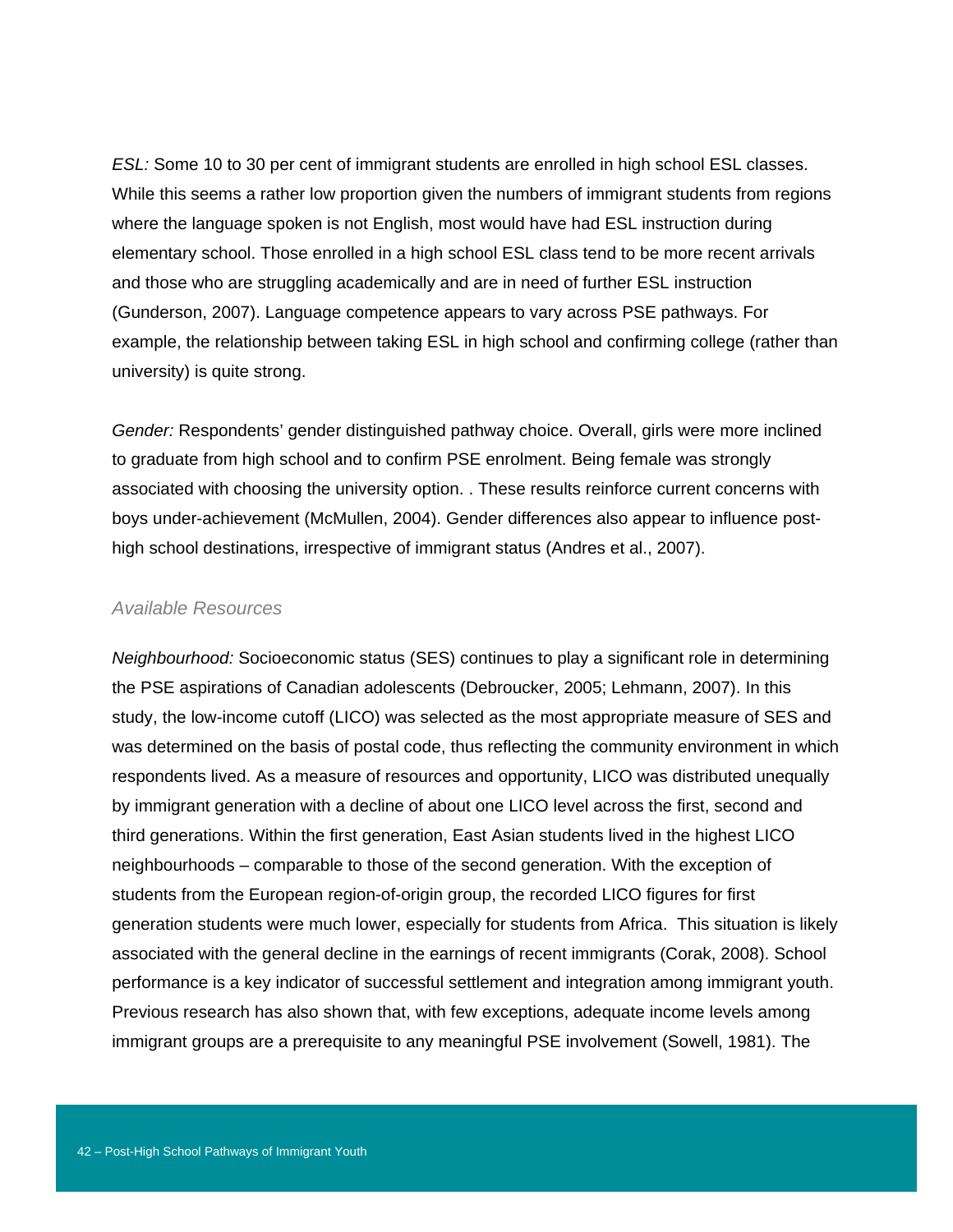association between LICO and PSE confirmations in the TDSB data indicates that a lack of economic stability constrains immigrant students' PSE plans and preparations.

*Family:* Family structures also play a role in determining pathway choice. Students living in alternative (or undetermined) family arrangements were less likely to confirm a PSE position or even graduate. Overall, first and second generation immigrant students were more likely than English-speaking native-born students to live in dual-parent homes. Among newcomer youth there were some exceptions to this pattern. Fewer African and Caribbean students lived with both parents. Among the Caribbean group, the proportion of students living in dual-parent homes is half that of the reference group and even less than half when compared to other immigrant groups. The relationship between family structure and children's school performance is complex but dual-parent families appear better able to buffer the effects of low achievement on children's educational pathway choices. Thiessen (2008), for example, found the incidence of dropout among poor readers was significantly lower in dual-parent families. In Canada, single-parent households are almost exclusively female-headed and most are impoverished. While there may be additional deficits in the social capital available to children residing in oneparent families, low-income appears to be a defining characteristic and places limits on the range of investments many immigrant parents are able to make in their children's learning. Moreover, in these situations, high levels of parental education do not buffer the effects of low income except in very exceptional circumstances (Sweet, Anisef, & Walters, 2009).

*School:* Two aspects of the relationship between school features and PHS pathways were considered. The first concerns school composition factors, including SES, ethnicity, and immigrant status. The second involves the policy of streaming or tracking as practiced in the TDSB.

The various immigrant groups identified in the Grade 9 cohort attended schools that varied greatly in their resource base and student body characteristics. Specifically, TDSB schools differed in their student socioeconomic (SES) levels and were further distinguished by ethnicity and immigrant status. Relatively few schools attended by the native-born (12 per cent) enrol low-SES students in numbers that would characterize an entire school as 'high challenge'.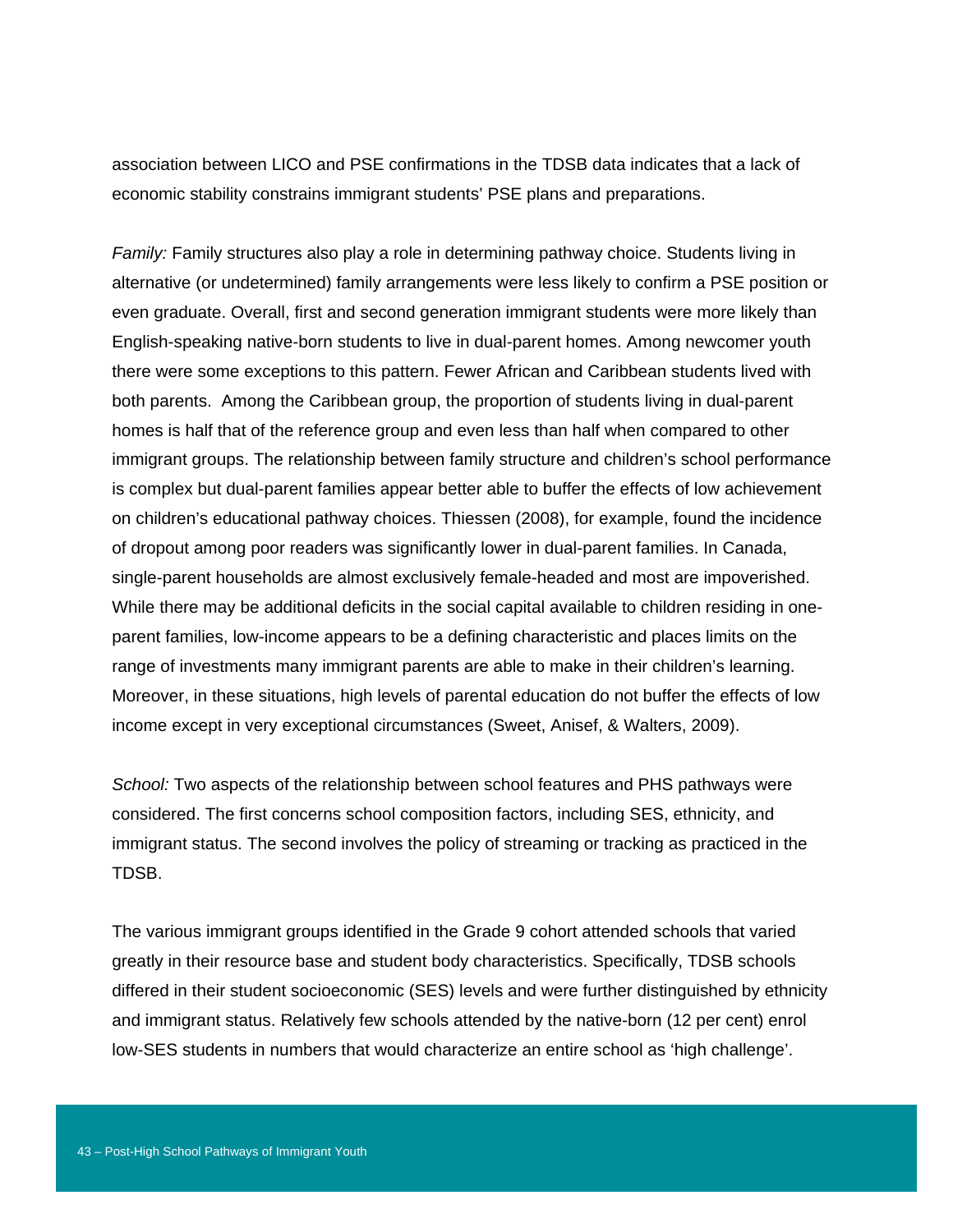However, the proportion of socioeconomically challenged schools more than doubles among the second generation immigrant group and is even more evident in schools attended by first generation students, with two notable exceptions – the European and East Asian student groups.

In addition to school SES, other social structures such as ethnicity and immigrant status influence school performance and PSE destinations, although interpreting their effects is not straightforward. One index of ethnic composition is the proportion of non-English-speakers in a school. Some research suggests high concentrations of non-English-speaking students hinder the academic progress of immigrant youth, principally because a longer time is needed to acquire competence in English (Gunderson, 2007). In the TDSB, the proportion of non-Englishspeakers in schools attended by East Asian students is 66 per cent yet this group is least 'atrisk' in terms of accumulated credits and the number who confirm they will attend university. While this appears counter-intuitive, the East Asian students come from well-educated, economically advantaged families and these resources may have offset any language barriers encountered when they entered elementary school.

School composition factors -- SES, ethnicity, or immigrant status -- shape the values and dispositions that are essential to student learning and the formation of PSE plans and commitments (Hoy, Tarter, & Woolfolk, 2006). These structures do, however, interact in ways that produce anomalies. For example, immigrant students imbued with a 'resilient optimism' can establish a normative culture of academic achievement that offsets many of the negative effects of attending a low-SES school (Tseng, 2006). Wells (2010) suggests that immigrant and nonimmigrant students react differently to school structures, especially school SES. In the TDSB cohort, East Asian and native-born groups have comparable proportions of students enrolled in high-SES schools yet the native-born have a relatively high dropout rate. Research on ethnic differences also highlights the relatively low PSE aspirations of the native-born compared to first and second generation immigrants (Krahn & Taylor, 2005). In this study, however, comparisons with the native-born group do need to be qualified given the diverse nature of all TDSB classrooms – the percentage of non-English-speakers in schools attended by the native-born is 47 per cent.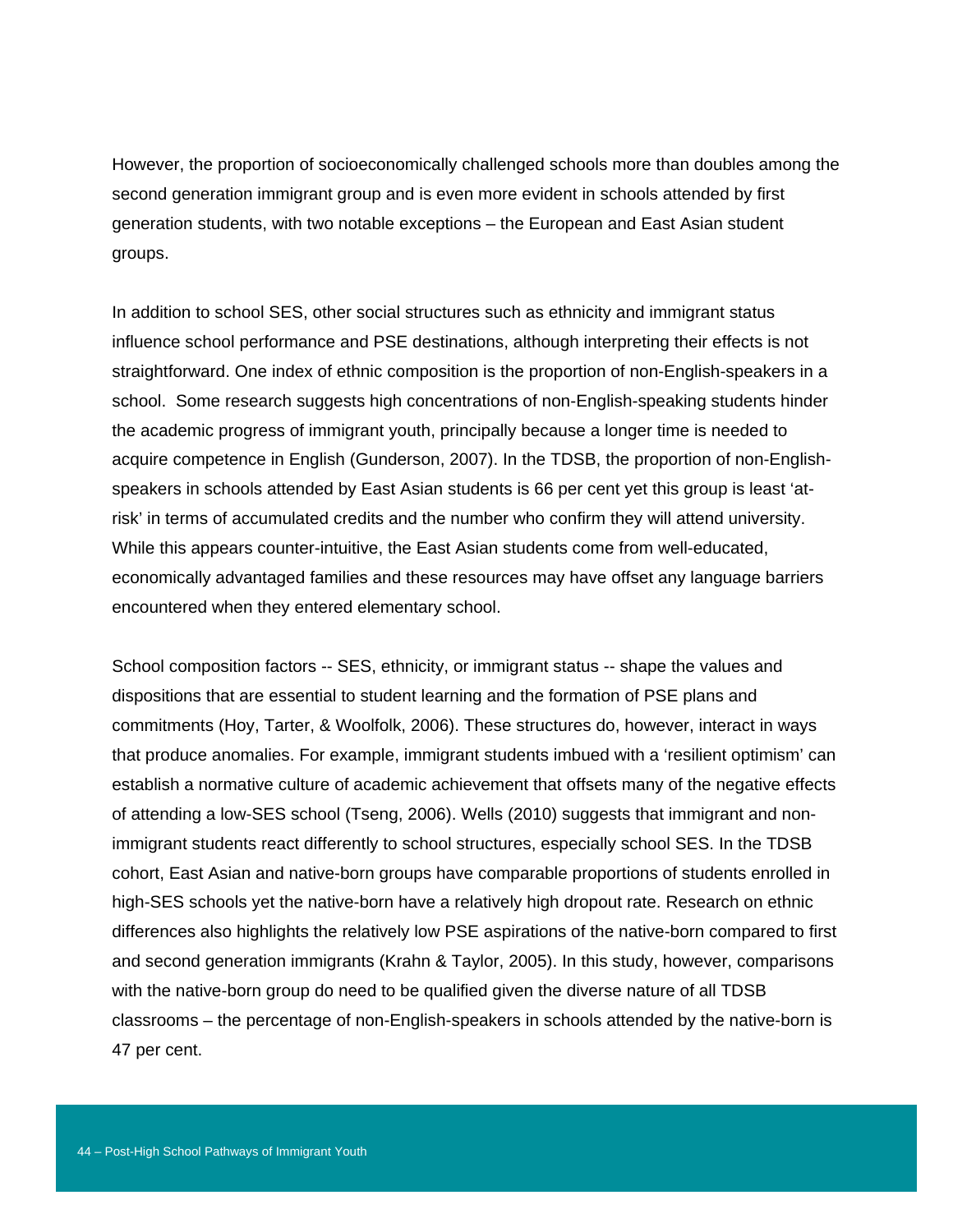All students were subject to Ministry of Education streaming policies which comprise Academic, Applied, and Essentials programs. Each is defined by specific courses that vary in their content and difficulty level. Streaming is a traditional means of organizing instruction based on the measured achievements and stated preferences of students (Oakes, 2005). For students who entered Grade 9 with a credit deficit or who were still acquiring competence in English, assignment to Academic stream courses would not be assured. Even if assigned to the Academic stream, students may not have been able to maintain the level of achievement required by the curriculum and set by classmates. Because placement in a stream at Grade 9 limits high school course selection it largely determines future educational pathways and occupational choice (Oakes, 2005). In the TDSB, approximately 75 per cent of all students were assigned to the Academic stream in Grade 9. A further 20 per cent entered the Applied stream and about 5 per cent were assigned to the Essentials stream. A somewhat higher proportion (80 per cent) of second generation immigrant students entered the Academic stream. The results of the regression analysis in this study of TDSB students demonstrate the strength of the relationship between this streaming at the Grade 9 level and post-high school pathways.

Among first generation immigrant students streaming was more varied. Most students from Europe (82 per cent) and East Asia (87 per cent) entered the Academic stream. A much higher proportion of students from the Caribbean and Africa were placed in the Applied stream. Also some 13 per cent of Caribbean students were placed in the Essentials stream. In many ways this pattern mirrors that found with other school performance variables – especially those indicating credit accumulation and late entry. The elementary school experiences of immigrant youth, then, are critical determinants of track placement.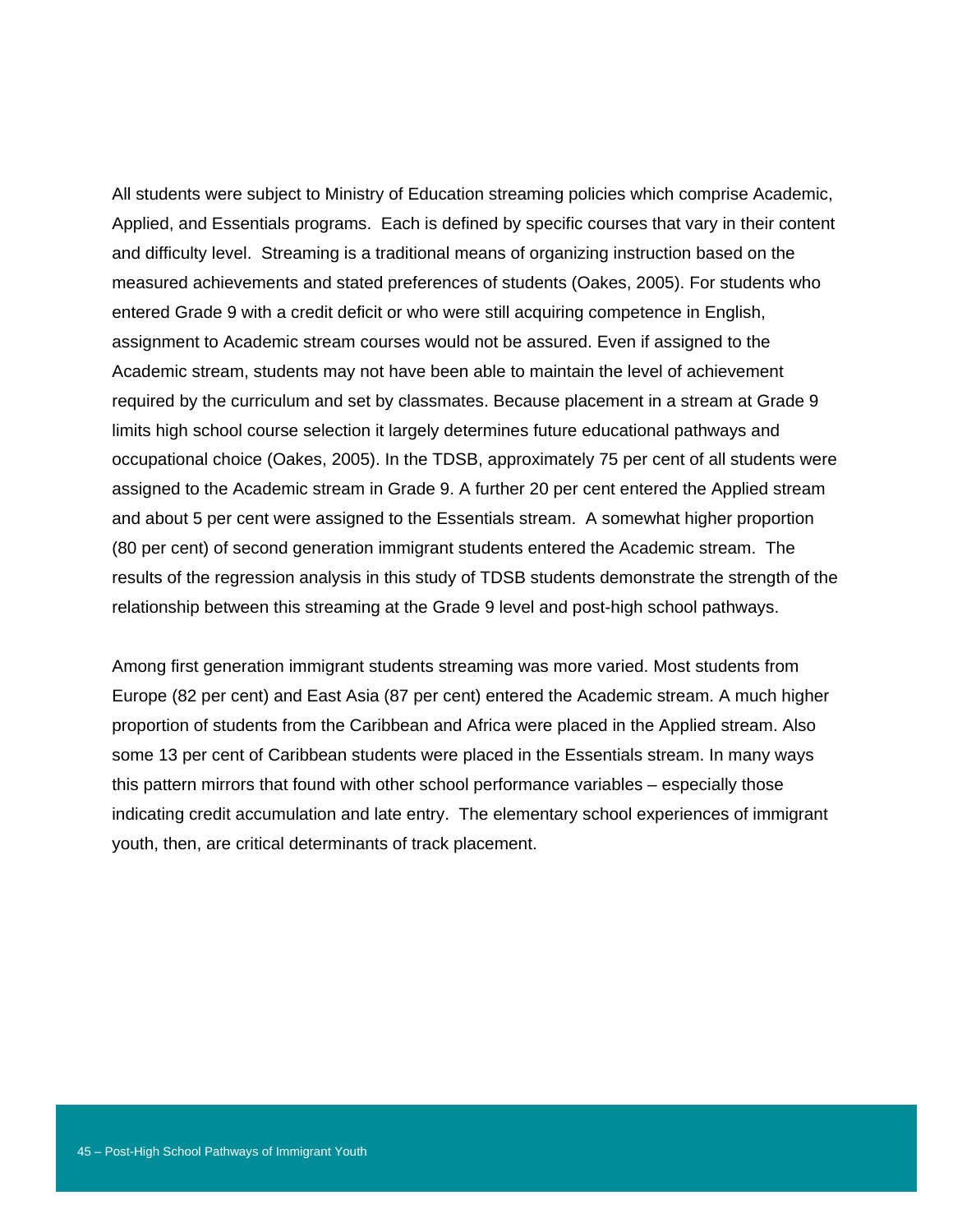## **Conclusions**

There are differences in students' PHS pathways distinguishable by immigrant generation and region-of-origin; and these differences persist even after selected antecedents and correlates of pathway choice are taken into account. With the single exception of school size, all the variables considered in our analysis contributed to the prediction of student pathways. In examining the probabilities of choosing the alternative pathways it is apparent that the socio-demographic factors used to predict choice leave some of the difference between immigrant groups unexplained. This is especially the case within the university pathway where substantial differences are observed even with the controls employed. On the basis of our analysis with this set of variables, we can conclude:

- 1. Despite considerable variability among first generation immigrants this group was more likely to opt for university than were second generation immigrants who, in turn, were more likely to make this choice than the third generation or native-born. These results are generally consistent with the 'immigrant optimism' literature which points to newcomers' belief in the need for postsecondary education as a means of social and economic mobility.
- 2. Region-of-origin differences are most apparent within the university pathway. Here, the proportion of East Asian students confirming university attendance is much higher than any other group. Relatively few students from Africa and the Caribbean confirm university. However, when other socio-demographic factors are taken into account the probability of African students confirming university is greater than that of the native born.
- 3. Socio-economic status affects pathway choice and exerts an influence in both the school and home environment. School SES affects the likelihood of graduating from high school and attending PSE; and the home LICO measure more specifically distinguishes those who confirm their intention to attend university. Not living with both parents is an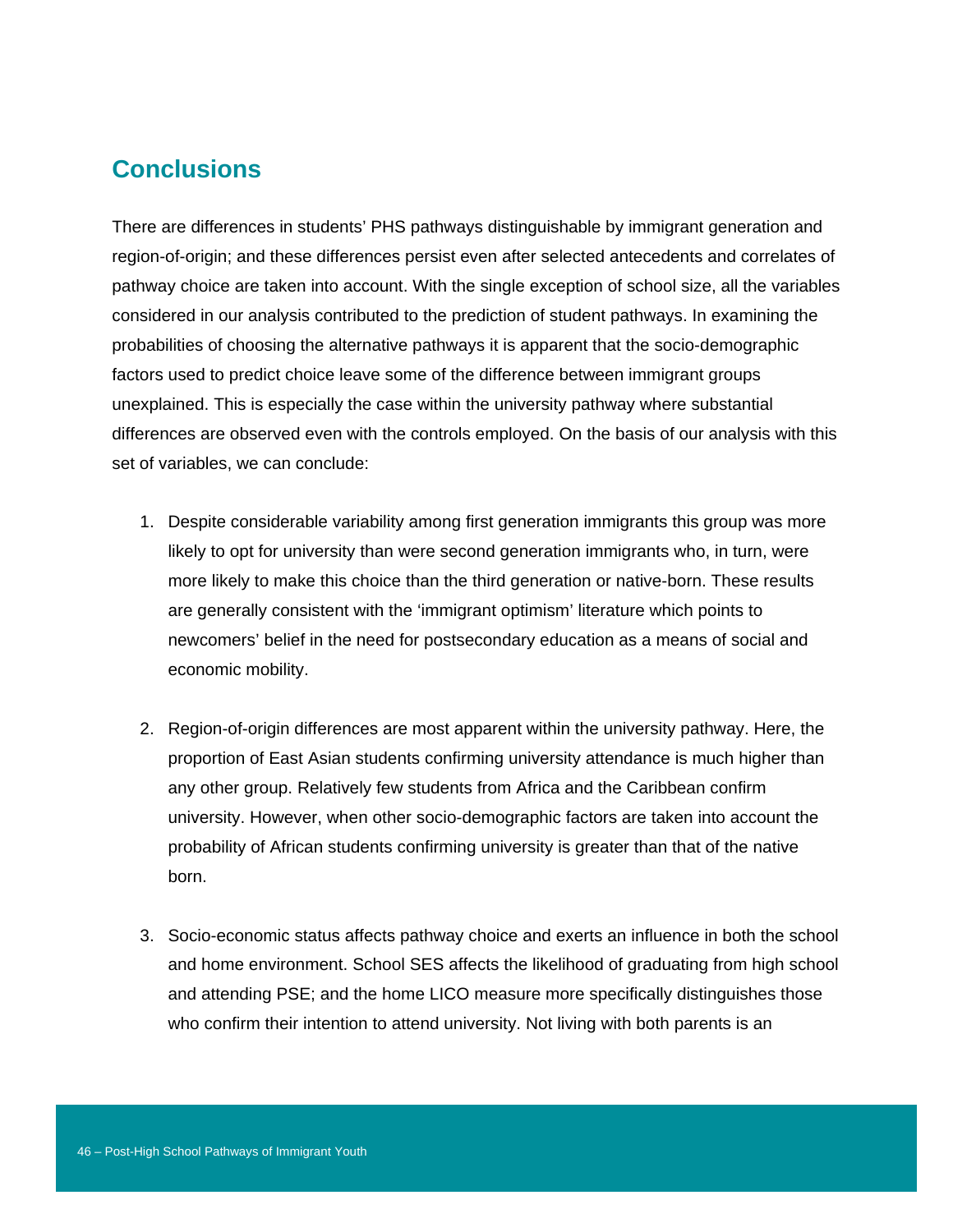additional disadvantage although it is likely that much of the 'single-parent' effect can be attributed to low-income.

- 4. Late entry to Grade 9 and a failure to accumulate sufficient elementary school (academic) credits are indicators of vulnerability that predict pathway choice.
- 5. Tracking is an organizational means of accommodating variability in student interest and achievement. However, its effects appear to compound those individual differences and thus increase the likelihood of pathway differentiation.
- 6. Region-of-origin differences in pathway choice are to some extent explained by the socioeconomic variables employed in this analysis. Accounting for the remaining differences likely requires additional psycho-social variables that better capture the intentions and investments of the individuals involved – the students as well as their parents and teachers.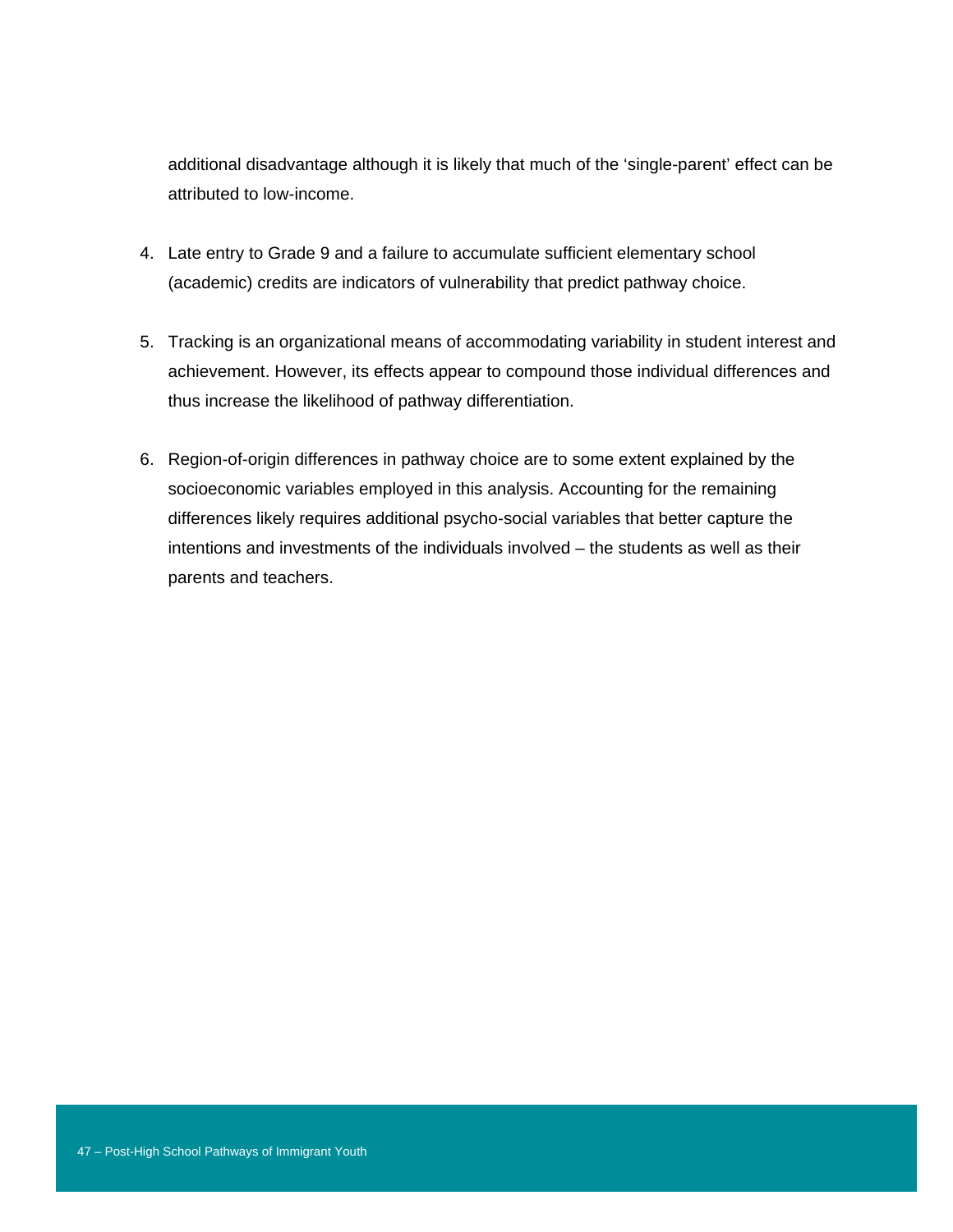# **Policy Implications**

#### **Adjustment / Accommodation Policies**

Most first and second generation immigrant youth do well in the TDSB and transition smoothly to PSE or the workplace. Others are less successful and policies that affect their situation require particular scrutiny. While educational policies can be changed to better serve those who are not succeeding, such policy initiatives have a limited reach. Some of the characteristics and situations of immigrant children and their families are not amenable to change through educational policy interventions but instead require direct social support. Institutions such as schools can nevertheless accommodate social and cultural 'differences' among students and their families. Fuligni and Witkow (2004), for example, discusses the need for improved communication between home and school based on greater teacher awareness of the social and cultural situations of recent immigrant families. Fundamental to this accommodation is improved teacher understanding of ethnic differences in child-rearing practices (Bornstein & Cote, 2007). However, given the high levels of diversity in virtually all TDSB classrooms, teachers are likely aware of and responsive to the range of student needs. One change that will contribute to more effective relationships between home and school is the gradual increase in ethnic diversity among teachers (Yu, 2009). Another is community change – leisure facilities and informal learning programs are changing in response to the different interests and increased involvement of immigrant families. Improved opportunities for socializing and leisure learning can have important spillover effects that benefit the school performance of children. Such extra-school social support varies by province with Ontario differing little from the others. In all regions the linkage of social support with school (emotional) adjustment and academic performance remains largely unrecognized and unexamined (Ma, 2002).

#### **Intervention Policies**

Policy interventions can address many of the preparation and transition issues of students who are going on to PSE as well as those entering the workforce. In some cases these differ while in others they are the same or similar. Given the projected need for increased postsecondary education and training for today's youth, most policy changes are directed toward furthering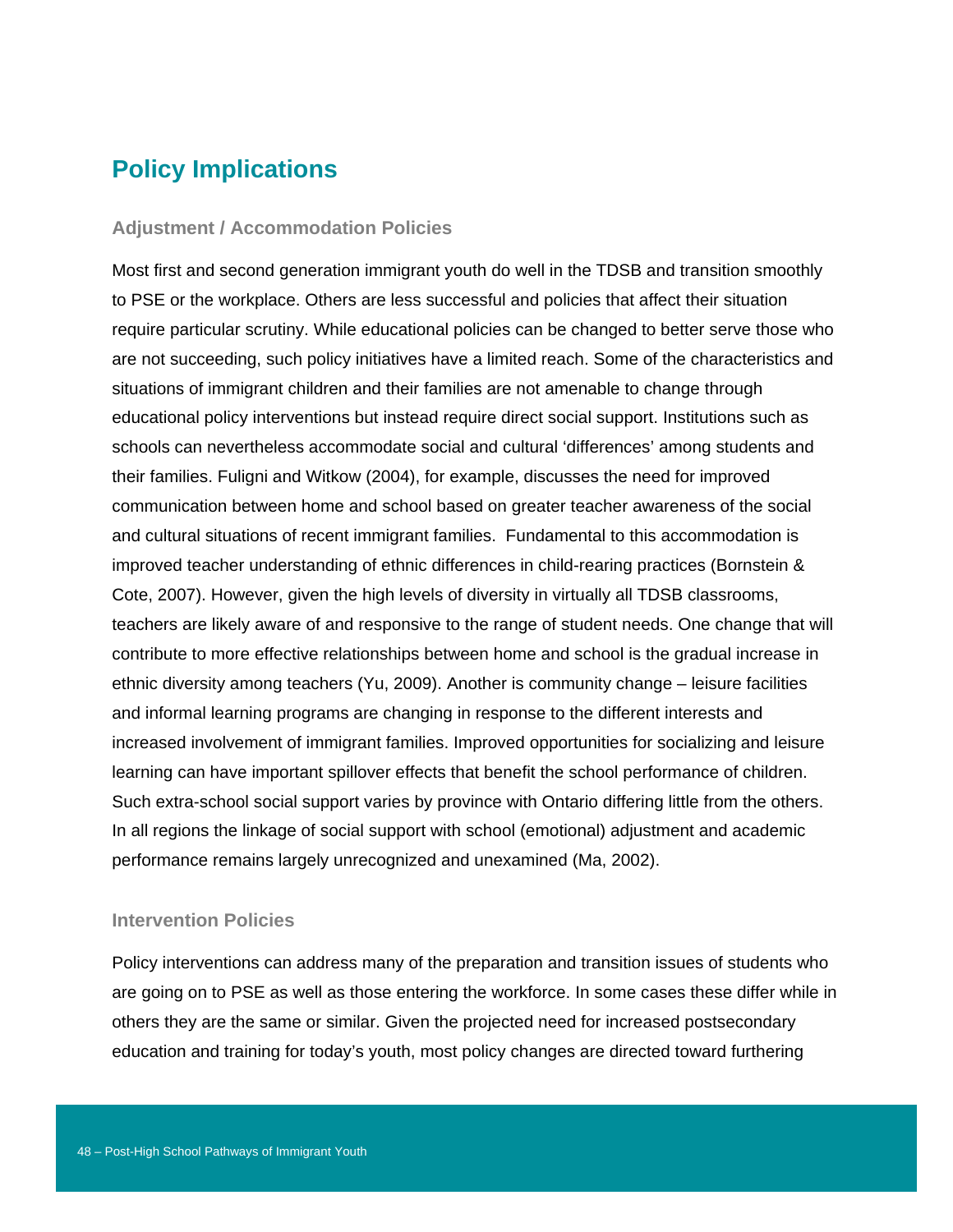students' educational options. The educational planning and preparation literature emphasizes the need for students to possess information that allows them to effectively navigate the transition to PSE or workplace training programs (Sweet & Anisef, 2005).

#### **Career Planning**

University was the chosen pathway for the majority of both native-born and immigrant TDSB students. At the same time, the proportion of first and second generation immigrant students who confirmed a college pathway was somewhat higher than the native-born group. Differences in PSE pathways among immigrant students likely reflect a combination of occupational goals, academic achievement, and cultural preference. However, the general lack of interest in vocational pathways (including college) by all groups may reflect a more general problem with the high school curriculum. Most courses offered in high schools are oriented toward preparing students for university and not community college. To some extent this mirrors the broader societal bias against vocational and service work which continues despite evidence of satisfaction, stability, and high levels of remuneration among skilled workers (Rosenbaum, 2001; Schuetze & Sweet, 2003). The disconnect between students' aspirations and opportunities in the labour market is reinforced by a lack of information on the educational requirements for occupations in the trades and technologies that are offered by colleges and through apprenticeships. Without an understandable description of vocational training requirements, educational planning becomes problematic, especially for those with language difficulties. The lack of vocational guidance and information contributes to indecision among some graduates who then delay PSE entry (King et al., 2009). There are available some programs that address student career planning needs. These include experiential learning and Co-op Education courses although these are not necessarily tied to students' career interests. There also are curricular initiatives in Ontario designed to encourage enrolment in 'college-prep' or youth apprenticeship programs (Taylor, 2007). However, they are few in number and require mobilizing district-wide resources – e.g., the Specialist High Skills Majors programs. At the same time, programs are needed to encourage the re-entry of youth who have left school and are employed in (typically) low-wage, contingent work.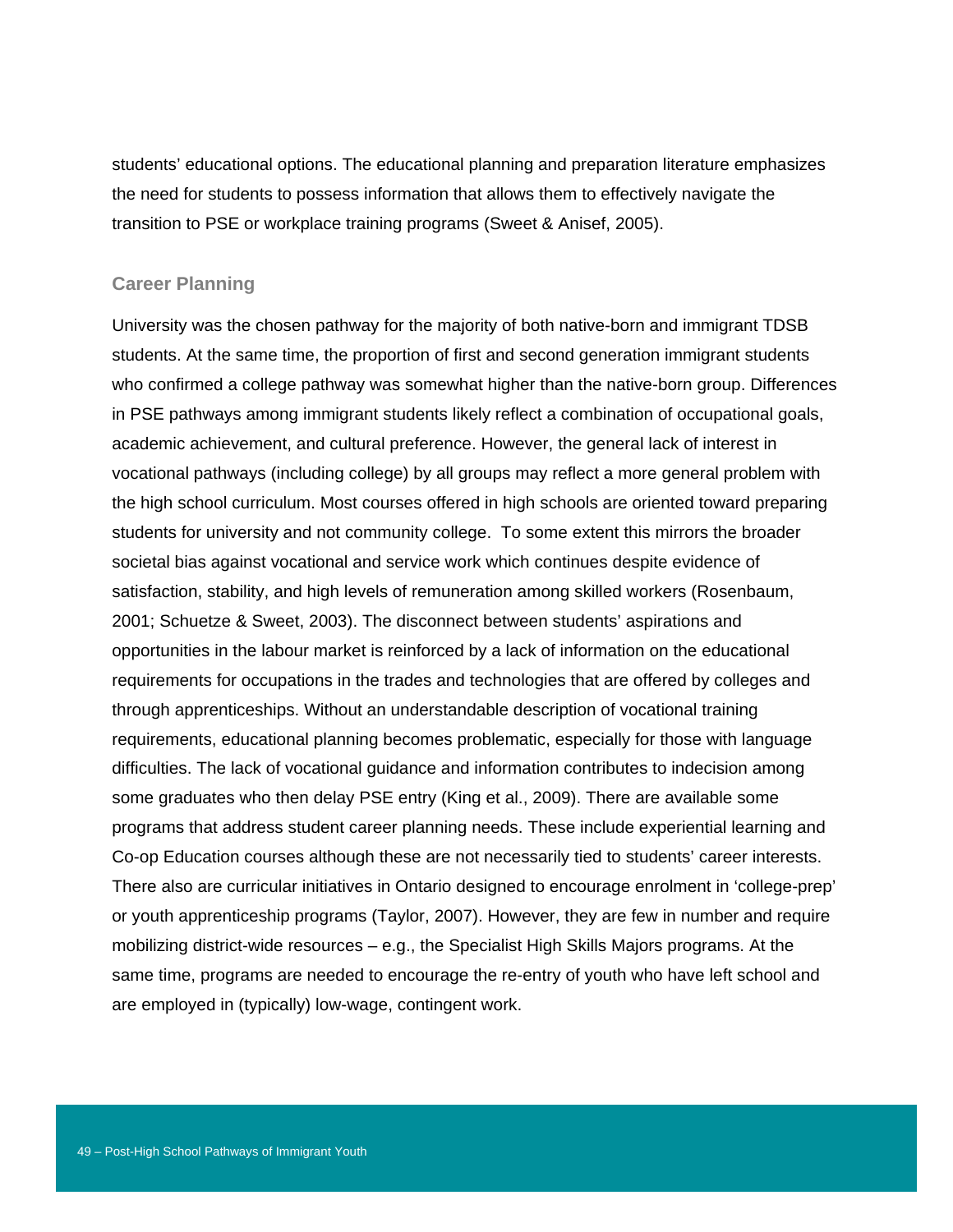Graduates who intend to enrol in a college or university program immediately after graduation often find that financing 2 to 4 years of study is a difficult undertaking. Although the financial aspects of PSE planning were not directly addressed in this study, they are closely related to measures of neighbourhood LICO and school SES that were included in the analysis. The recently released *Price of Knowledge* report (Berger, Motte, & Parkin, 2009) and work by Day (2008) indicates the difficulties many low-income families have in investing funds that are sufficient to underwrite their children`s postsecondary education. Work by Sweet, Anisef and Walters (2008) suggests some of the ways in which financial aid policies may be effectively applied to low-income immigrant families with academically promising children. Their principal recommendation was to address the issue of timing in awarding grants or bursaries. At present, academic achievement is typically rewarded with PSE grants and bursaries upon high school graduation or after PSE enrolment. The efficacy of government investments in academically promising children from low-income families has been demonstrated by the Canada Millennium Scholarship Foundation in a program that contributed money to a PSE savings plan for highachieving youth beginning at the junior-high level (Berger, 2007).

#### **Transition Issues**

Students experience several transitions in their educational careers. These include the move from elementary to high school and the move from high school to the workplace or the PSE system. Two (not unrelated) factors seem to have immediate policy relevance to immigrant students, particularly the vulnerable among them.

#### **Streaming/Tracking**

Whether the intentions underlying streaming policies are efficiency, equity, or both, the practice of assigning high school students to tracks is widespread in Ontario and in other Provinces (Krahn & Taylor, 2007). Upon high school entry, the basis for placement in a particular track is a combination of early (elementary school) achievement and the existing organizational structures of high schools, which reflects the academic emphasis of their curriculum. For immigrant students whose home language is not English, track assignment at Grade 9 may reflect difficulties in their acquisition of English. For some, late arrival in elementary school may have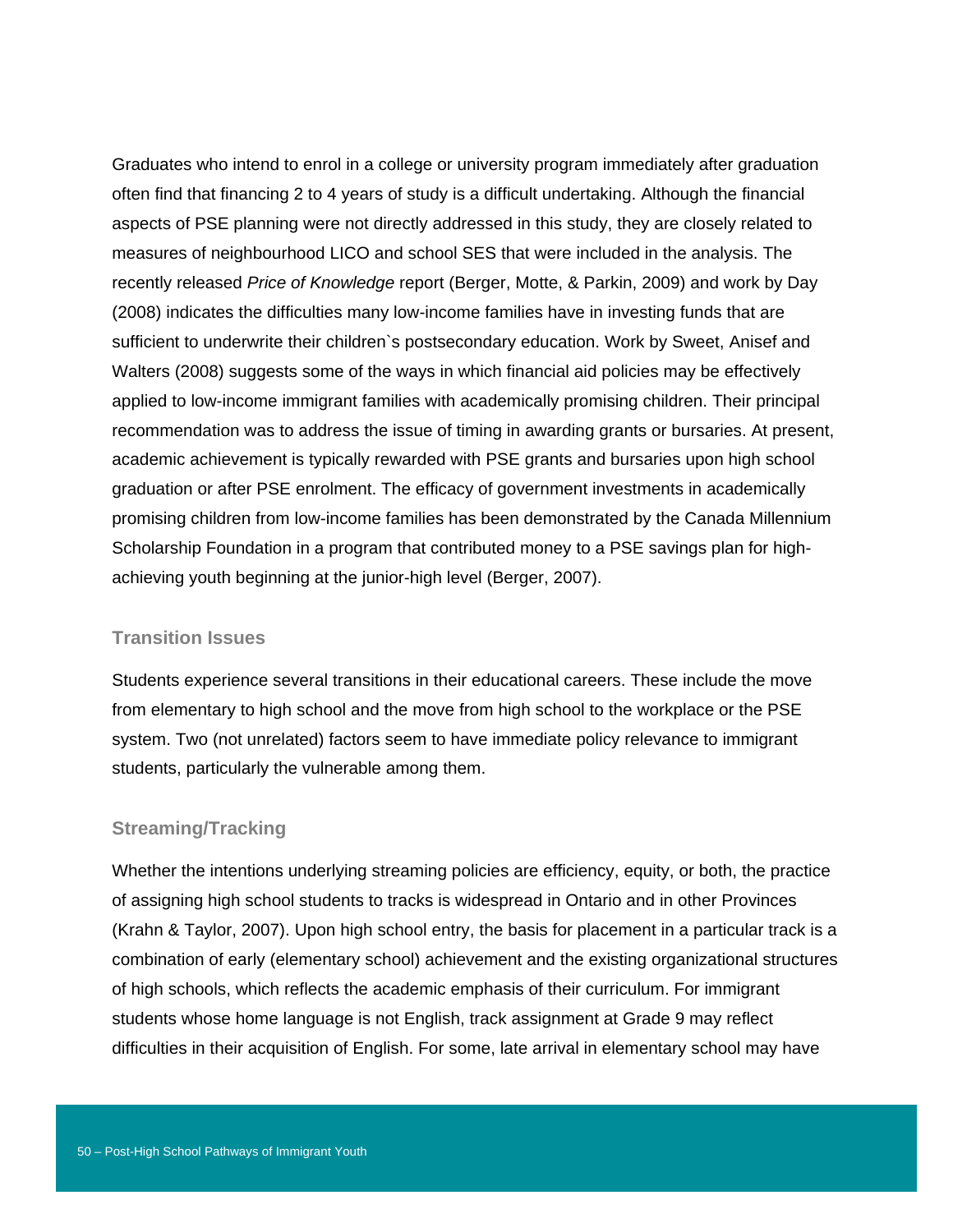limited their opportunity to become proficient in English. Gunderson (2007) estimated that immigrant students in Vancouver needed at least 5 years of ESL in order to cope with high school academic work. Among students from regions-of-origin where English is not generally spoken, relatively few are enrolled in high school ESL classes. This may be because the support is not available or not wanted by students at the high school level. Gunderson (2007) found among some immigrant groups in Vancouver that many individuals avoided ESL classes because they interfered with the study time needed for success in Math and Science. These were subjects in which students felt they needed high marks if they were to gain entry to university.

One means of smoothing the transition between elementary and high school would be a program that concentrated on basic literacy skills – reading, writing, quantitative reasoning – within the key subject areas of English, math, and science. Immigrant students who entered high school after Grade 9 were not included in this analysis. However, their (even) greater need for some kind of modified integration program with additional intensive, content-based language instruction underscores the importance of developing transition programs. From the Grade 9 teacher's perspective, such programs may ease the task of instructing in classrooms with wide disparities in content knowledge, language competence, and cultural perspectives.

#### **Dropping Out**

Because the disadvantages of dropping out are immediate and difficult to remedy, some form of school-community intervention is necessary for students at risk of not completing high school. However, in Ontario there are many opportunities to re-enter the education system and obtain needed credentials. In particular, there are many adult-education programs for individuals seeking a high school credential. Dropouts who later return to school and obtain their high school equivalency do not, however, benefit to the same extent as on-time graduates. Using YITS data, Campolieti, Fang and Gunderson (2009) found the economic returns to a high school diploma for these individuals were significantly below those of on-time graduates. Early learning, then, appears essential to be able to benefit from opportunities that are present in the labour market.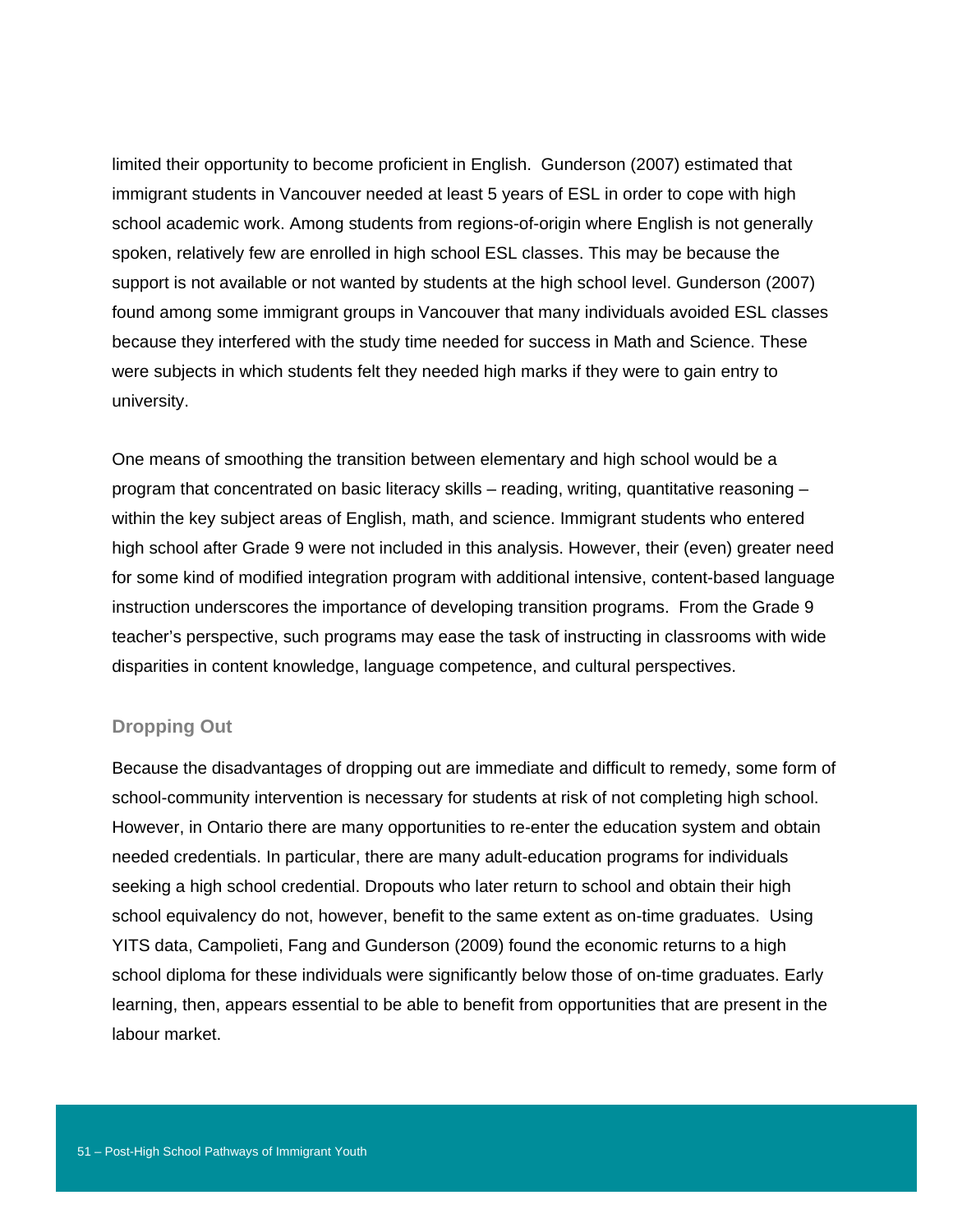There exist several initiatives in Ontario designed to increase student engagement and thereby lower the dropout rate. For example, the Ontario Ministry of Education is addressing dropout rates in its Student Success/Learning to 18 Strategy. This is a response to the relatively high number of school leavers in the entire school population but applies also to individual immigrants at risk of not completing high school. However, given the very large proportion of first or second generation immigrants in the TDSB, reforms that better engage all students are relevant.

The importance of incorporating the neighborhood into school interventions is recognized in current initiatives in the TDSB region and these too might be employed as a basis for providing more comprehensive and effective programming for immigrant youth. For example, The Settlement Workers in Schools program was initially piloted in the TDSB and has since been implemented in several Ontario school boards with large immigrant populations (Ontario Council of Agencies Serving Immigrants, 2009). One of the main goals is to assist students and parents attempting to navigate the Ontario school system for the first time. A second Ontario initiative (part of the Student Success /Learning to 18 Strategy) targets the direct transition to the workplace as well as the processes by which students move from the schools and the workplace into community colleges. For example, George Brown College is working with the Toronto public and catholic school boards on a mathematics project involving at-risk students who enter college directly from high school as well as through the workplace.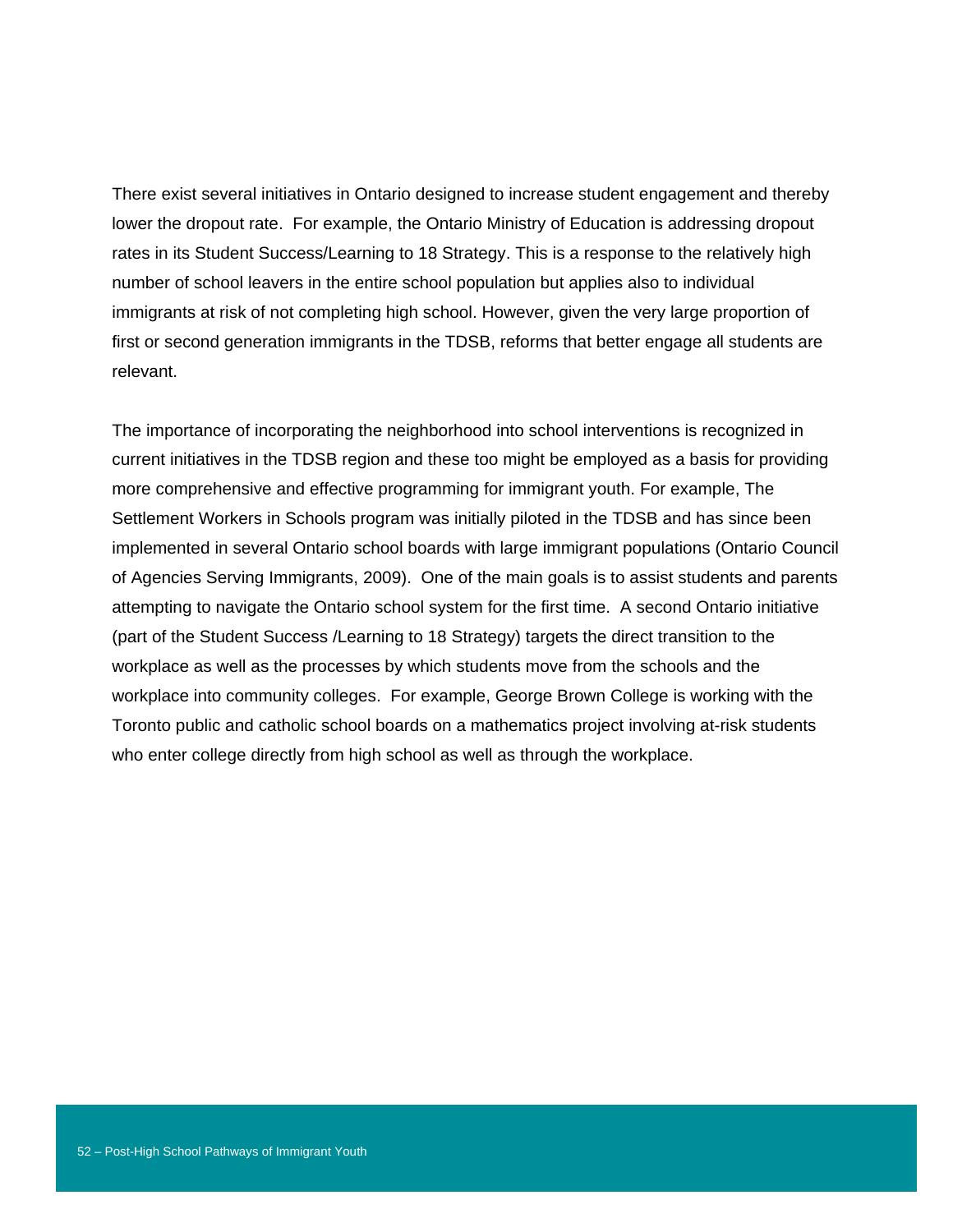### **Future Research**

The analysis in this paper was conducted with administrative data which distinguishes it from most Canadian research on immigrant adolescents and education. Existing research has typically employed national samples, principally the National Longitudinal Survey of Children and Youth (NLSCY) or the Youth in Transition Survey (YITS). It thus provided a more contextualized and, because of the large immigrant sample, a more stable assessment of the outcomes of interest. However, it was limited to the set of socio-demographic variables available in the TDSB Grade 9 cohort data. While these proved useful in predicting post-high school pathways, the addition of relevant psycho-social variables would allow a more comprehensive analysis of the antecedents and correlates of PHS decisions. The TDSB Student Census data (Yau and O'Reilly, 2007) contains many of these variables and may be available in the near future for analyses of the immigrant school experience. In particular, inclusion of variables that measured immigrant students' interests, attitudes and their academic and social engagement behaviours would allow examination of important constructs such as 'immigrant resilience'. With the TDSB Student Census data the personal characteristics and behaviours that allow students to overcome socioeconomic disadvantage and perform well in the school system could be studied in greater detail than is currently possible.

Home-school relations represent a second area of study that would contribute to our understanding of the factors underlying successful (and unsuccessful) educational trajectories of immigrant students. Recent research using the NLSCY and the Survey of Approaches to Educational Planning (SAEP*)* has begun to explore the home environment of immigrant students. Some studies have examined the conditions that support the emotional adjustment of immigrant children and their effects on achievement (Ma, 2002; Grolnick, 2003). Others have looked at immigrant parents' financial investments in their children's future education (Sweet, Anisef, & Walters, 2009). Evidence from the U.S. and Canada would suggest parenting style is a determining factor (Portes, Fernandez-Kelly, & Haller, 2009; Sweet, Mandell, Anisef, & Adamuti-Trache, 2007). These studies represent only a beginning and much more research is needed to understand the role of immigrant families in determining students' school success.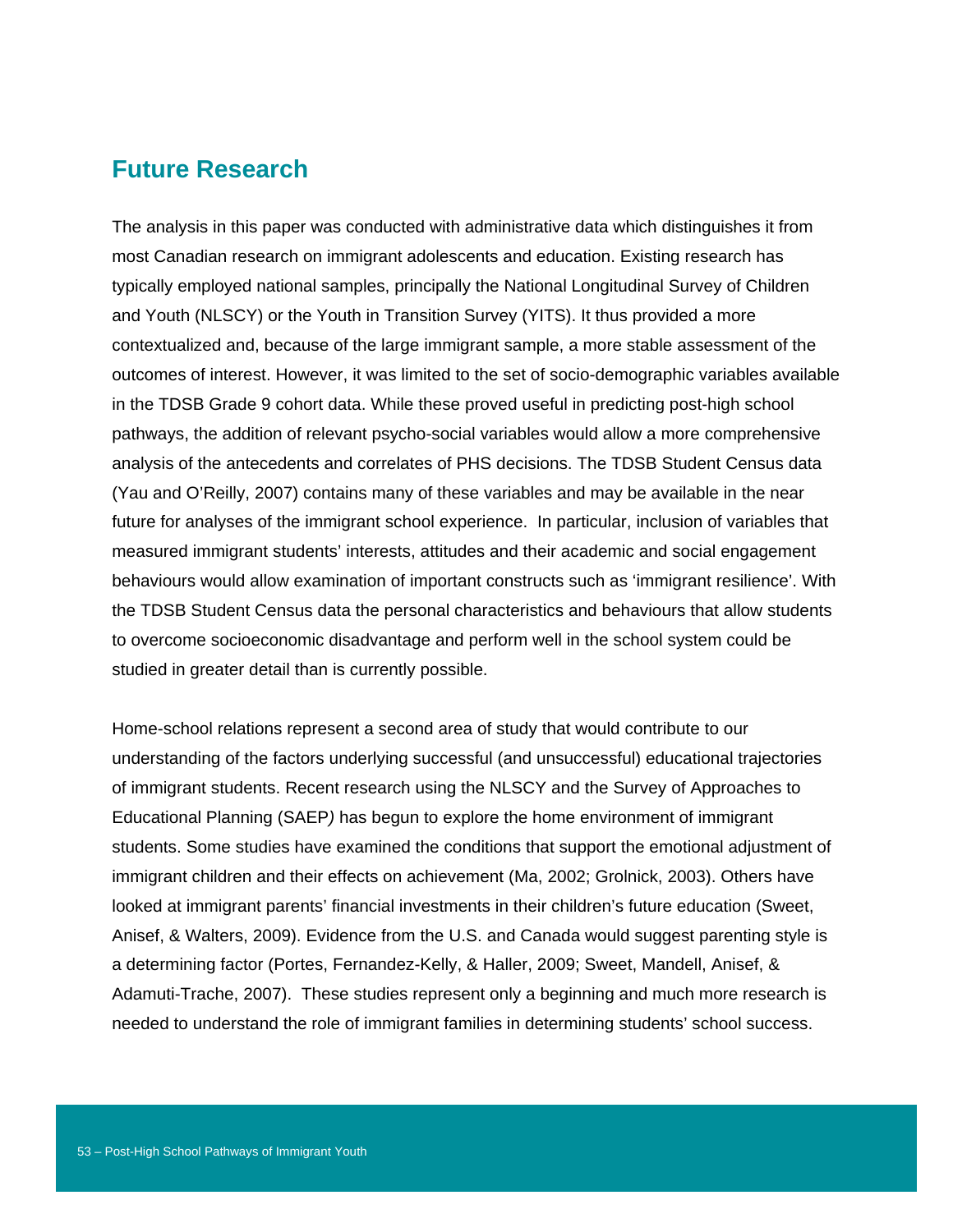The assignment of students to tracks in Grade 9 is an important predictor of their post-high school pathways in the TDSB. The effects of streaming and its association with race will no doubt be further studied in relation to the 'Africentric Schools' program in Toronto. Doing so will parallel U.S. research on 'tracking reform' and its relation to segregation by ethnicity and race (Oakes, 2008). It would be important also to follow more closely immigrant adolescents (from all regions-of-origin) who embarked upon a vocational path that did not include community college training. This includes both dropouts and graduates who entered the labour market directly with the intention of pursuing a career where advancement was supported by learning on the job or through employer-sponsored training. As the "Forgotten Half" studies in the U.S. demonstrated, it is extremely difficult to track the progress of this group after they leave school (Halperin, 1998). Initial steps have nevertheless been taken in this direction with exit interviews of students and retrospective studies (Looker, 2002; King et al., 2009). The Adult Education and Training Survey (AETS) is one resource that has been used to study immigrant youth training outside the PSE system in Canada but this effort is hampered by small sample sizes (Hum & Simpson, 2008). More recently, the national Access and Support to Education and Training Survey (ASETS) data has been made available for analysis. The preliminary ASETS results provide a view of how Canadian youth and adults plan for and engage in postsecondary education and training (Statistics Canada, 2009d). The ASETS also allows provincial results to be reported but a comprehensive study of the post-high school experiences of immigrant dropouts and graduates using these data remains to be undertaken in Ontario. Such an analysis would extend the scope of pathways research by adopting a life-course perspective that includes educational and occupational trajectories.

The courses chosen in high school by university-bound immigrant youth represent an unstudied and important topic. Many immigrant youth – especially those whose first language is not English (or French) – select math and science courses in high school with the expectation of receiving higher marks than they would in more language-dependent areas such as social studies, history or English literature (Gunderson, 2007). However, they also enrol in the mathscience curriculum with the intention of eventually enrolling in a university science, engineering or medicine program (Tseng, 2000). Tseng also suggests immigrants' preferences for math and science course work responds to a need for higher levels of scientific literacy in modern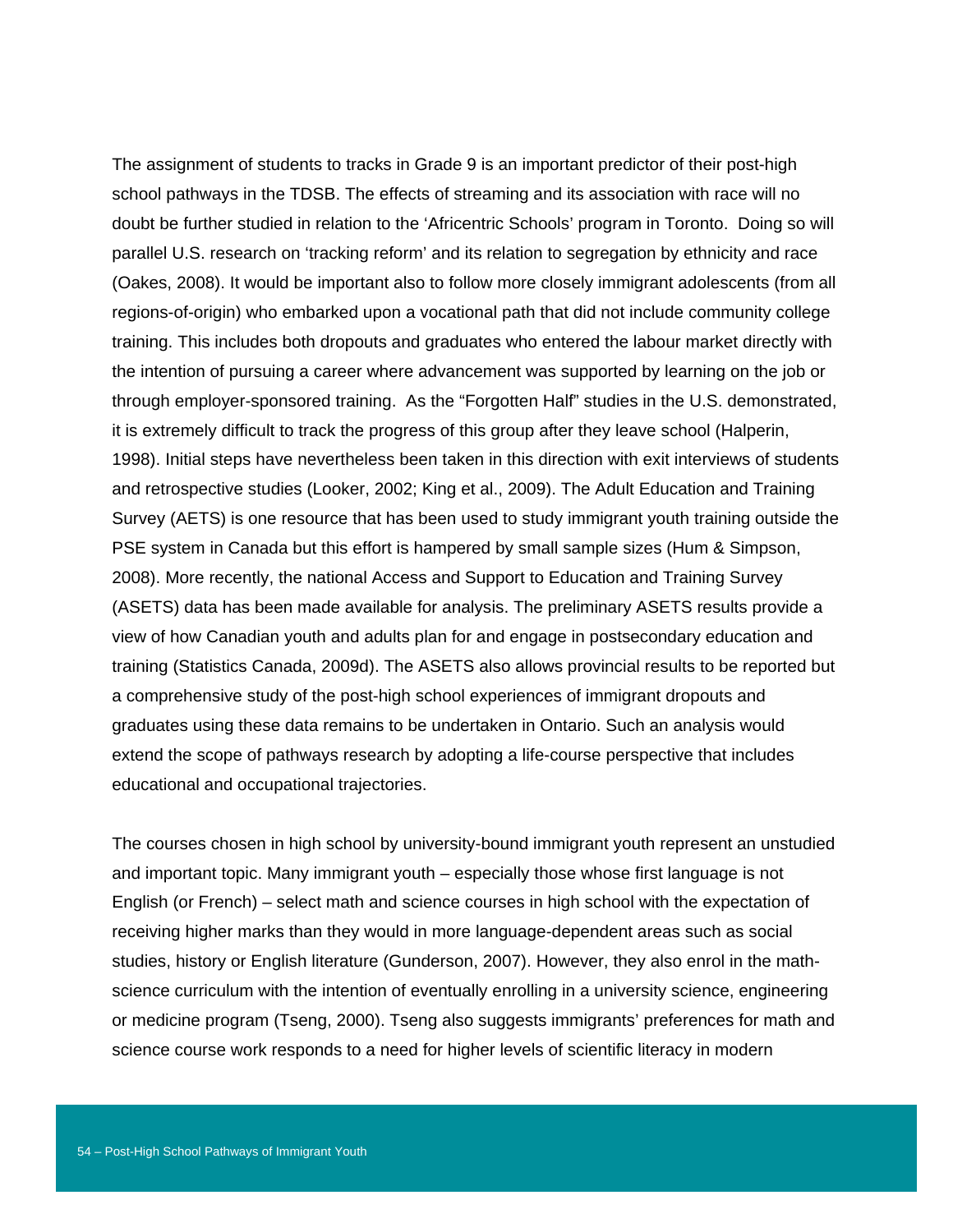economies. This is consistent with research on science education and the need for scientific expertise in emerging global science, technology, engineering, and mathematics (STEM) societies (Duschl, 2008). Tseng (2000) suggests research on course selection should be tied to the individual's occupational aspirations and the educational routes to those goals. Recent work by Picot and Hou (2009) on the economic returns to education by the immigrant second generation also reinforce the need to adopt a life-course perspective in studying school and work trajectories.

While the Grade 9 TDSB cohort provides an important basis for examining the PHS pathways of immigrant youth from diverse regions-of-origin, information on many young people is not captured in this database nor is it available in other school district databases. Many youth return to school as 'adults' through the TDSB's Continuing Education program. Based on a preliminary analysis of 2007/2008 Ontario School Information System (OnSIS) data on adult students within the TDSB, 60 per cent of the 11,147 students in the Continuing Education system were between the ages of 20 to 29, two thirds were female and two-thirds indicated a home language other than English (Brown, 2009). While speculative, we believe that a significant proportion of these students are recent immigrants seeking to improve their language skills. For some, these programs are a bridge to universities or colleges. A recent analysis of the Longitudinal Survey of Immigrants to Canada (LSIC) revealed that 10 per cent of immigrants had enrolled in Canadian PSE within 6 months of landing. Within 2 years of landing some 33 per cent had enrolled and, by the fourth year, 44 per cent had participated in either a college or university program. Approximately one-quarter engaged in non-formal educational bridging programs provided by high schools, adult education centres, or professional organizations before participating in Canadian PSE institutions (Anisef et al., 2009; Adamuti-Trache and Sweet, forthcoming). Further research is needed to detail the experiences and pathways of recent immigrants who choose to enrol in high school-level programs prior to attending an Ontario university or community college.

Finally, it would be important in future studies of PHS to include immigrant youth who enter the system between Grades 9 and 12. The present study outlined factors that affected the pathway decisions of a Grade 9 cohort. Later entrants were necessarily excluded from this analysis yet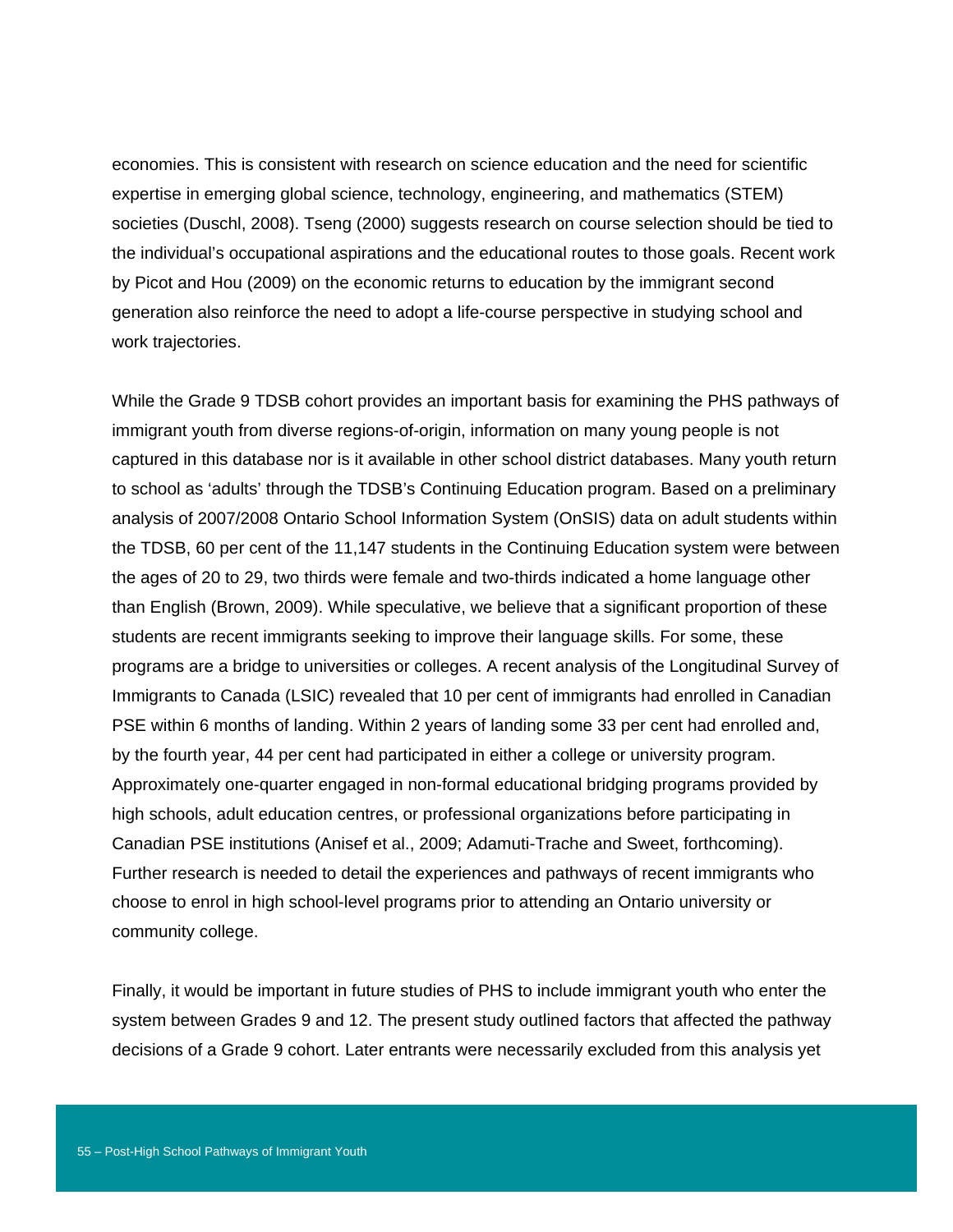their high school experience would likely be very different and these differences would have consequences for their PHS transitions.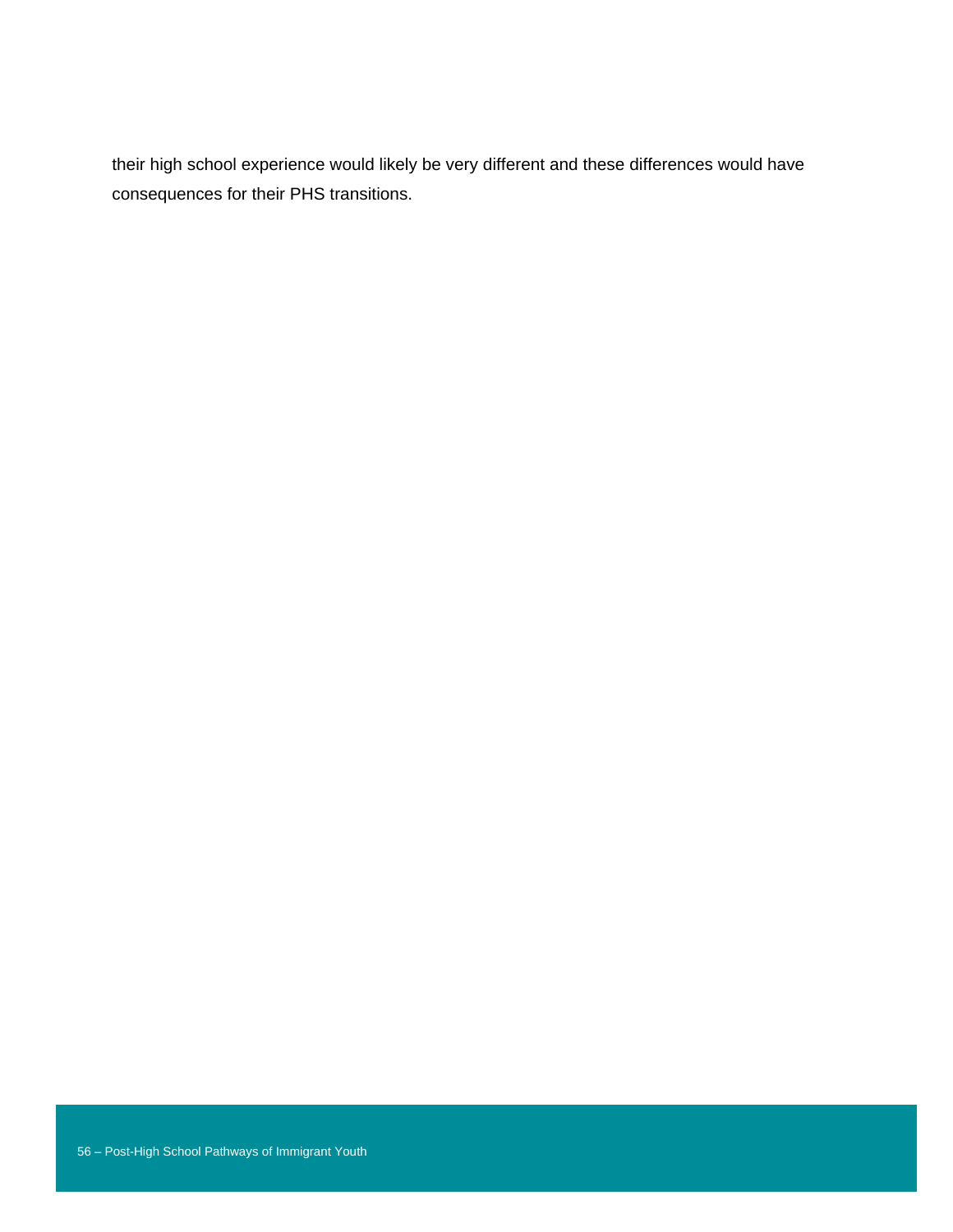### **References**

- Abada, T., Hou, F., & Ram, B. (2008). "Group Differences in Educational Attainment among the Children of Immigrants". *Analytical Studies Branch Research Paper Series, Catalogue No. 11F0019M-308*. Ottawa, ON: Statistics Canada.
- Abada, T. & Tenkorang, E.Y. (2009). "Pursuit of University Education among the Children of Immigrants in Canada: The Roles of Parental Human Capital and Social Capital". *Journal of Youth Studies*, 12(2):185-207.
- Adamuti-Trache, M. & Sweet, R. (2010). "Adult Immigrants' Participation in Canadian Education and Training". *Canadian Journal of Studies in Adult Education*. (forthcoming).
- Ainsworth, J.W. (2002). "Why Does it Take a Village? The Mediation of Neighbourhood Effects on Educational Achievement". *Social Forces*, 81(1):117-152.
- Andres, L., Adamuti Trache, M., Soon, E., Pidgeon, M., & Thomsen, J. (2007). "Educational Expectations, Parental Social Class, Gender, and Post Secondary Attainment: A Ten Year Perspective". *Youth & Society, 39(2)*, 135 163.

Anisef, P., Brown, R., Phythian, K., Sweet, R., & Walters, D. (2008). *Early School Leaving among Students in Toronto Secondary Schools*. CERIS Working Paper Series, No. 67.

- Ansalone, G. (2003). "Poverty, Tracking, and the Social Construction of Failure: International Perspectives on Tracking". *Journal of Children and Poverty*, 9(1):3-20.
- Ansalone, G. (2001). "Schooling, Tracking, and Inequality". *Journal of Children and Poverty*, 7(1):33-47.
- Aydemir, A., Chen, W.H., & Corak, M. (2008). "Intergenerational Education Mobility among the Children of Canadian Immigrants". *Analytical Studies Branch Research Paper Series, Catalogue No. 11F0019M-316.* Ottawa, ON: Statistics Canada.
- Bankston, C.L. (2004). "Social Capital, Cultural Values, Immigration, and Academic Achievement: The Host Country Context and Contradictory Consequences". *Sociology of Education*, 77(2):176-179.
- Bankston, C.L. & Caldas, S.J. (2000). "Majority African American Schools and the Family Structures of Schools". *Sociological Focus*, 33(3):243-263.
- Barr, J. (2005). "Teacher Location Choice and the Distribution of Quality: Evidence from New York City". *Contemporary Economic Policy*, 23(4):585-600.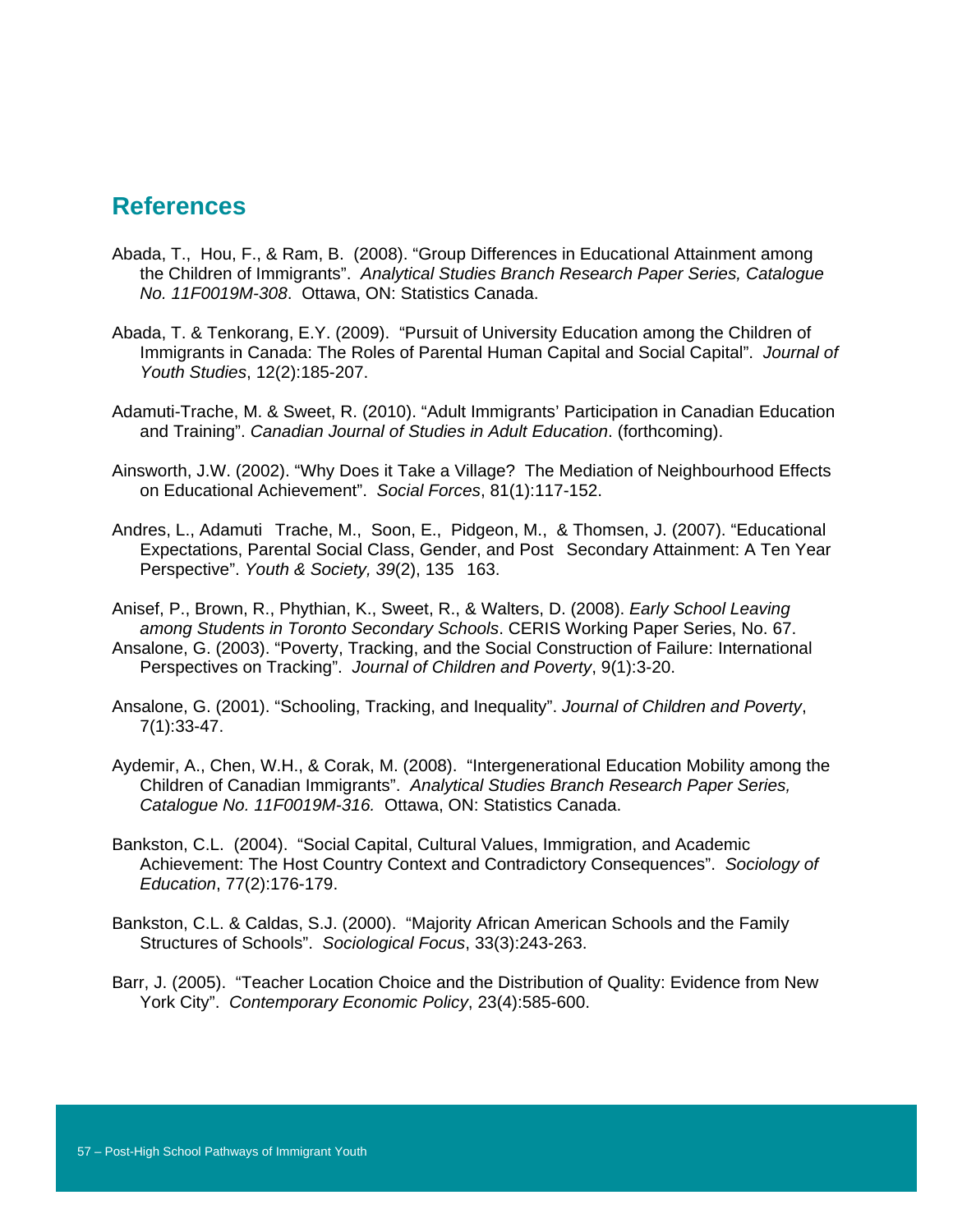- Barr-Telford, L., Cartwright, F., Prasil, S., & Shimmons, K. (2003). "Access, persistence and financing: First results from the Postsecondary Education Participation Survey (PEPS)". *Culture, Tourism and the Centre for Education Statistics Division*, *Catalogue no. 81-595- MIE-007*. Ottawa, ON: Statistics Canada.
- Battistich, V., Solomon, D., Kim, D., Watson, M., & Schaps, E. (1995). "Schools as Communities, Poverty Levels of Student Populations, and Students' Attitudes, Motives, and Performance: A Multilevel Analysis". *American Educational Research Journal*, 32:627-658.
- Berger, J. (2007). "A New Kind of Student Aid: Creating, Implementing and Assessing the Millennium Access Bursaries". *Millennium Research Note #5*. Montreal: Canada Millennium Scholarship Foundation.
- Berger, J., Motte, A., & Parkin, A. (2009). *The Price of Knowledge: Access and Student Finance in Canada* (Fourth Edition). Montreal: Canada Millennium Scholarship Foundation.
- Bennett, P.R. & Lutz, A. (2009). "How African American is the Net Black Advantage? Differences in College Attendance Among Immigrant Blacks, Native Blacks, and Whites". *Sociology of Education*, 82(January):70-100.
- Berends, M. (1995). "Educational Stratification and Students' Social Bonding to School". *British Journal of Sociology of Education*, 16(3):327-351.
- Blouin, P. (2008). "Summary Public School Indicators for the Provinces and Territories, 1999/2000 to 2005/20006". *Culture, Tourism and the Centre for Education Statistics Research Papers*, Catalogue no. 81-595-M-067. Ottawa, ON: Statistics Canada.
- Bornstein, M. & Cote, L. (2007). "Knowledge of Child Development and Family Interactions among Immigrants to America: Perspective from Developmental Science". In J. Lansford, K. Deater-deckard and M. Bornstein (Eds.). *Immigrant Families in Contemporary Society*. New York: The Guilford Press.
- Bowlby, J.W. & McMullen, K. (2002). *At a Crossroads: First Results for the 18 to 20-Year-Old Cohort of the Youth in Transition Survey*. Ottawa, ON: Statistics Canada.
- Boyd, M. (2002). "Educational Attainments of Immigrant Offspring: Success or Segmented Assimilation?" *International Migration Review*, 36(4):1037-1060.
- Boyd, M. (2008). "Variations in Socioeconomic Outcomes of Second Generation Young Adults"*. Canadian Diversity (Series). Toronto: Metropolis (CERIS) Project.*
- Boyd, M. & Grieco, E. (1998). "Triumphant Transitions: Socioeconomic Achievements of the Second Generation in Canada". *International Migration Review*, 32(4):853-876.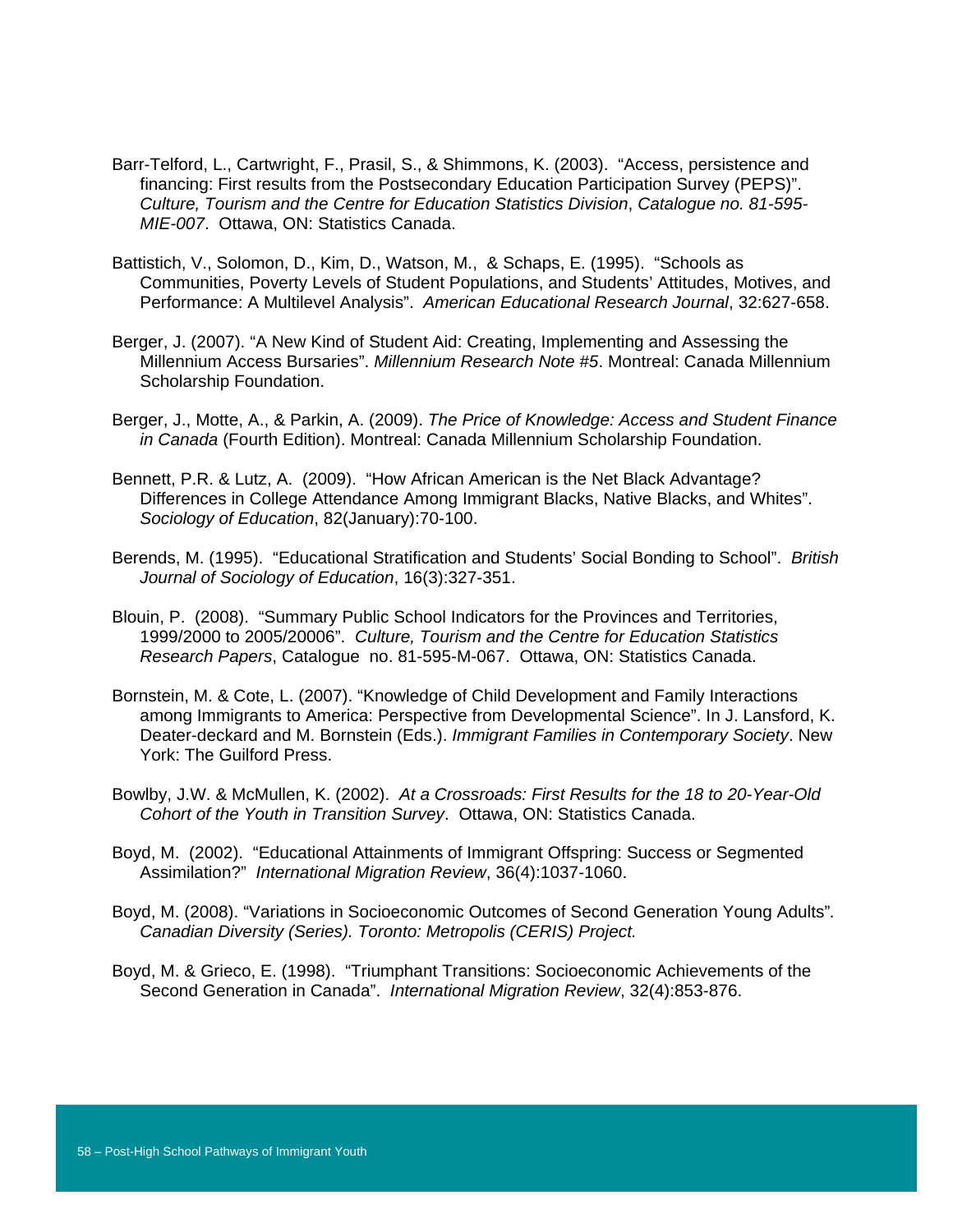- Brännström, L. (2008). "Making Their Mark: The Effects of Neighbourhood and Upper Secondary School on Educational Achievement". *European Sociological Review*, 24(4\_:463-478.
- Brown, R. (2006). *The TDSB Grade 9 Cohort Study: A Five-Year Analysis, 2000-2005.* Toronto, ON: Toronto District School Board.
- Brown, R. (2009). *2007-8 Adult Students in the TDSB—A Preliminary Analysis Using OnSIS data.* Unpublished Report. Toronto, ON: Toronto District School Board.
- Brown-Jeffy, S. (2006). "The Race Gap in High School Reading Achievement: Why School Racial Composition Still Matters". *Gender and Class*, 13(3/4):268-294.
- Butlin, G. (1999). "Determinants of Postsecondary Participation". *Education Quarterly Review*, 5(3):9-35.
- Callahan, R.M. (2005). "Tracking and High School English Learners: Limiting Opportunity to Learn". *American Educational Research Journal*, 42(2):305-328.
- Campolieti, M. Fang, T., & Gunderson, M. (2009). "Labour Market Outcomes and Skills Acquisition of High School Dropouts". *CLSRN Working Paper 16*. Vancouver: CLSRN, The University of B.C.
- Caplan, N., Choy, M.H., & Whitmore, J.K.. (1989). *The Boat People and Achievement in America: A Study of Family Life, Hard Work, and Cultural Values*. Ann Arbor: University Michigan Press.
- Caplan, N., Choy, M.H., & Whitmore, J.K. (1992). *Children of the Boat People: A Study of Educational Success*. Ann Arbor: University Michigan Press.
- Carbonaro, W. (2005). "Tracking, Students' Effort, and Academic Achievement". *Sociology of Education*, 78(1):27-49.
- Cheung, S. (2007). *Education Decisions of Canadian Youth: A Synthesis Report on Access to Postsecondary Education.* Toronto, ON: Higher Education Quality Council of Ontario.
- Chow, H.P.H. (2004). "The Effects of Ethnic Capital and Family Background on School Performance: A Case Study of Chinese-Canadian Adolescents in Calgary". *The Alberta Journal of Education*, 50(3):321-326.
- Corak, M. (2008). "Immigration in the Long Run: The Education and Earnings Mobility of Second Generation Canadians". *IRPP Choices*, 14(13).
- Côté, J. & Bynner, J.M. (2008). "Changes in the Transition to Adulthood in the UK and Canada: The Role of Structure and Agency in Emerging Adulthood". *Journal of Youth Studies*, 11(3):251-268.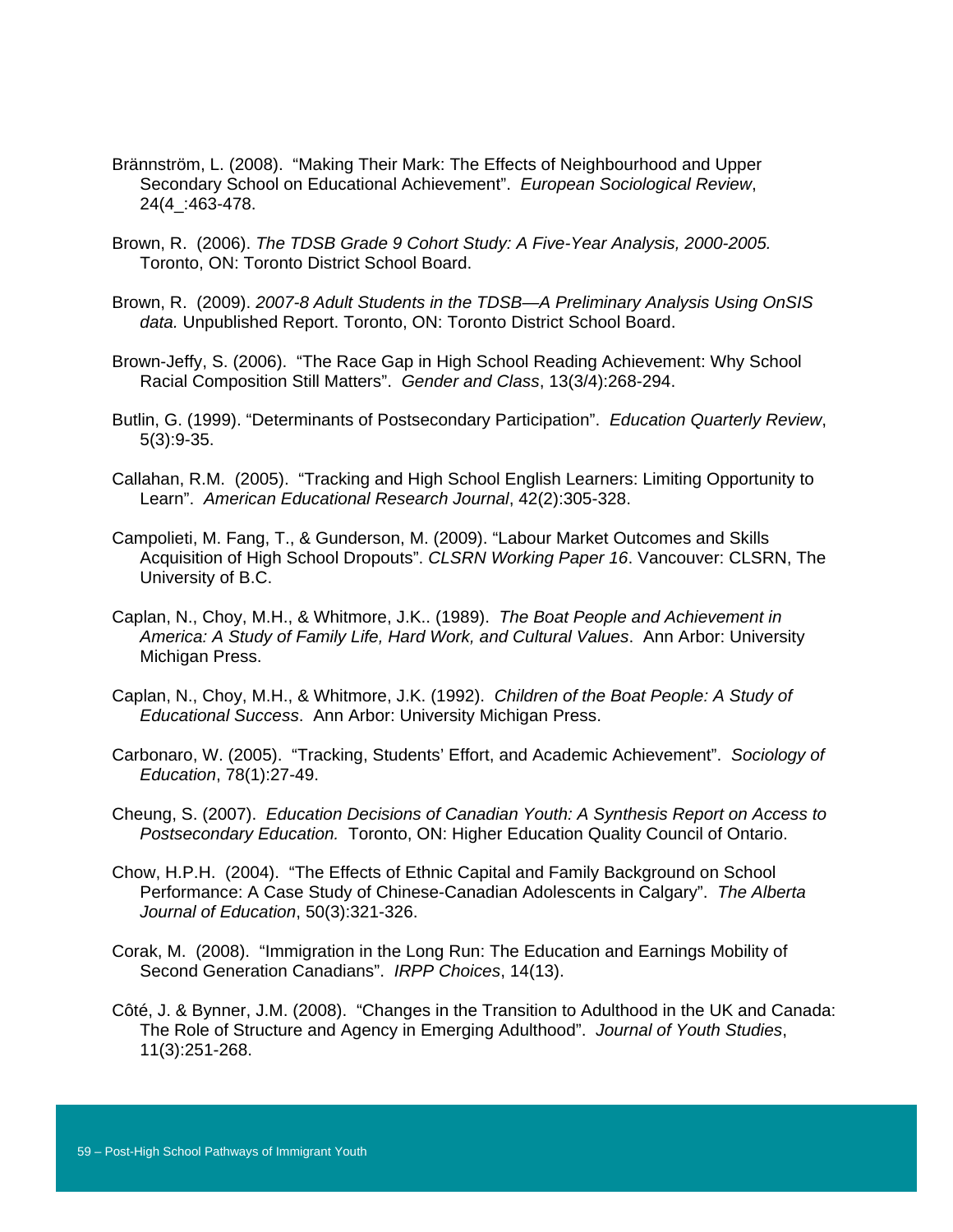Crosnoe, R. (2005). "Double Disadvantage or Signs of Resilience? The Elementary School Context of Children from Mexican Immigrant Families". *American Educational Research Journal*, 42(2):269-303.

Davies, S. & Guppy, N. (2006). *The Schooled Society*. Don Mills: Oxford University Press.

- Day, K. (2008). "A Tangled Web: The Relationship between Persistence and Financial Aid". In R. Finnie, R.E. Mueller, A. Sweetman, and A. Usher (Eds.). *Who Goes? Who Stays? What Matters? Accessing and Persisting in Post-Secondary Education in Canada.* Montreal and Kingston: McGill-Queen's University Press.
- Debroucker, P. (2005). *Getting There and Staying There: Low-income Students and Secondary Education, A Synthesis of Research Findings*. Ottawa: Canadian Policy Research Networks.
- Dragnea, C. & Erling, S. (2008). *The Effectiveness of Africentric (Black-Focused) Schools in Closing Student Success and Achievement Gaps: A Review of the Literature*. Toronto, ON: TDSB.
- Driscoll, A.K. (1999) "Risk of High School Dropout among Immigrant and Native Hispanic Youth". *International Migration Review*, 33(4):857-875.
- Durden, T.R. (2007). "African Centered Schooling: Facilitating Holistic Excellence for Black Children". *Negro Educational Review*, 58(1/2):23-24.
- Duschl, R. (2008). "Science Education in Three-Part Harmony: Balancing Conceptual, Epistemic, and Social Learning Goals". *Review of Research in Education*, 32: 268-291.
- Eccles, J.S. (2008). "The Value of an Off-Diagonal Approach". *Journal of Social Issues*, 64(1):227-232.
- Epps, E.G. (1995). "Race, Class, and Educational Opportunity: Trends in the Sociology of Education". *Sociological Forum*, 10(4):593-608.
- Farley, R. & Alba, R. (2002). "The New Second Generation in the United States". *International Migration Review*, 36(3)669-701.
- Finnie, R., Mueller, R.E., Sweetman, A., & Usher, A. (Eds.). (2009). *Who Goes? Who Stays? What Matters? Accessing and Persisting in Post-Secondary Education in Canada.* Montreal and Kingston: McGill-Queen's University Press.
- Finnie, R. & Mueller, R. (2008). "Access to Post-Secondary Education in Canada among First and Second Generation Canadian Immigrants: Raw Differences and Some of the Underlying Factors". Working Paper. Montreal: Canada Millennium Scholarship Foundation.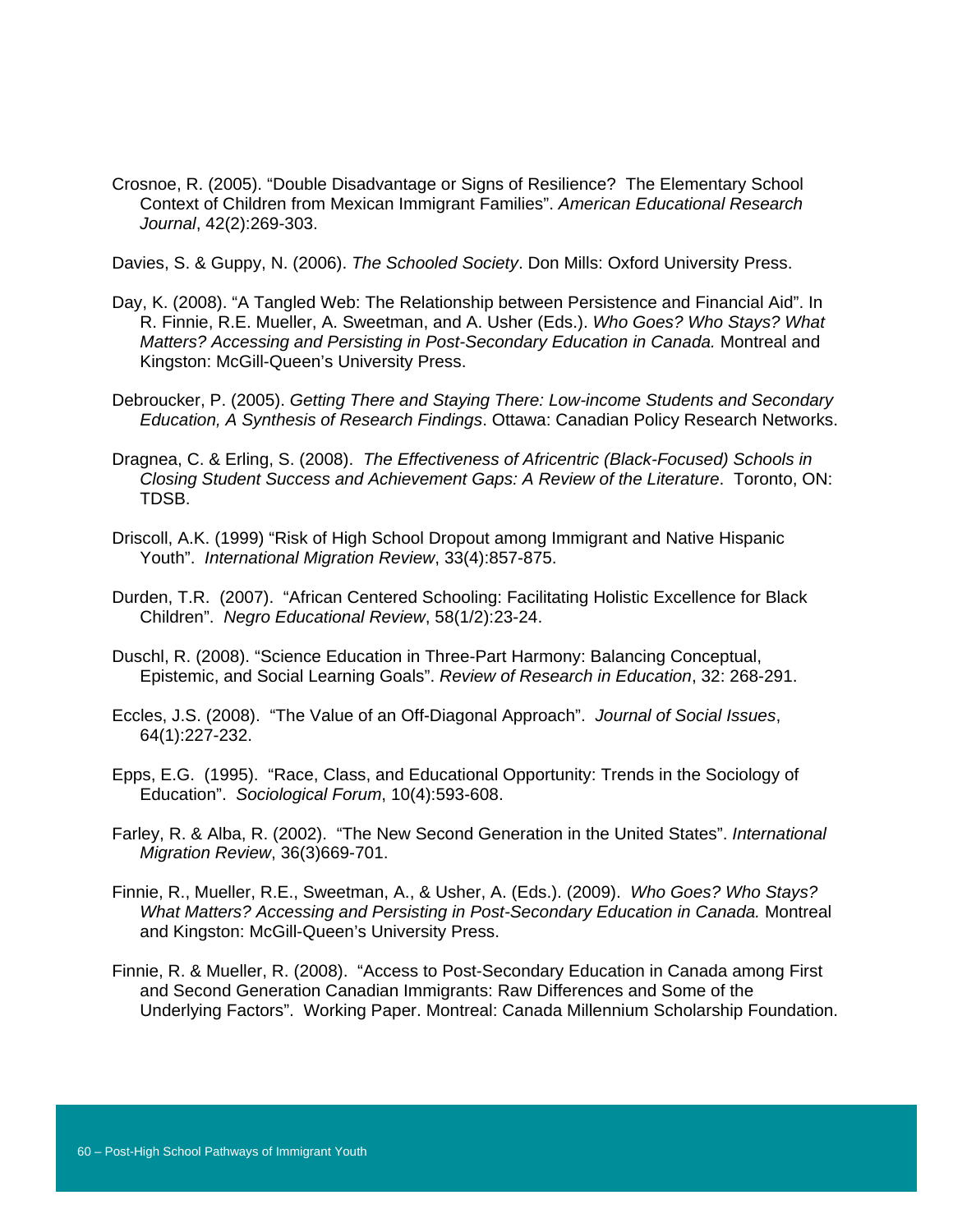- Finnie, R., Lascelles, E., & Sweetman, A. (2005). "Who Goes? The Direct and Indirect Effects of Family Background on Access to Post-Secondary Education". *Analytical Studies Branch Research Paper Series, Catalogue No. 11F0019MIE-237.* Ottawa, ON: Statistics Canada.
- Frenette, M. (2005). "Is Post-secondary Access More Equitable in Canada or the United States?" *Analytical Studies Branch Research Paper Series. Catalogue No. 11F0019MIE2005244*. Ottawa, ON: Statistics Canada.
- Frenette, M. (2007). "Why are Youth from Lower-Income Families Less Likely to Attend University? Evidence of Academic Abilities, Parental Influences, and Financial Constraints". *Analytical Studies Branch Research Paper Series, Catalogue No. 11F0019MIE-295*. Ottawa, ON: Statistics Canada.
- Fry, R. (2007). "Are Immigrant Youth Faring Better in U.S. Schools?" *International Migration Review*, 41(3):579-601.
- Fuligni, A.J. (1997). "The Academic Achievement of Adolescents from Immigrant Families: The Roles of Family Background, Attitudes, and Behavior". *Child Development*, 68:261–273.
- Fuligni A.J. & Witkow, M. (2004). "The Postsecondary Educational Progress of Youth from Immigrant Families". *Journal of Research on Adolescence*, 14(2):159-183.
- Gamoran, A. & Mare, R.D. (1989). "Secondary School Tracking and Educational Inequality: Compensation, Reinforcement, or Neutrality?" *American Journal of Sociology*, 94(5):1146- 1183.
- Garner, C.L. & Raudenbush, S.W. (1991). "Neighbourhood Effects on Educational Attainment: A Multilevel Analysis". *Sociology of Education*, 64(4):251-262.
- Glick, J.E. & Hohmann-Marriott, B. (2007). "Academic Performance of Young Children in Immigrant Families: The Significance of Race, Ethnicity, and National Origins". *International Migration Review*, 41(2):371-402.
- Glick, J.E. & White, M.J. (2003). "The Academic Trajectories of Immigrant Youths: Analysis within and across Cohorts". *Demography*, 40(4):759-783.
- Glick, J.E. & White, M.J. (2004). "Post-Secondary School Participation of Immigrant and Native Youth: The Role of Familial Resources and Educational Expectations". *Social Science Research*, 33:272-299.
- Grolnick, W. (2003). *The Psychology of Parental Control*. Mahwah, New Jersey: Lawrence Erlbaum.
- Gunderson, L. (2007). *English only instruction and immigrant students in secondary schools: A critical examination.* Mahwah, New Jersey: Lawrence Erlbaum Associates.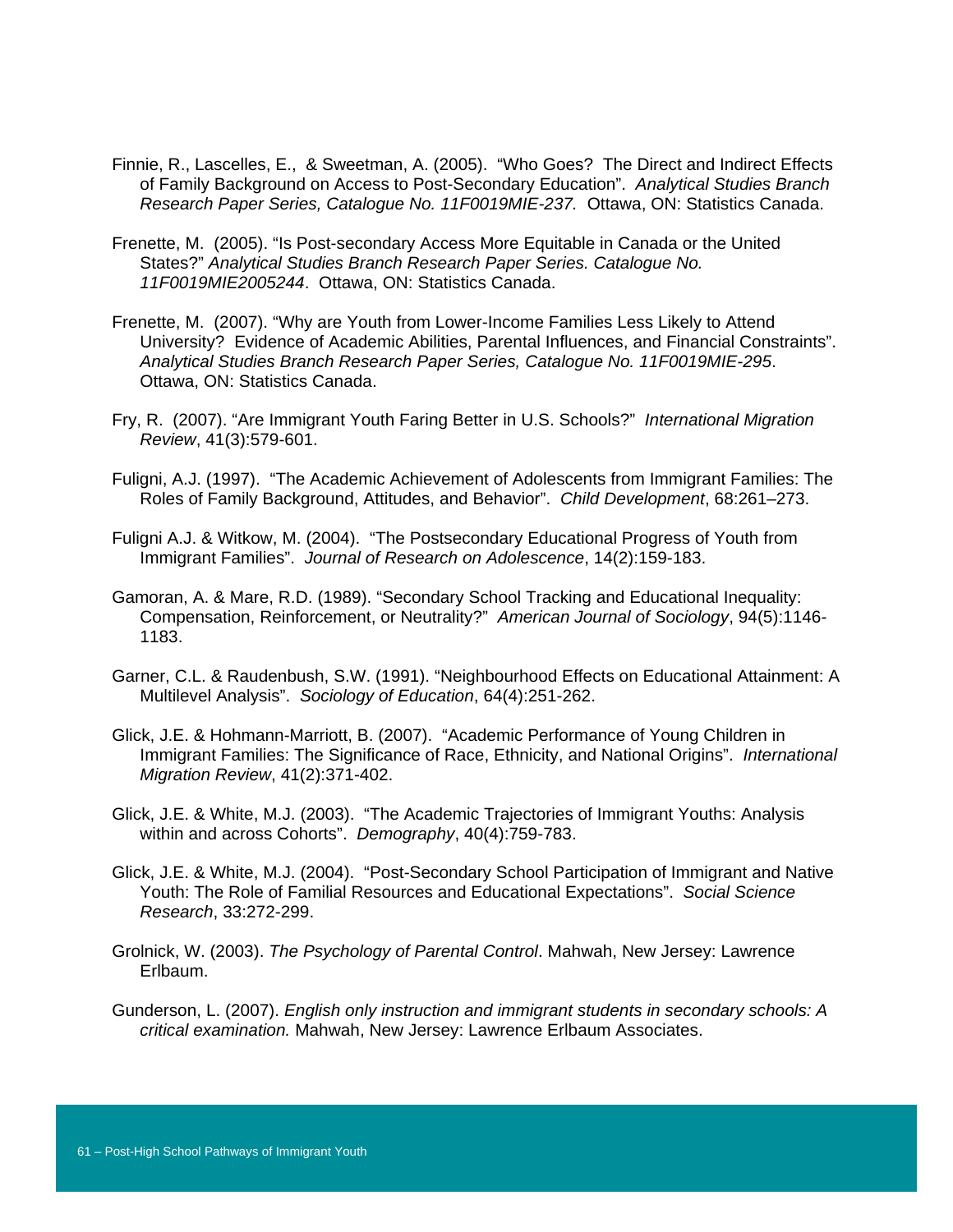- Hallinan, M.T. (1994). "School Differences in Tracking Effects on Achievement". *Social Forces*, 72(3):799-820.
- Hamnett, C., Ramsden, M., & Butler T. (2007). "Social Background, Ethnicity, School Composition and Educational Attainment in East London". *Urban Studies*, 44(7):1255-1280.
- Hango, D. (2008). "Taking Time off Between High School and Postsecondary Education: Determinants and Early Labour Market Outcomes". *Education Matters* 4(5).
- Hearn, J. C. (1992). "Emerging Variations in Postsecondary Attendance Patterns: An Investigation of Part-Time, Delayed, and Nondegree Enrollment". *Research in Higher Education*, 33(6):657-687.
- Holdaway, J. & Alba, R. (2009). "Introduction: Educating Immigrant Youth: The Role of Institutions and Agency". *Teachers College Record*, 111(3):597-615.
- Hoy, K., Tarter, J., & Woolfolk, A. (2006). "Academic Optimism of Schools: A Force for Student Achievement". *American Educational Research Journal*, 43: 425-446.
- Hum, D. & Simpson, W. (2007). "The Legacy of Immigration: Labour Market Performance and Education in the Second Generation". *Applied Economics*, 39:1985-2009.
- Kao, G. (1995). "Asian Americans as Model Minorities? A Look at Their Academic Performance". *American Journal of Education*, 106:349-384.
- Kao, G. (2004). "Social Capital and its Relevance to Minority and Immigrant Populations". *Sociology of Education*, 77(2):172-183.
- Kao, G. & Thompson, J.S. (2003). "Racial and Ethnic Stratification in Educational Achievement and Attainment". *Annual Review of Sociology*, 29:417-442.
- Kao, G. & Tienda, M. (2005). "Optimism and Achievement: The Educational Performance of Immigrants Youth". *Social Science Quarterly*, 76(1):1-19.
- Katz, S.R. (1999). "Teaching in Tensions: Latino Immigrant Youth, Their Teachers and the Structures of Schooling". *Teachers College Record*, 100:809-840.
- Keller, U. & Harker-Tillman, K. (2008). "Post-Secondary Educational Attainment of Immigrant and Native Youth". *Social Forces*, 87(1):121-152.
- King, A.J.C., Warren, W.K., King, M.A., Brook, J.E., & Kocher, P.R. (2009). *Who Doesn't Go to Post-Secondary Education?* Toronto: Colleges Ontario.
- Krahn, H. & Andres, L. (1999). "Youth Pathways in Articulated Postsecondary Systems: Enrolment and Completion Patterns of Urban Young Men and Women". *Canadian Journal of Higher Education*, 29(1):47-82.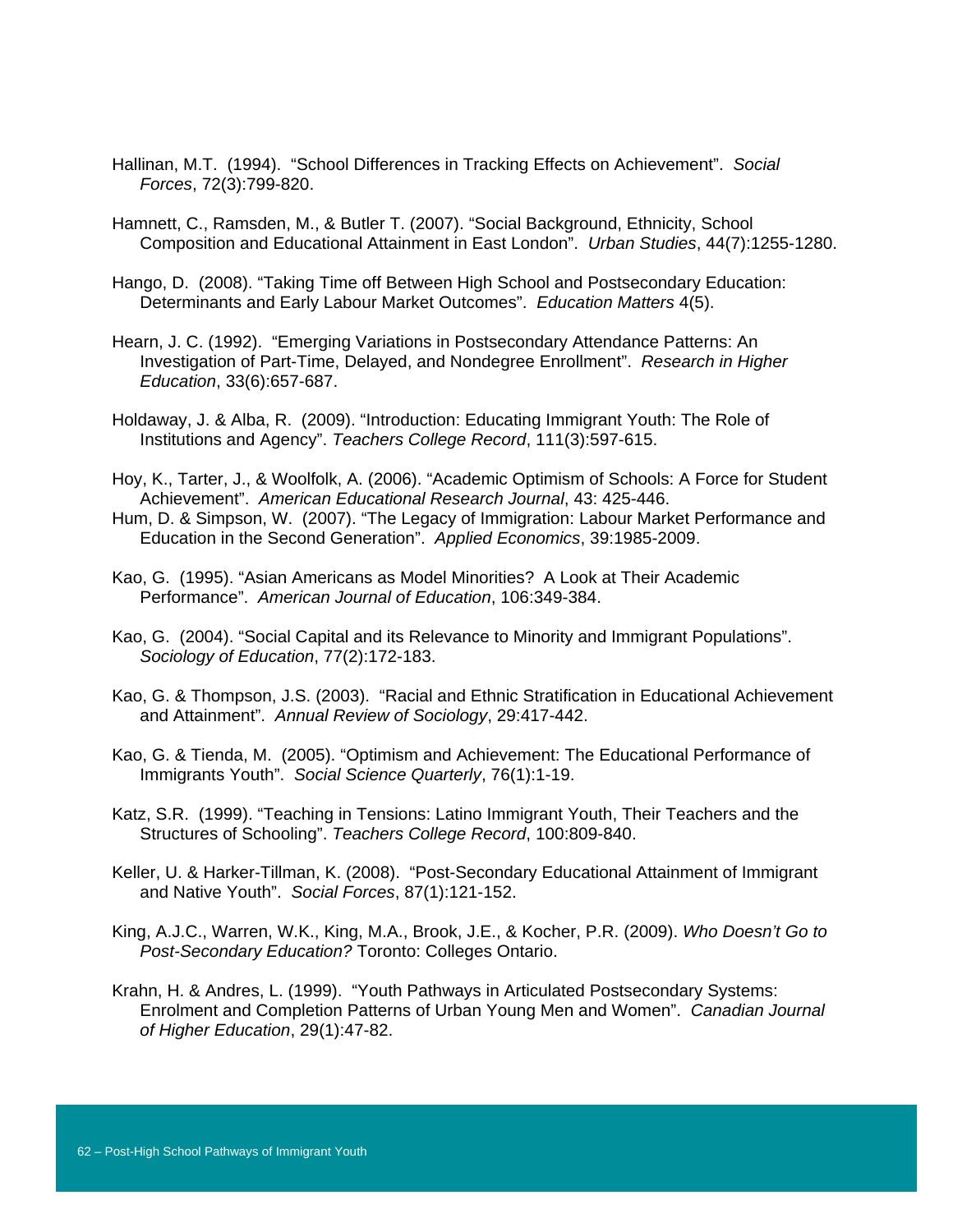- Krahn, H. & Taylor, A. (2005). "Resilient Teenagers: Explaining the High Educational Aspiration of Visible Minority Immigrant Youth in Canada". *Journal of International Migration and Integration*, 6(3/4):405-434.
- Krahn, H. & Taylor, A. (2007). "Streaming in the  $10<sup>th</sup>$  Grade in Four Canadian Provinces". *Educational Matters*, 4(2).
- Lehmann, W. (2007). *Choosing to Labour? School-Work Transitions and Social* Class. Montreal: McGill-Queen's University Press.
- Levels, M. & Dronkers, J. (2008). "Educational Performance of Native and Immigrant Children from Various Countries of Origin". *Ethnic and Racial Studies*, 31(8):1404-1425.
- Looker, D. (2002). *Why Don't Go On? Factors Affecting the Decisions of Canadian Youth Not to Pursue Post-Secondary Education*. Montreal: Canada Millennium Scholarship Foundation.
- Louie, V. (2007). "Who Makes the Transition to College? Why We Should Care, What We Know and What We Need to Do". *Teachers College Record*, 109(10):2222-2251.
- Ma, X. (2002). "Improving Social Policy with National Data: A Comparison of Social Support for Students among Canadian Provinces". *The Canadian Journal of Program Evaluation*, 17(2), 1-26.
- Marks, G.N. (2006). "Are Between- and Within-School Differences in School Performance Largely Due to Socio-Economic Background? Evidence From 30 Countries". *Educational Research*, 48(1):21-40.
- Marks, G.N. (2005). "Accounting for Immigrant Non-Immigrant Differences in Reading and Mathematics in Twenty Countries". *Ethnic and Racial Studies*, 28(5):925-946.
- McAndrew, M. Ait-Said, R., Ledent, J., Murdoch, J., Anisef, P., Brown, R., Sweet, R., Walters,D., Aman, C., and Garnett, B. (2009). Educational Pathways and Academic Performance of Youth of Immigrant Origin: Comparing Montreal, Toronto and Vancouver. Vancouver: Canadian Council on Learning/Citizenship and Immigration Canada.
- McMullen, K. (2004). The gap in achievement between boys and girls. *Education Matters 4*, Catalogue 81-004-XIE.
- Oakes, J. (2005). "Keeping Track: How Schools Structure Inequality (Second Edition)". New Haven: Yale University Press.
- Oakes, J. (2008). "Keeping Track: Structuring Equality and Inequality in an Era of Accountability". *Teachers College Record*, 110(3), 700-712.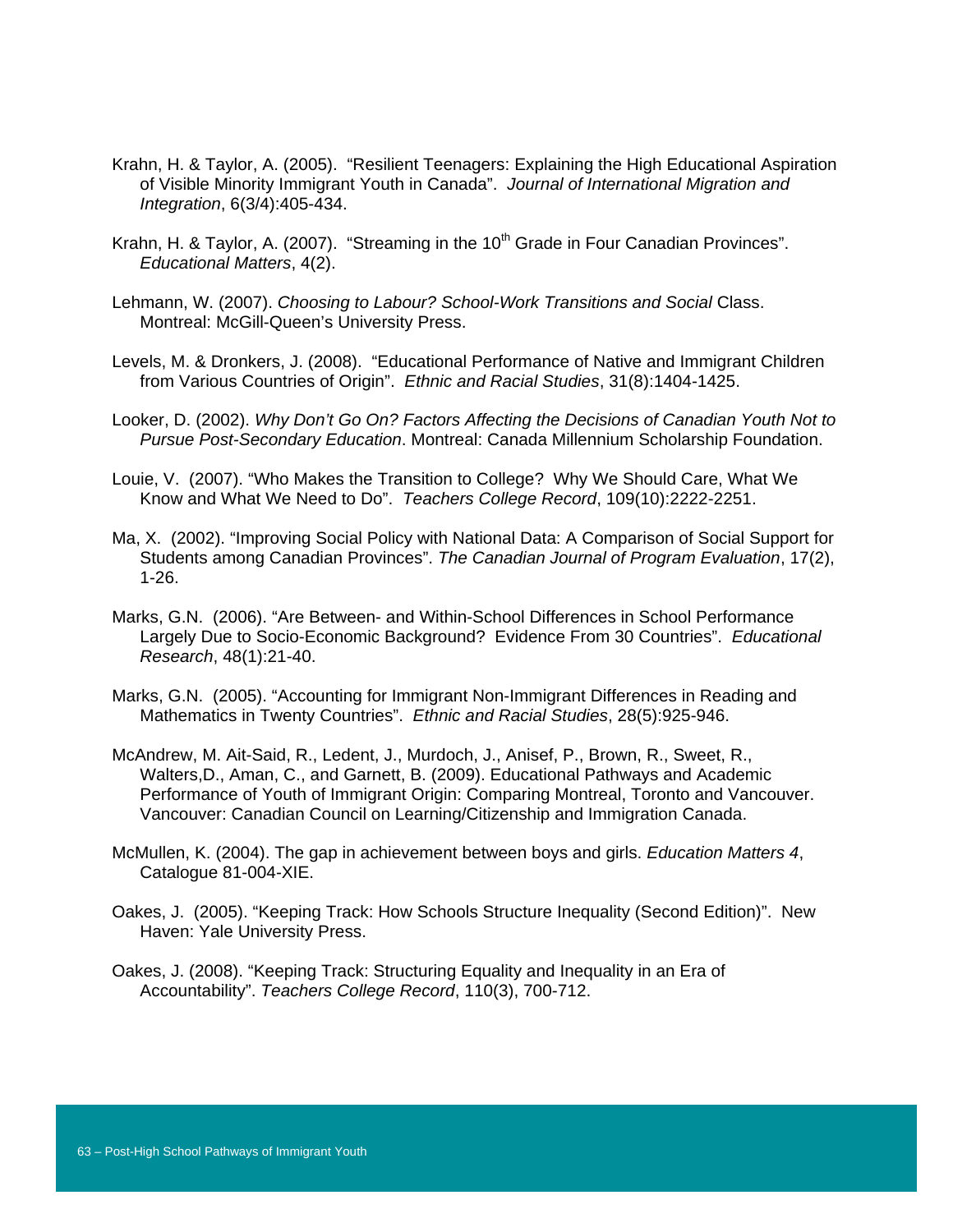- Ogbu, J.U. (1991). "Immigrant and Involuntary Minorities in Comparative Perspective". Pp. 3- 33 in *Minority Status and Schooling: A Comparative Study of Immigrant and Involuntary Minorities*, edited by M.A. Gibson and J.U. Ogbu. New York: Garland.
- Ontario Council of Agencies Serving Immigrants. (2009). *OTIS User Support and Administration*. Accessed December 2, 2009 at http://www.ocasi.org/index.php?catid=184.
- Ornstein, M. (2000). *Ethno-Racial Inequality in the City of Toronto:An Analysis of the 1996 Census*. Muncipality of the City of Toronto: Toronto.
- Palameta, B. (2008). "Economic Integration of Immigrants' Children". *Perspectives*. Ottawa, ON: Statistics Canada Catalogue No. 75-001-XIE.
- Picot, G. & Hou, F. (2009). "Seeking Success in Canada and the United States: The Determinants of Labour Market Outcomes among the Children of Immigrants". *CLSRN Working Paper No. 48.* Vancouver: CLSRN – The University of B.C.
- Parker, P., Hagan, J., & Dinovitzer, R. (2003). "Choice and Circumstance: Social Capital and Planful Competence in the Attainments of Immigrant Youth". *Canadian Journal of Sociology*, 28(4):463-488.
- Peng, S.S. & Wright, D. (1994). "Explanation of Academic Achievement of Asian American Students". *Journal of Educational Research*, 87:346-352.
- Pong, S. & Hao, L. (2002). "Neighbourhood and School Factors in the School Performance of Immigrants' Children". *International Migration Review*, 41(1):206-241.
- Portes, A., Fernandez-Kelly, P., & Haller, W. (2009). "The Adaptation of the Immigrant Second Generation in America: A Theoretical Overview and Recent Evidence". *Journal of Ethnic and Migration Studies*, 35(7): 1077-1104.
- Portes, A. & MacLeod, D. (1996). "Educational Progress of Children of Immigrants: The Roles of Class, Ethnicity, and School Context". *Sociology of Education*, 69(4):255-275.
- Portes, A. & Rumbaut, R.G. (1996). *Immigrant America: A Portrait*. Berkeley: University of California Press.
- Raudenbush, S. W. & Bryk, A. S. (2002). *Hierarchical linear models: Applications and data analysis methods*. *2nd edition*. Newbury Park, CA: Sage.
- Richardson, V. (1989). *School Children at Risk*. New York: Falmer Press.
- Rosenbaum, J. (2001). *Beyond College for All: Career Paths for the Forgotten Half*. New York: Russell Sage Foundation.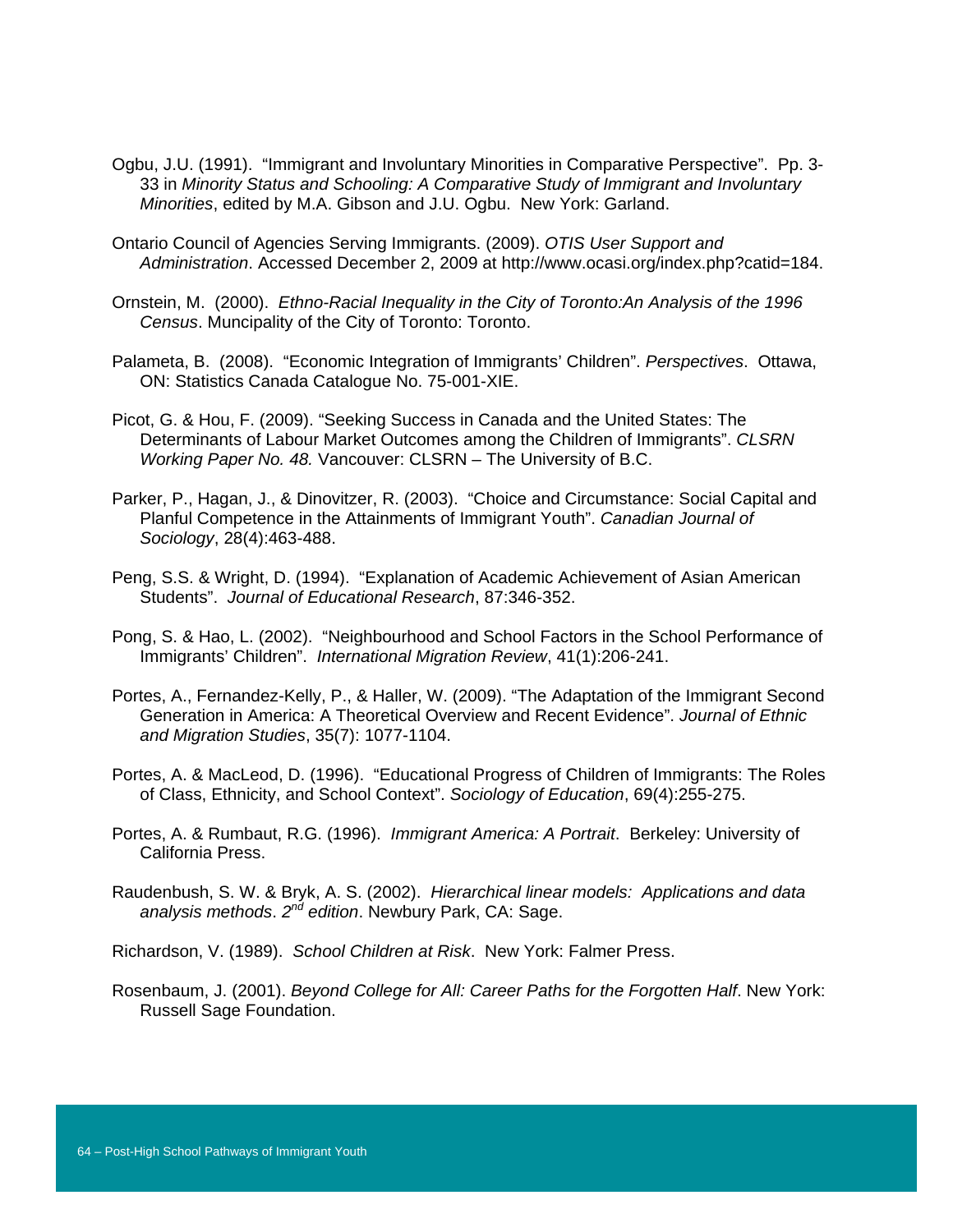- Schmid, C.L. (2001). "Educational Achievement, Language-Minority Students, and the New Second Generation". *Sociology of Education*, Extra Issue:71-87.
- Schuetze, H. & Sweet, R. (Eds.). (2003). *Integrating School and Workplace Learning in Canada: Principles and Practices of Alternation Education and Training*. McGill-Queen's University Press.
- Shaienks, D., Gluszynski, T., & Bayard, J. (2008). "Postsecondary Education Participation and Dropping Out: Differences across University, College, and Other Types of Postsecondary Institutions". *Analytical Studies Branch Research Paper Series, Catalogue No. 81-595-M-070*. Ottawa, ON: Statistics Canada.
- Sowell, T. (1981). "Assumptions versus History in Ethnic Education". *Teachers College Record*, 83(1):37-70.
- Statistics Canada. (2009a). "University Enrolment". *The Daily*, Wednesday March 11. Retrieved May 27, 2009 (http://www.statcan.gc.ca/daily-quotidien/090311/dq090311aeng.htm).
- Statistics Canada. (2009b). "College Enrolments by Registration Status by Sex, by Province". *CANSIM Table No. 477-0015*. Retrieved May 27, 2009 (http://www40.statcan.gc.ca/l01/cst01/ educ61a-eng.htm).
- Statistics Canada. (2009c). *Labour Force Survey, CANSIM table no. 282-0095.* Ottawa, ON: Author.
- Statistics Canada. (2009d). *Lifelong Learning among Canadians Aged 18-64 Years: First Results from the Access and Support to Education Survey*. (81-595-MIE2009079). Ottawa: Statistics Canada.
- Statistics Canada. (2009e). *Postsecondary Enrolment and Graduation*. (81-599-XWE2009003). Ottawa: Statistics Canada.
- Sweet, R., Anisef, P., & Walters, D. (2008). *Immigrant Parents Investments in Their Children's PSE.* Montreal: Canada Millennium Scholarship Foundation.
- Sweet, R., Mandell, N., Anisef, P., & Adamuti-Trache, M. (2007). *Educational Planning in Vulnerable Families*. Vancouver: Canadian Council on Learning.
- Szalacha, L.A., Marks, A.K., Lamarre, M., & Coll, C.G. (2005). "Academic Pathways and Children of Immigrant Families". *Research in Human Development*, 2(4):179-211.
- Taylor. A. (2007). *Pathways for Youth to the Labour Market*. Vancouver: Canadian Council on Learning.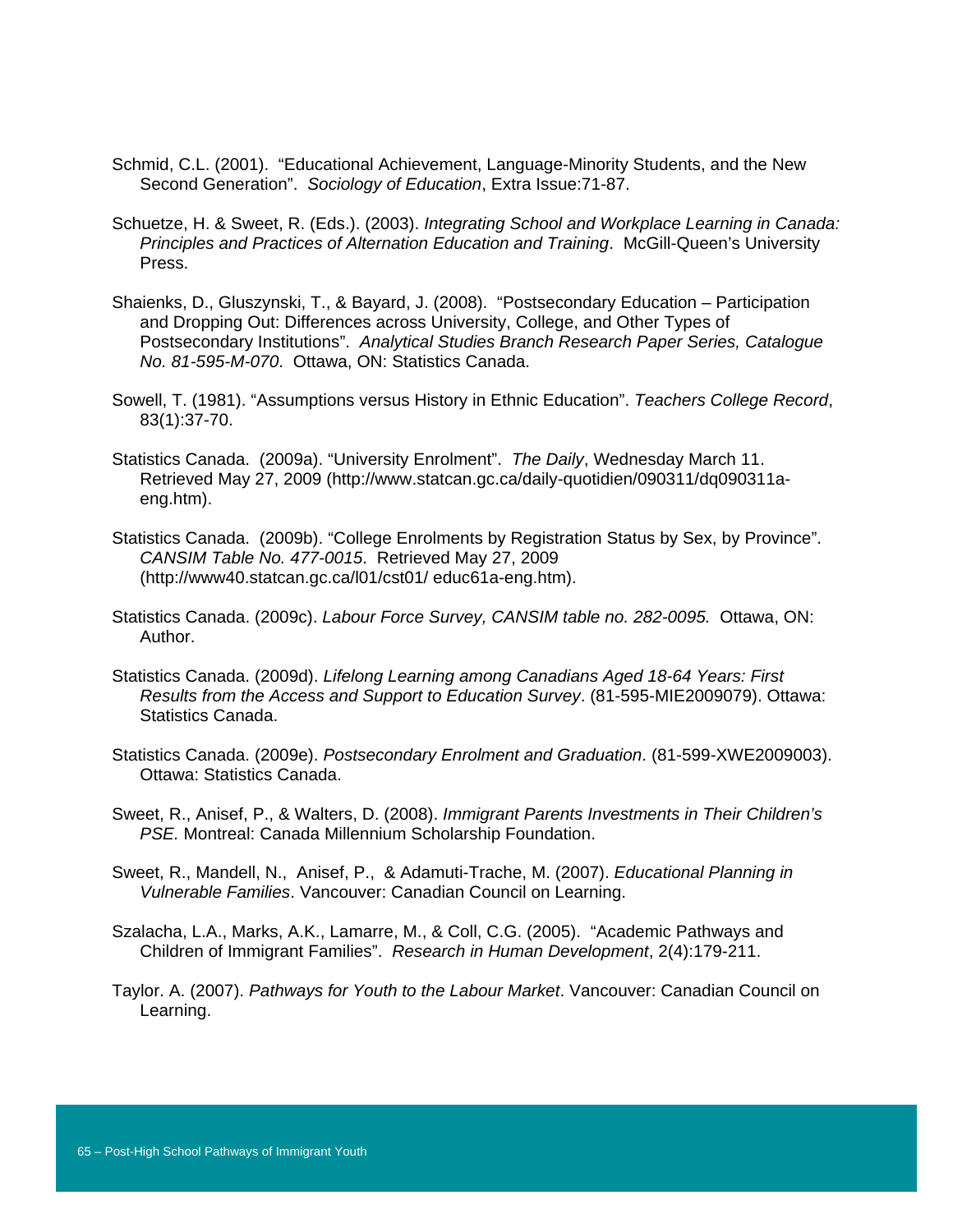- Thiessen, V. (2007). The *Impact of Factors on Trajectories that Lead to Non-Completion of High School and Lack of Post-Secondary Education among those with High Reading Competencies at Age 15*. Ottawa, ON: Human Resources and Skills Development Canada.
- Thiessen, V. (2008). "Resilience and Educational Pathways: A longitudinal Analysis of Low Reading Achievers". *Canadian Journal of Family and Youth*, 1(1):27-62.
- Thiessen, V. (2009). "The Pursuit of Postsecondary Education: A Comparison of First Nations, African, Asian, and European Canadian Youth". *Canadian Review of Sociology*, 46(1):5-37.
- Thompson, F.T. (2002). "Student Achievement, Selected Environmental Characteristics, and Neighborhood Type". *Urban Review*, 34(3):277-292.
- Tomkowicz, J. & Bushnik, T. (2003). "Who Goes to Post-Secondary Education and When Pathways Chosen by 20 Year-Olds". *Education, Skills and Learning Research Papers,*  Catalogue No. 81-595-MIE-006. Ottawa, ON: Statistics Canada.
- Tseng, V. (2006). "Unpacking Immigration in Youth's Academic and Occupational Pathways". *Child Development*, 77(5):1434-1445.
- Turley, R.N.L. (2003). "When do Neighbourhoods Matter? The Role of Race and Neighbourhood Peers". *Social Science Research*, 32:61-79.
- United Way of Greater Toronto and The Canadian Council on Social Development. 2004. *Poverty By Postal Code: The Geography of Neighbourhood Poverty, 1981-2001*.
- Vartanian, T.P. & Gleason, P.M. (1999). "Do Neighborhood Conditions Affect High School Dropout and College Graduation Rates?" Journal *of Socio-Economics*, 28(1):21-42.
- Watson, C. & Smitherman, G. (1996). *Educating African American Males: Detroit's Malcom X Academy Solution*. Chicago, IL: Third World Press.
- Wells, R. (2010). "Children of Immigrants and Educational Expectations: The Roles of School Composition". *Teachers College Record.* 112(6): 6-7. Accessed: http://www.tcrecord.org (ID Number: 15694), 12/5/2009.
- White, M.J. & Glick, J.E. (2000). "Generation Status, Social Capital, and the Routes Out of High School". *Sociological Forum*, 15(4):671-691.
- Willms, J.D. & Chen, M. (1989). "The Effects of Ability Grouping on the Ethnic Achievement Gap in Israeli Elementary Schools". *American Journal of Education*, 97(3):237-257.
- Worswick, C. (2004). "Adaptation and Inequality: Children of Immigrants in Canadian Schools". *Canadian Journal of Economics*, 37(1):53-77.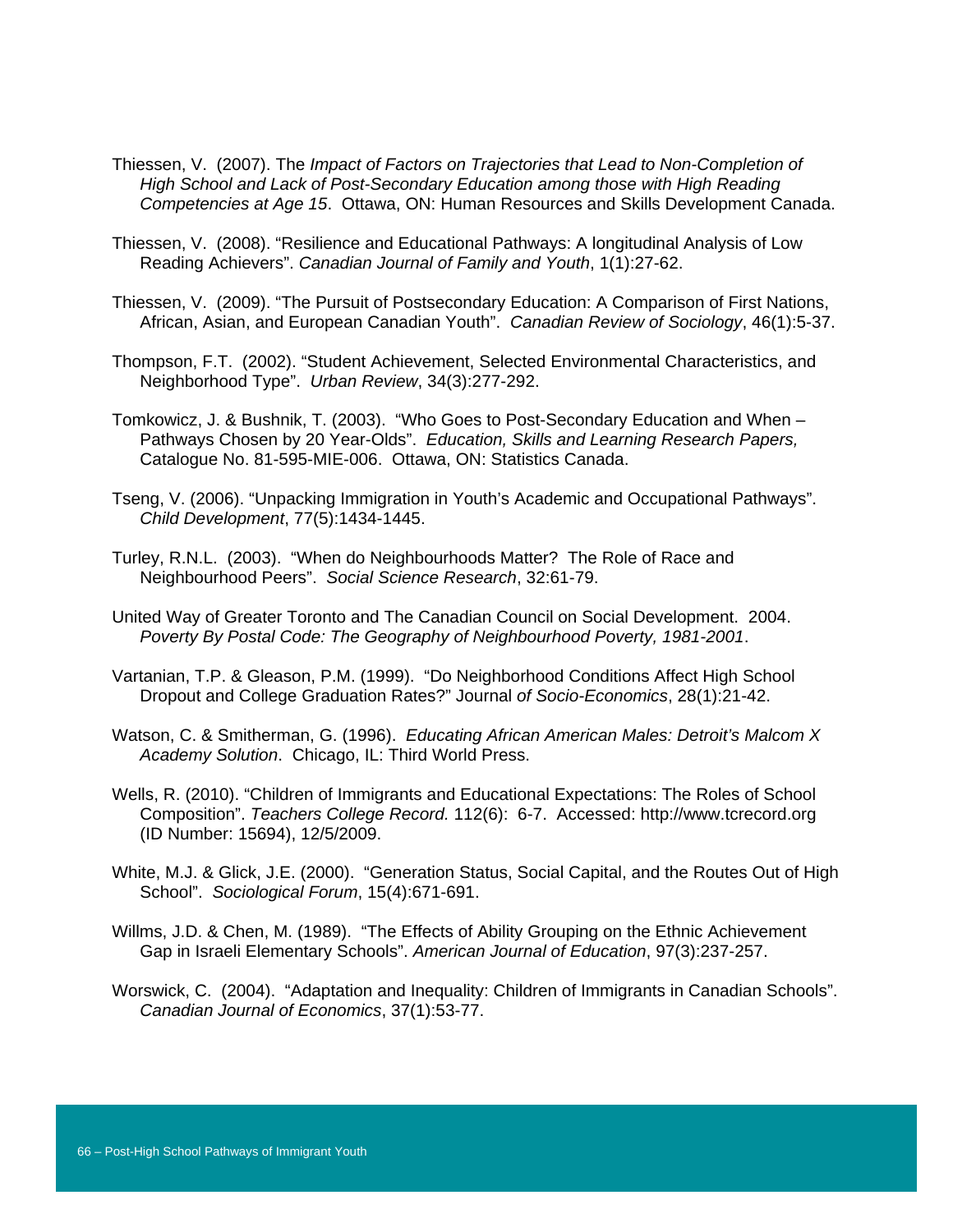- Worswick, C. (2001). *School Performance of the Children of Immigrants in Canada, 1994-98.* Ottawa, ON: Statistics Canada.
- Yau, M. & O'Reilly, J. (2007). *2006 Student Census, Grades 7-12: System Overview.* Research Report, Toronto District School Board, October 2007.
- Yu, H. (2009). *The Uneasy Multiculturalism of a Half-Asian City: Re-Presenting Vancouver's Pacific Past and Future*. Paper Presented at CJR Conference on Japanese and Canadian Research into Immigration and Foreign Workers. (November 18-20). The University of British Columbia, Vancouver, B.C.

Zhou, M. (2002). "How Neighbourhoods Matter for Immigrant Adolescents". *CPRC Brief*, 14(8).